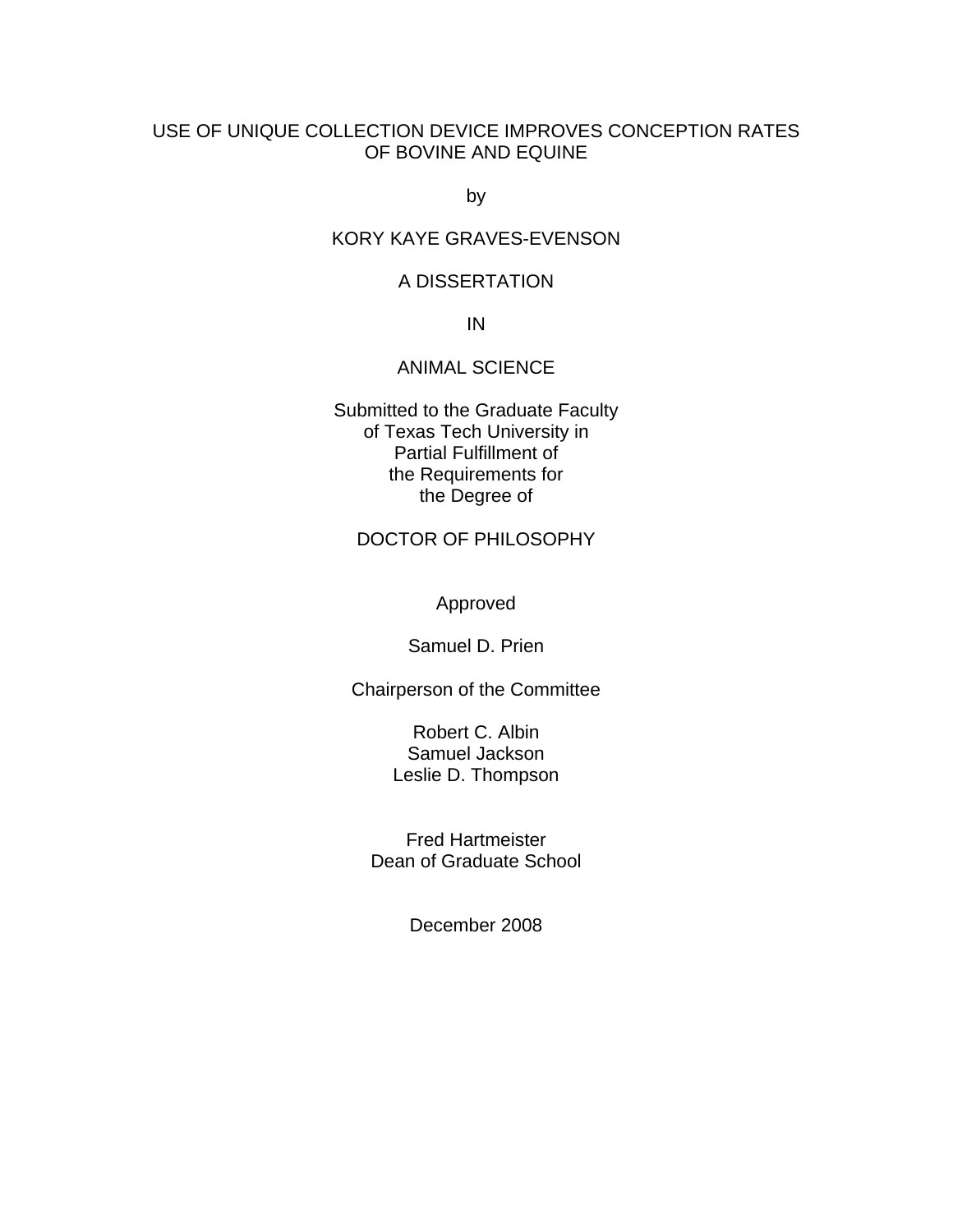Copyright© 2008, Kory Kaye Graves-Evenson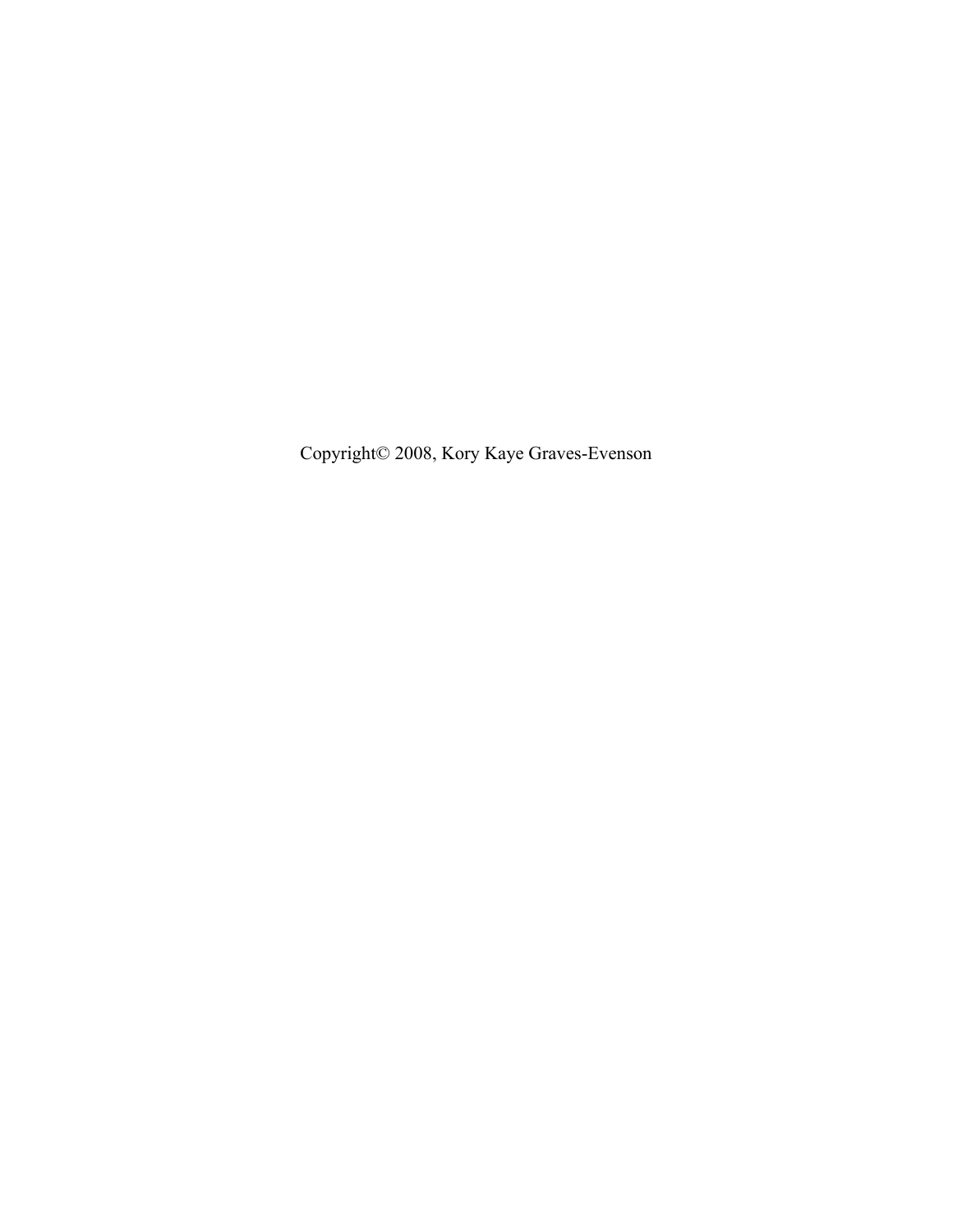# ACKNOWLEDGEMENTS

Ten years ago I started this journey and I had no idea where it would lead me. Fortunately I have been extremely blessed to find great family and friends not to mention I learned a great deal along the way. I am really excited to continue this journey and will gladly take all of my friends and family along for the ride.

My sincere thanks go to Texas Tech University Health Science Center OB/GYN, Lubbock Texas for all the help and the donation of the DISC and other supplies to help me complete my research. Not to mention all of the staff and graduate students that helped me collect data or demonstrated technologies.

My experience at Texas Tech as a part of the Department of Animal Science has been wonderful and I would like to thank all of those who have assisted me throughout my education. First of all I truly appreciate Lonnie Hughes who has been there throughout my entire graduate school career. Also, I want to express my appreciation to Dr. Robert Albin, Dr. Samuel Jackson, Dr. Dustie Johnson, and Dr. Leslie Thompson for serving on my committee. Each of you was an integral part of my education and it has been an honor. Finally, to my mentor and friend Dr. Samuel Prien, as I have told you many times words cannot express my gratitude for everything you have taught me and adopting me after Dr. Johnson went on to pursue other endeavors. I have learned so much from you and I truly am grateful for the opportunity to be one of your graduate students.

I would like to thank my family: Luke, Mark and Susan, Memaw and Pop, Papaw, Ivan, Chet, Tiffany, Addison, Matt, my extended families, and my angel that is always with me Avry, for supporting me through my education and supplying the financial

ii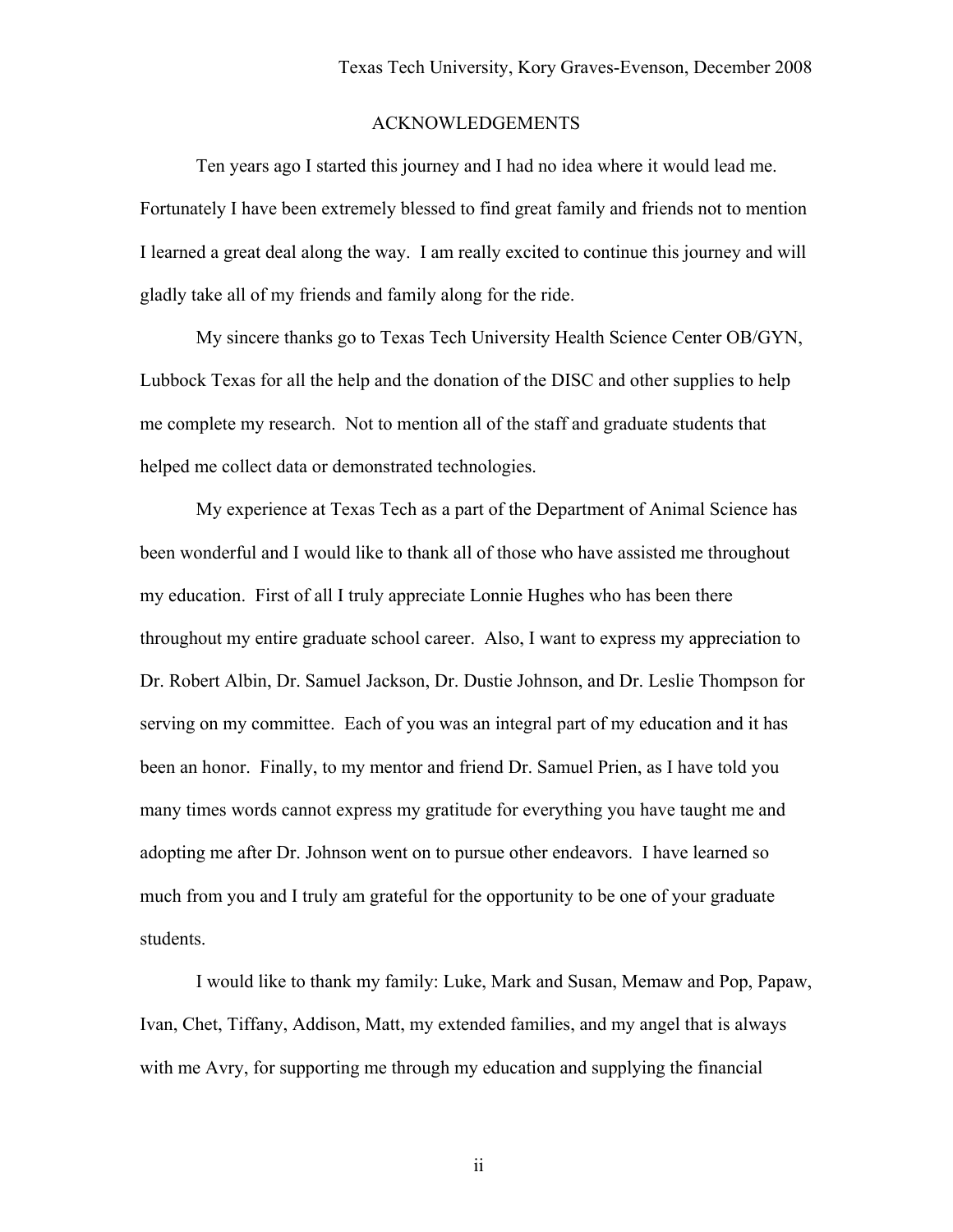support and the majority of cattle for my research. There were times when I wasn't sure if I would ever get here and I appreciate the motivation and help to get through this. It was not always easy or fun but we managed to get through it together. Also, I would like to thank my husband, Luke, who has pushed me to finish when I did not want to and encouraged me to pursue this degree under the most untraditional circumstances. I could not have done it without any of you.

Finally, I would like to thank all of my friends that have been there throughout the ups and downs of the entire circus called graduate school. A few of you deserve special recognition because you have endured the good and bad, therefore I would like to express my great appreciation to Blair Bailey, Meghan Blanek-Williams, Missy Bonds, Rebecca Borchardt, Keva Garner, Steve Garner, Wendee Langdon, Zane Marts, Lindsay Penrose, Carrie Phipps, Missy Teague-Hodgin, and Julie Weathers. It has been a great adventure and all of you have gone above and beyond. Such as putting your life in front of bulls and wild cows, chasing skunks, breeding in the snow, collecting bulls at all hours of the night, helping me with lab work, navigating me through the fog, bleeding cows for 24hrs, picking me up off the ground, pushing me around when I broke my foot, going on trips to give me a break, always being there and listening to my rants, making me laugh, and helping me find my way through all of this. This dissertation is dedicated to all my family and all of my wonderful friends! Thanks for everything!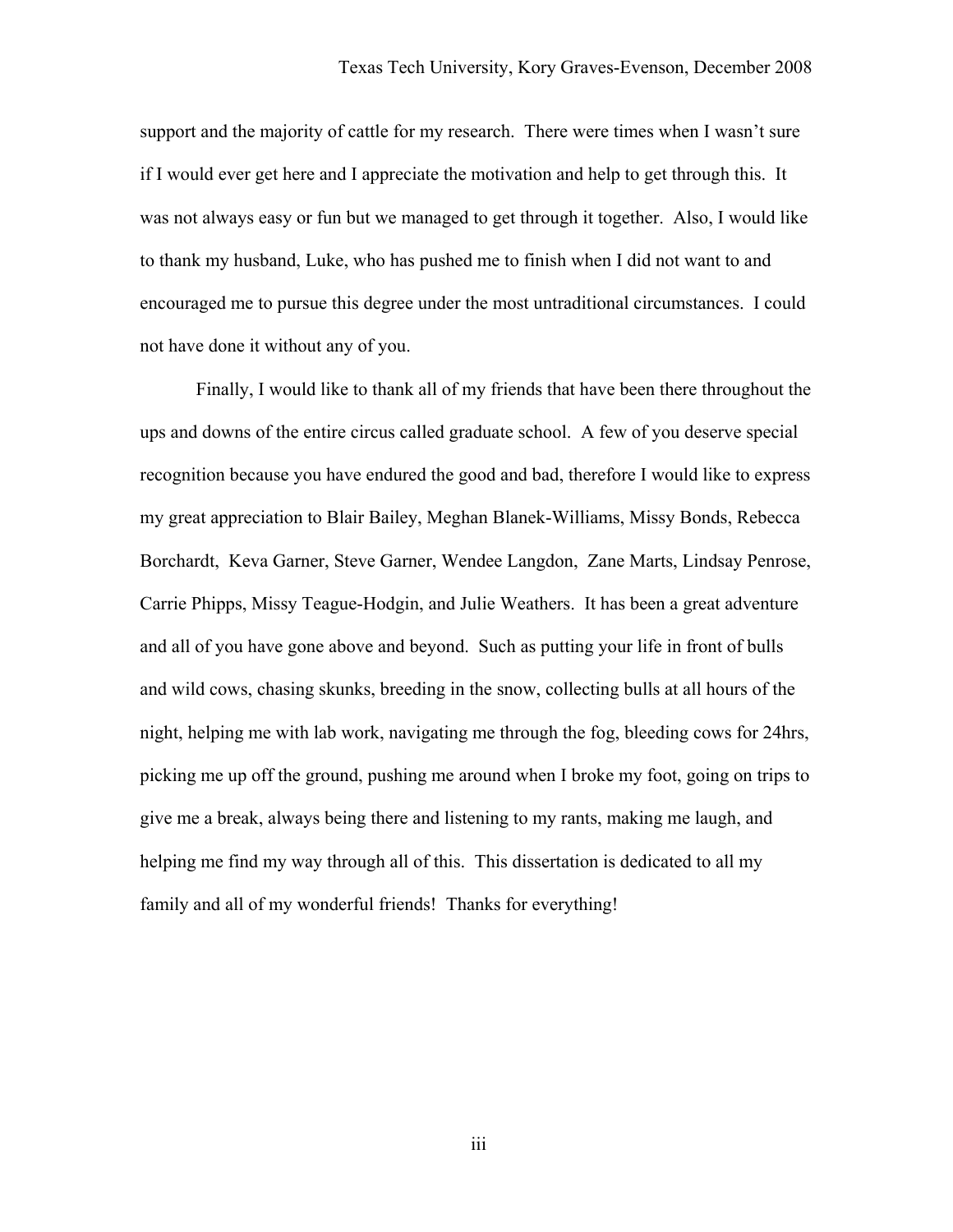# TABLE OF CONTENTS

| <b>ACKNOWLEDGEMENTS</b>         | $\ddot{\rm ii}$ |
|---------------------------------|-----------------|
| <b>ABSTRACT</b>                 | $\mathbf{V}$    |
| <b>LIST OF FIGURES</b>          | vi              |
| <b>LIST OF TABLES</b>           | viii            |
| <b>CHAPTER</b>                  |                 |
| <b>I. INTRODUCTION</b>          | 1               |
| <b>II. REVIEW OF LITERATURE</b> | 3               |
| <b>III. BOVINE STUDY I</b>      | 14              |
| IV. BOVINE STUDY II             | 23              |
| V. EQUINE STUDY                 | 40              |
| VI. SUMMARY AND CONCLUSION      | 48              |
| <b>REFRENCES</b>                | 52              |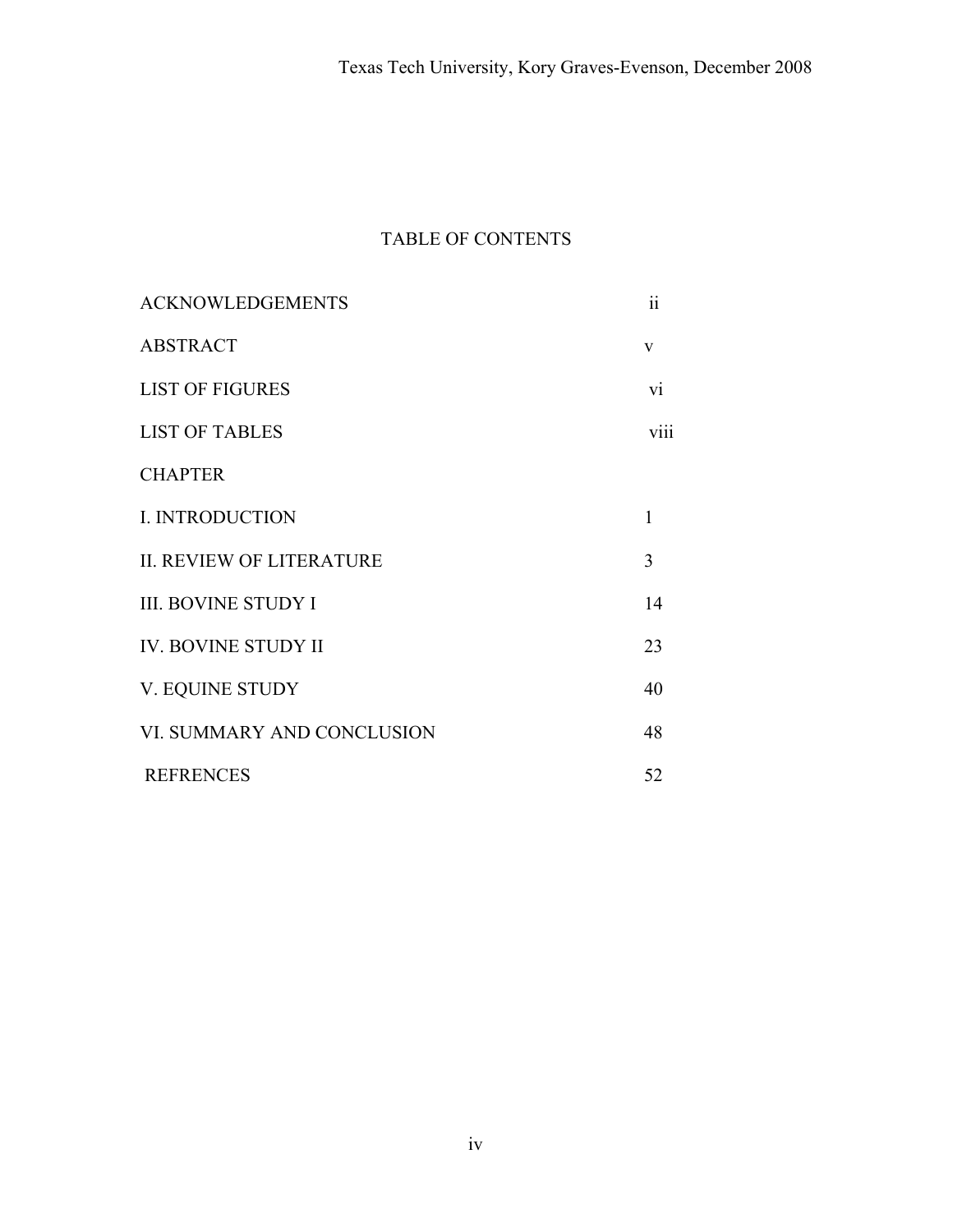# ABSTRACT

While the practice of artificial insemination may date back eight centuries, there is still a need for improved techniques for semen handling. Previous research from this laboratory using a canine or equine model, demonstrated that semen collected in a modified collection device, the Device for Improved Semen Collection (DISC), remained fertile for longer periods as compared to samples collected using standard techniques. The object of the present study was to perform controlled breeding trials involving cattle and horses comparing semen collected in the DISC to a traditional control (TC). All sires were collected in both the DISC and the TC. Following collection, all semen samples were processed using standard techniques designed to produce breeding doses consistent with industry standards. Cells were then held a minimum of 24 hrs prior to breeding. In two separate trials, cattle were synchronized with a standard 2-shot prostaglandin protocol. Horses were bred using cells that had been held for periods of 24, 48 or 72hrs post extension. Data collected from the present study supports earlier work, demonstrating extended motility (and in theory fertility) from semen collected in the DISC. Pregnancy data from all three fertility trials demonstrate higher conception rates in animals bred with sperm collected in the DISC unit. Further, to date, no birth defects have been recorded. These data indicate that the DISC to be a superior system for semen collection, resulting in higher conception rates without increased risk of birth defects.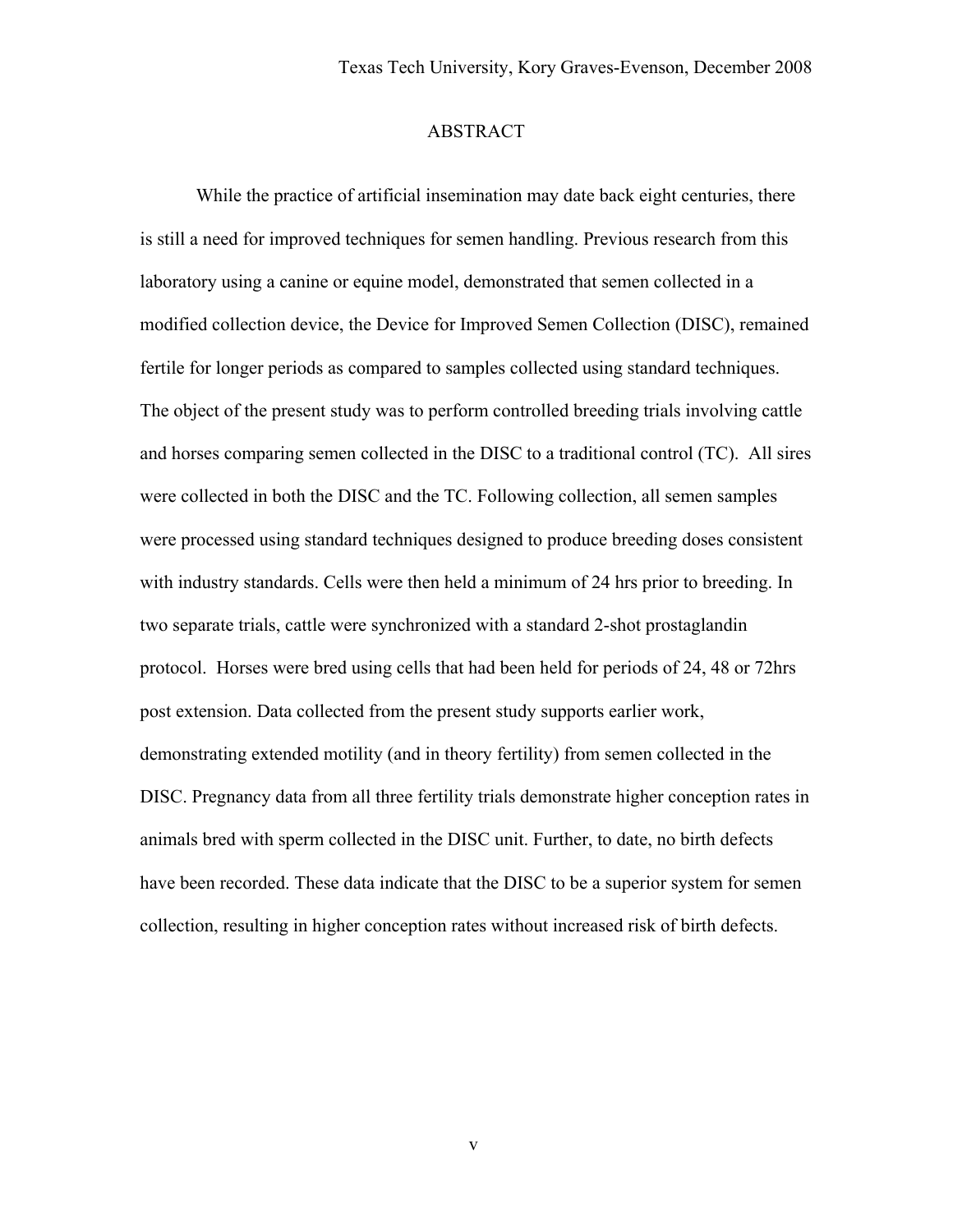# LIST OF FIGURES

| Figure 3.1 | Differences in conception rates in an AI bred herd following<br>semen collection in a novel collection device, verses a<br>traditional control.                                                                | 18 |
|------------|----------------------------------------------------------------------------------------------------------------------------------------------------------------------------------------------------------------|----|
| Figure 3.2 | Differences in conception rates in an AI bred herd following<br>semen collection in a novel collection device comparing the<br>sires selected.                                                                 | 19 |
| Figure 3.3 | Differences in conception rates in an AI bred herd following<br>semen collection in a novel collection device comparing<br>diets of wheat hay versus triticale silage.                                         | 20 |
| Figure 3.4 | Differences in conception rates in an AI bred herd following<br>semen collection in a novel collection device comparing the<br>breeds of females selected.                                                     | 21 |
| Fig. 4.1   | Differences in motility comparing semen collections from<br>individual bulls when samples were collected with a new<br>semen collection device, the device for improved semen<br>collection (DISC).            | 30 |
| Fig. 4.2   | Differences in motility comparing semen collections from<br>individual bulls when samples were collected using a<br>traditional collection (TC) device.                                                        | 31 |
| Fig. 4.3   | Differences in concentration comparing semen collections<br>from individual bulls when samples were collected with a<br>new semen collection device, the device for improved semen<br>collection (DISC).       | 32 |
| Fig. $4.4$ | Differences in concentration comparing semen collections<br>from individual bulls when samples were collected using a<br>traditional collection (TC) device.                                                   | 32 |
| Fig. $4.5$ | Mean acrosome reaction rate comparing when samples were<br>collected with a new semen collection device, the device for<br>improved semen collection (DISC) or a device traditional<br>collection (TC) device. | 34 |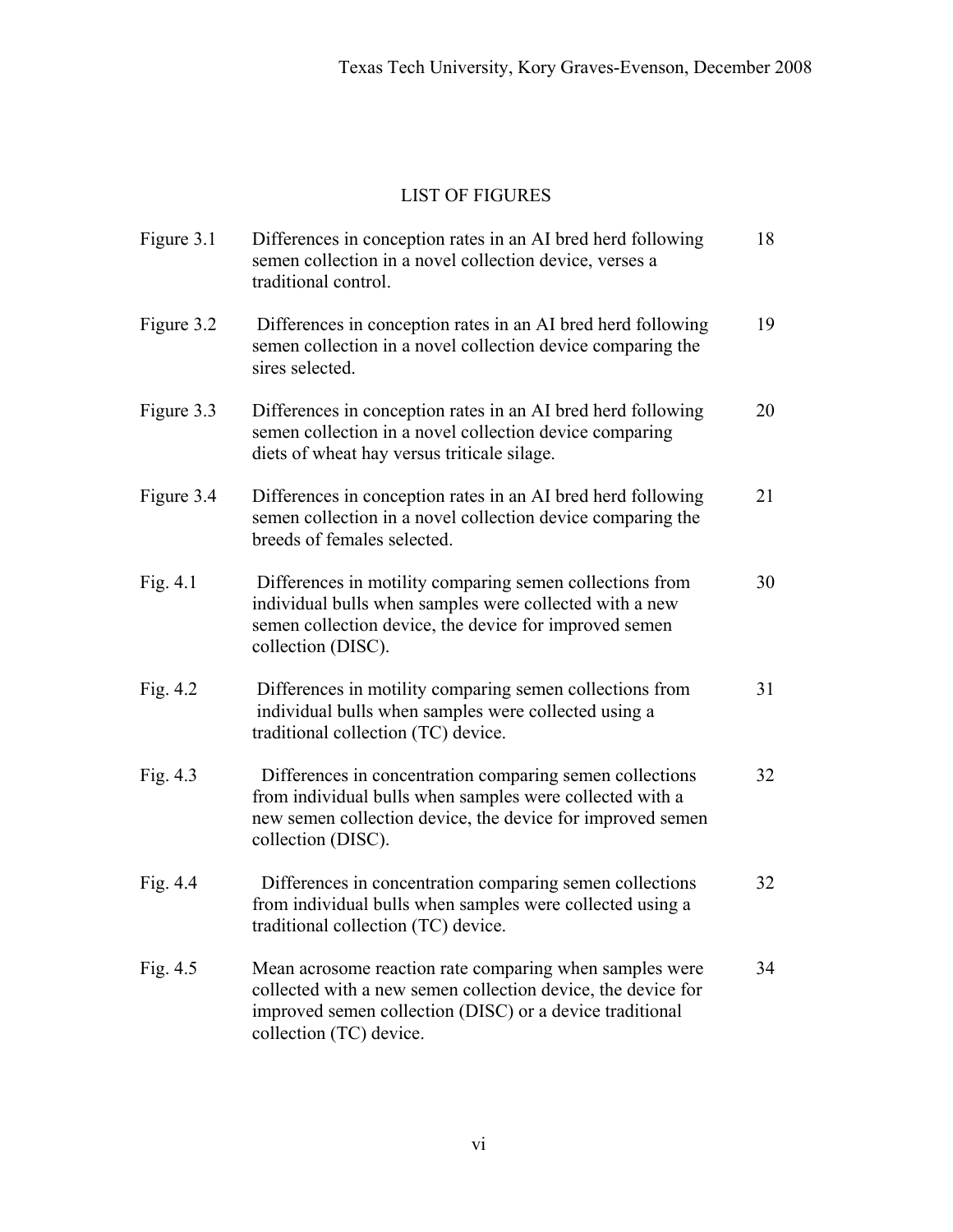| Fig. $4.6$  | Differences in O/B interval of heifers for individual semen<br>collections from bulls when samples were collected using<br>a device for improved semen collection (DISC).                                                                               | 35 |
|-------------|---------------------------------------------------------------------------------------------------------------------------------------------------------------------------------------------------------------------------------------------------------|----|
| Fig. 4.7    | Differences in O/B interval of heifers for individual semen<br>collections from bulls when samples were collected using a<br>device traditional collection (TC) device.                                                                                 | 35 |
| Fig. 4.8    | Differences in mount data of heifers for individual semen<br>collections from bulls when samples were collected using<br>a device for improved semen collection (DISC).                                                                                 | 36 |
| Fig. 4.9    | Differences in mount data of heifers for individual semen<br>collections from bulls when samples were collected using<br>a device traditional collection (TC) device.                                                                                   | 36 |
| Fig. $4.10$ | Differences in conception comparing semen collections from<br>individual bulls when samples were collected with a new<br>semen collection device, the device for improved semen<br>collection (DISC) or a device traditional collection (TC)<br>device. | 37 |
| Fig. $4.11$ | Differences in conception comparing semen collections from<br>individual bulls when samples were collected with a new<br>semen collection device, the device for improved semen<br>collection (DISC) or a device traditional collection (TC)<br>device. | 38 |
| Figure 5.1  | A comparison of motility and progressive motility rates of<br>semen samples collected in the DISC (trt) vs a traditional<br>collection method (con).                                                                                                    | 45 |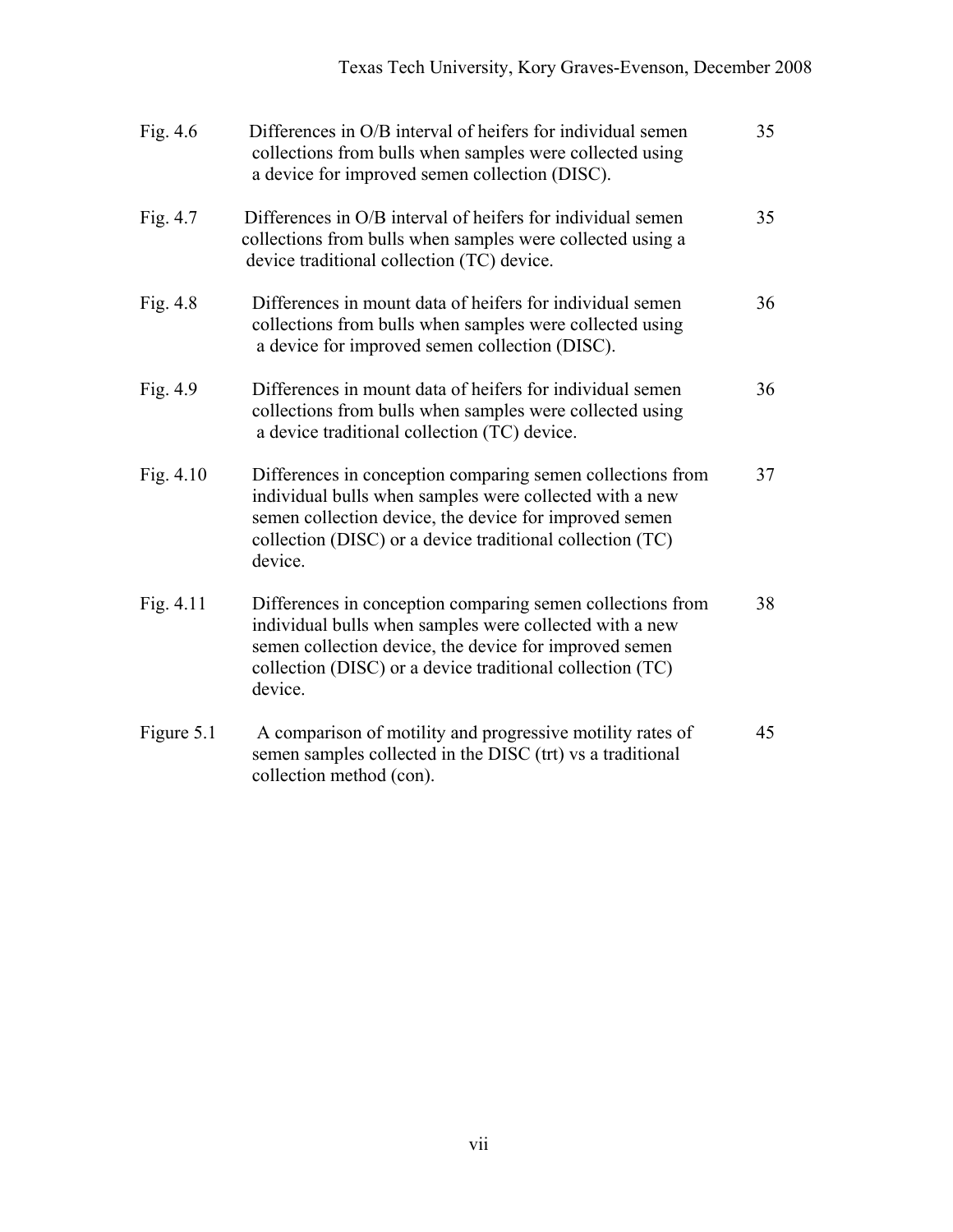# LIST OF TABLES

Table 5. 1. A comparison of conception rate over time between animals 46 bred with semen collected in the DISC vs standard collection techniques.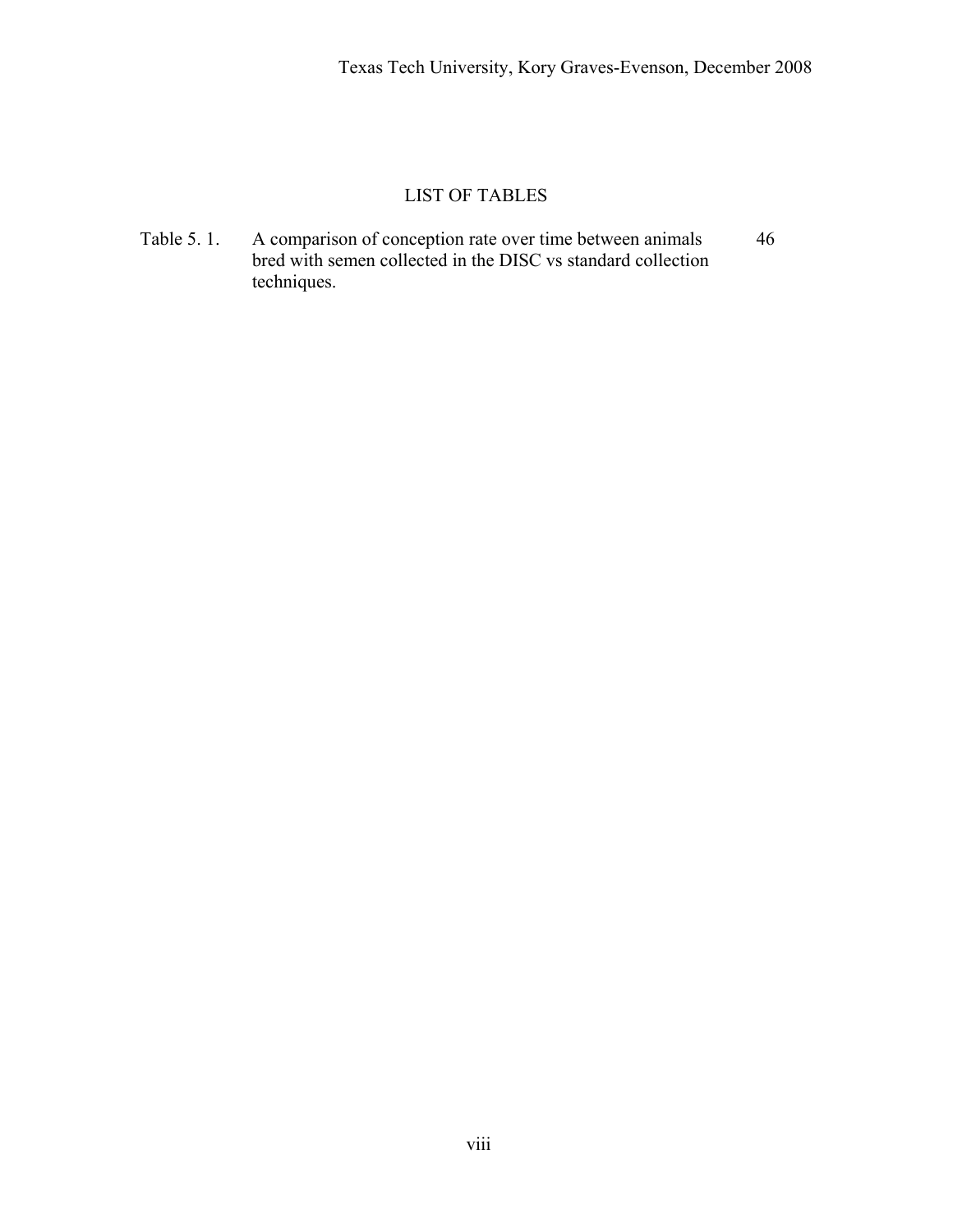# CHAPTER I

# **INTRODUCTION**

There were approximately 14,100,000 head of cows and calves in the State of Texas, and 97,102,000 head in the United States in 2006 (Texas Cattle Feeders Association, 2006). However, data suggest less than 5% of US producers were reported to be utilizing artificial insemination (AI) in their management practices (Perry, 2002). Typically producers want to be profitable. Pounds of calf weaned and overall increases in animal production in general can be measured as increased profitability. In theory, by utilizing reproductive technologies, such as AI, beef producers are able to monitor the cows more closely, identify problem cows sooner, can condense their calving season to a shorter period, preferably sixty days, and have a more uniform calf crop. Uniformity is becoming a major marketing tool for cow/calf producers. Cattle that look alike and are approximately the same age and weight will be more marketable than those that do not. Unfortunately, the high cost of feed has made an already difficult business increasingly more difficult. Recently, the Chicago Mercantile Exchange had August 2008 live cattle at \$98.00/cwt and the Chicago Board of Trade had corn priced at \$5.68/bu in September 2008. Such high production costs coupled with low profitability; result in breakevens almost impossible for a routine cattle operation. Therefore, the ability to produce superior cattle coupled with an aggressive marketing plan will allow producers to withstand volatile markets. The uses of advanced reproductive technologies such as AI have made improvements in beef cattle reproduction leading to superior animals. Not only does AI improve reproductive management situations, but it also assists managers in making marketing decisions before the breeding season instead of at sale time.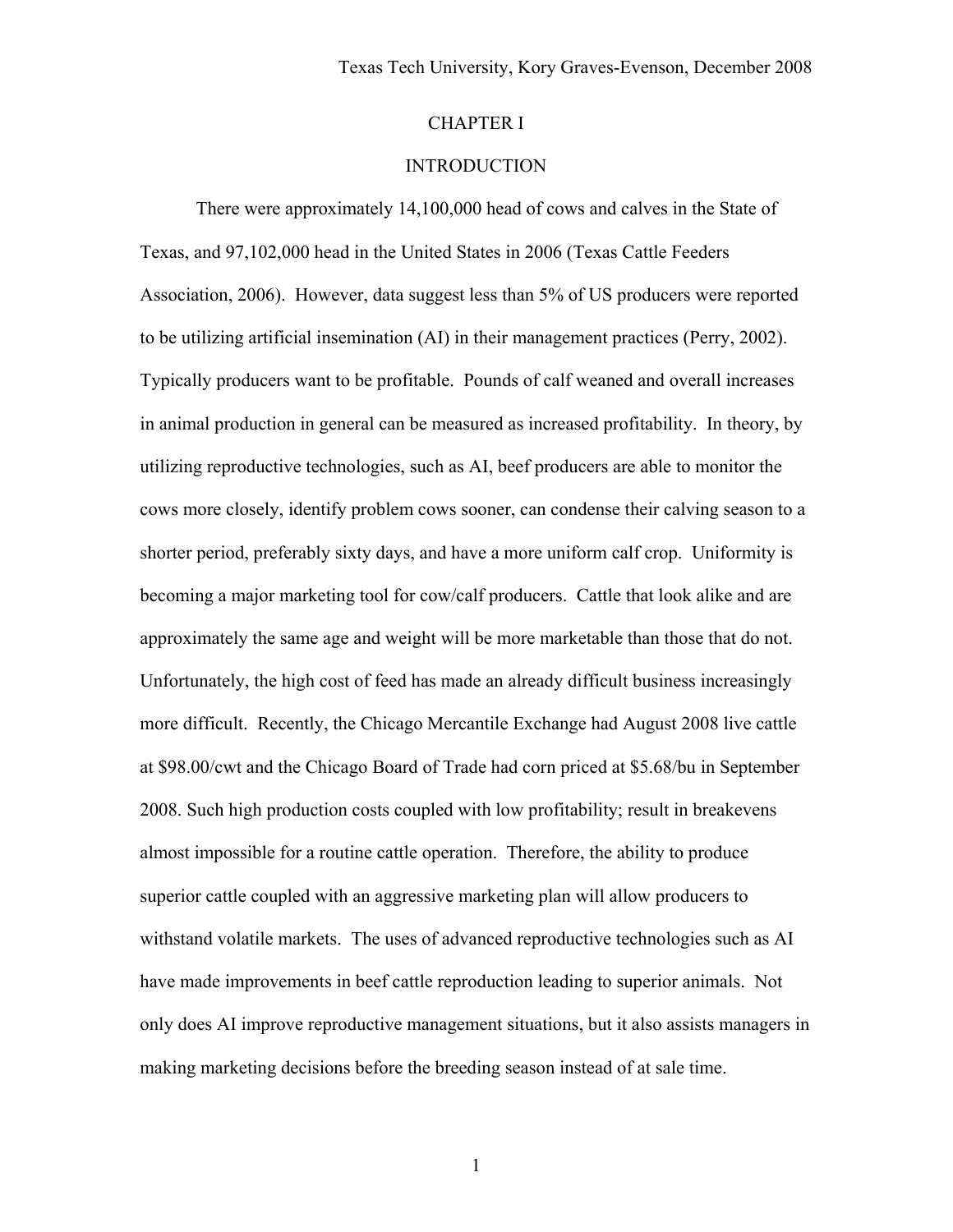Currently there are many biotechnologies available for the reproduction of cattle; however, the most widely used remains AI. Artificial insemination has been a reproductive technology for hundreds of years. While anecdotal accounts of the use of AI date to the 1300's, most documented history begins with the work of Leeuwenhoek and his assistant Hamm, in 1678, who were the first to visualize spermatozoa (Foote, 2002). Over a century passed before the first successful insemination was performed. Spallanzani successfully inseminated a dog in 1784 (Foote, 2002). After another century, in 1899 a Russian scientist Ivanow published a paper in the Journal of Animal Science on his AI work in domestic farm animals, dogs, foxes, rabbits and poultry. He later developed semen extenders and helped develop a market for the use of AI in the production of superior livestock (Foote, 2002). Milovanov took over Ivanow's work in 1938 and designed advanced reproductive tools such as artificial vaginas (Foote, 2002). As improvements in reproductive technologies have been made, major concerns have been semen quality, conception rates and pregnancy rates. The object of the present study was to perform a controlled breeding trial with a new semen collection device, the Device for Improved Semen Collection (DISC) and compare results to more conventional means of semen collection.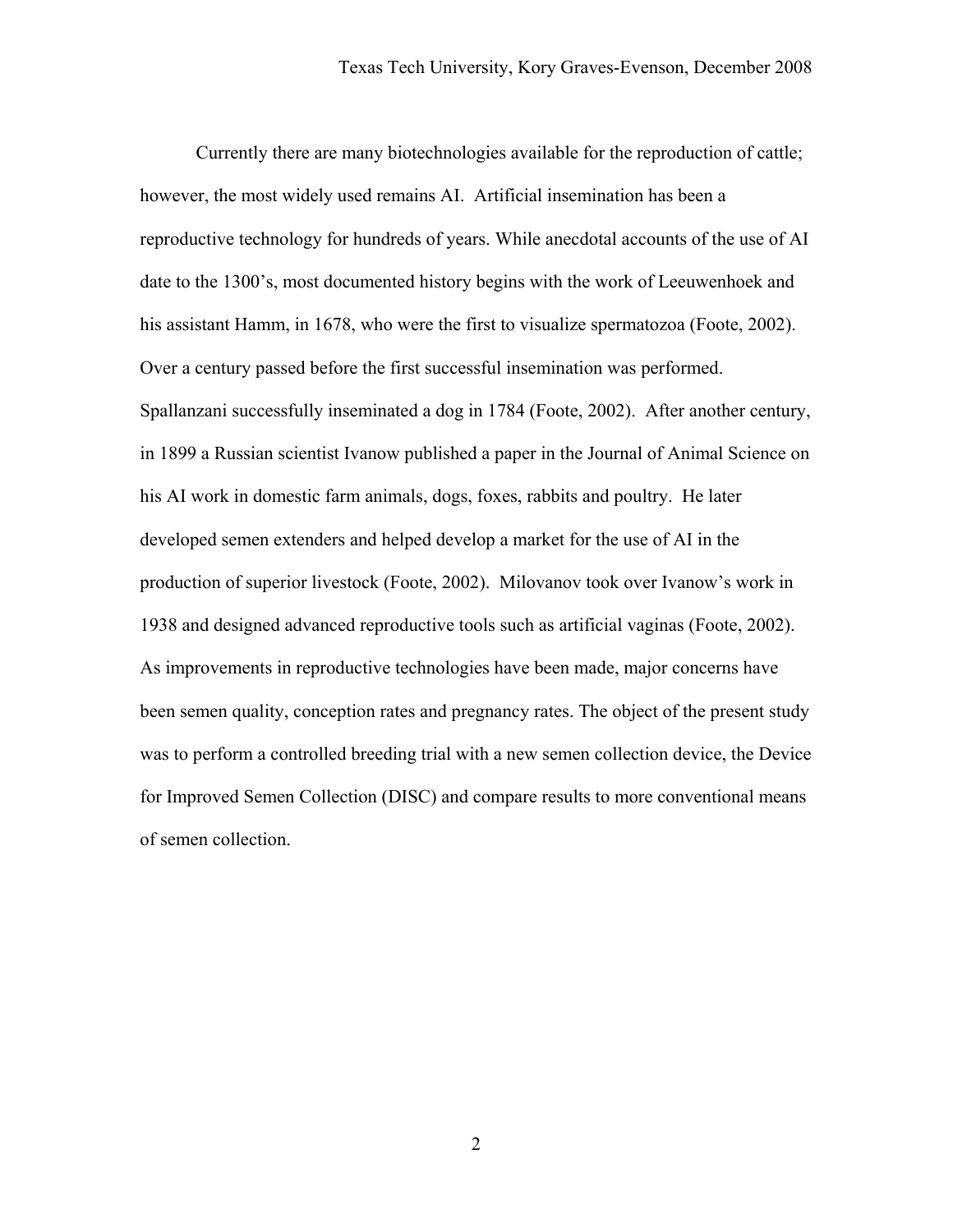# CHAPTER II

# LITERATURE REVIEW

In order for fertilization to occur sperm must swim to the egg, recognize the egg, penetrate the egg, fuse with the egg's membranes, and merge its DNA with that of the egg. Fertilization requires all the sequences to occur in order to be successful. The sequence begins with a group of changes affecting the sperm, which prepares them for the task ahead (Bowen, 2000). Without the act of fertilization, reproduction does not occur and ultimately causes producers' to lose profits. Therefore, understanding the processes of fertilization is vital to beef cattle reproduction.

#### Sperm Morphology

There are five domains involved with the makeup of spermatozoa. These consist of anterior head, posterior head, equatorial segment, midpiece, and principal tail piece (Taylor and Field, 2001; Bearden et al., 2004). Each of these five domains changes during maturation, capacitation and acrosome reaction in order for fertilization to occur. Two of the main functions of the anterior head are to bind to the zona pellucida and to fuse with the underlying acrosomal granule (E.L Bearer and D.S. Friend, 1990). During the later stages of spermatogenesis the acrosomal granule is shaped to become a large single granule. After sperm have matured they no longer have the ability to synthesize either secretory or membrane proteins (Fawcett, 1975).

The equatorial segment's major function is to provide a membrane capable of fusing with the external egg plasma membrane (E.L Bearer and D.S. Friend, 1990). However, it is not possible for the equatorial segment to fuse with the egg membrane prior to the acrosome reaction. The midpiece contains a single proximal centriole,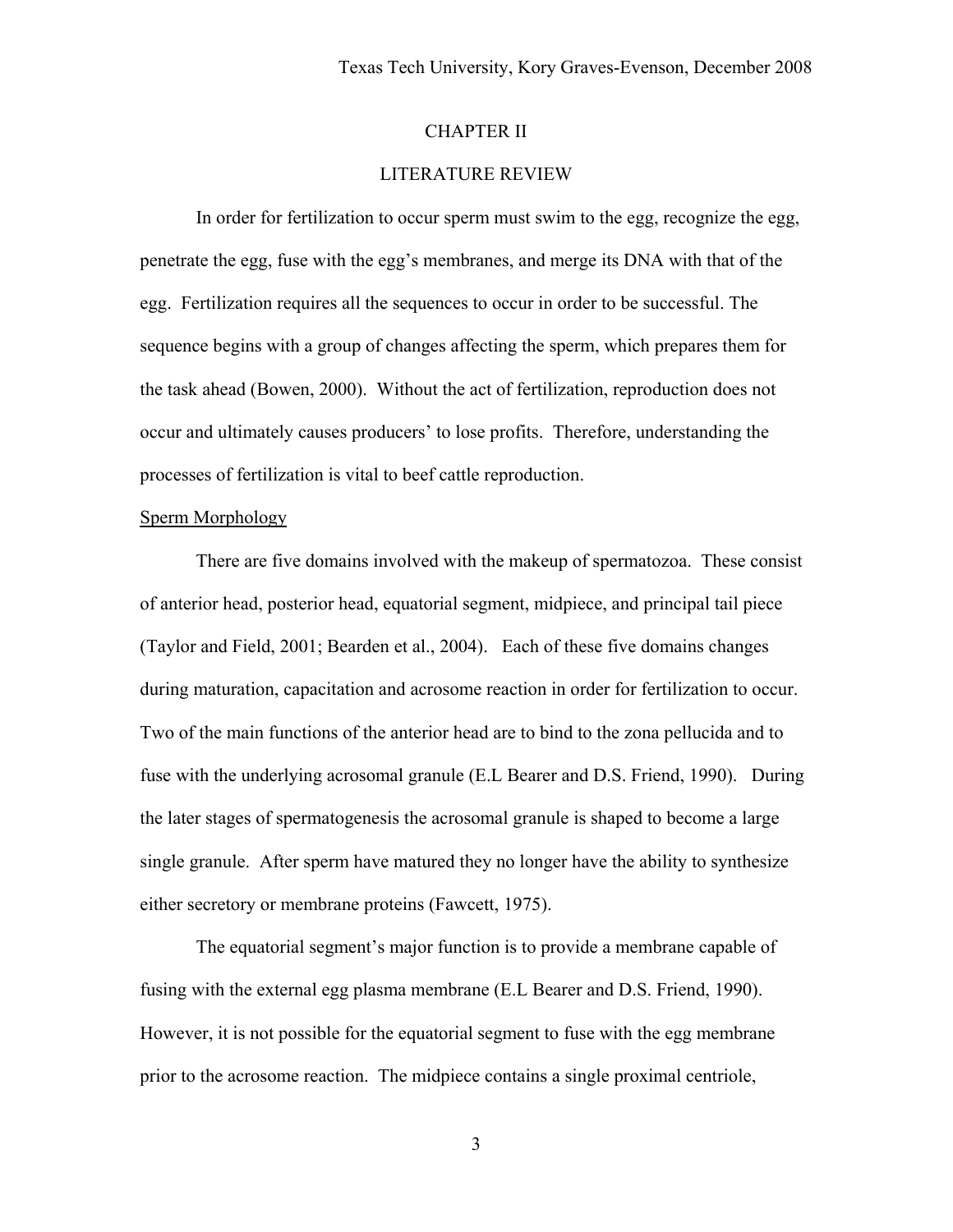and the neck of the midpiece is rich in intermediate filaments, actin, and mitochondria (E.L Bearer and D.S. Friend, 1990). The principal piece or tail contains the elements that allow the sperm to be propelled through the cervical secretions, uterus, and oviduct (E.L Bearer and D.S. Friend, 1990). There is a requirement for ATP and calcium in order for the tail to move in a whip like fashion. Each of these five domains is crucial to the process of fertilization and the initiation of capacitation and the acrosome reaction. Sperm Capacitation

Freshly ejaculated sperm must first undergo a series of changes known as capacitation. Capacitation is associated with removal of adherent seminal plasma proteins, and reorganization of plasma membrane lipids and proteins (Bowen, 2000). Normally, capacitation occurs while sperm reside in the female reproductive tract, specifically in the oviduct. Little is known about the factors that promote capacitation, but there is evidence that suggests the sperm surface proteins and female tract secretions react to cause capacitation. In most cases, capacitation media contain energy substrates such as pyruvate, lactate, glucose, a cholesterol acceptor, NaHCO3, Ca2+, low K+, and physiological Na+ concentrations (Salicioni, 2007). Cholesterol removal is found to be a major regulatory factor of intracellular signaling occurring during sperm capacitation (Visconti, 2002). Visconti et al. also have determined that serum albumin, specifically bovine serum albumin (BSA), can be used in the removal of cholesterol from sperm plasma. Once destabilization of sperm membrane has occurred, sperm become hyperactive, thus preparing sperm for the acrosome reaction and fertilization (Bowen, 2000).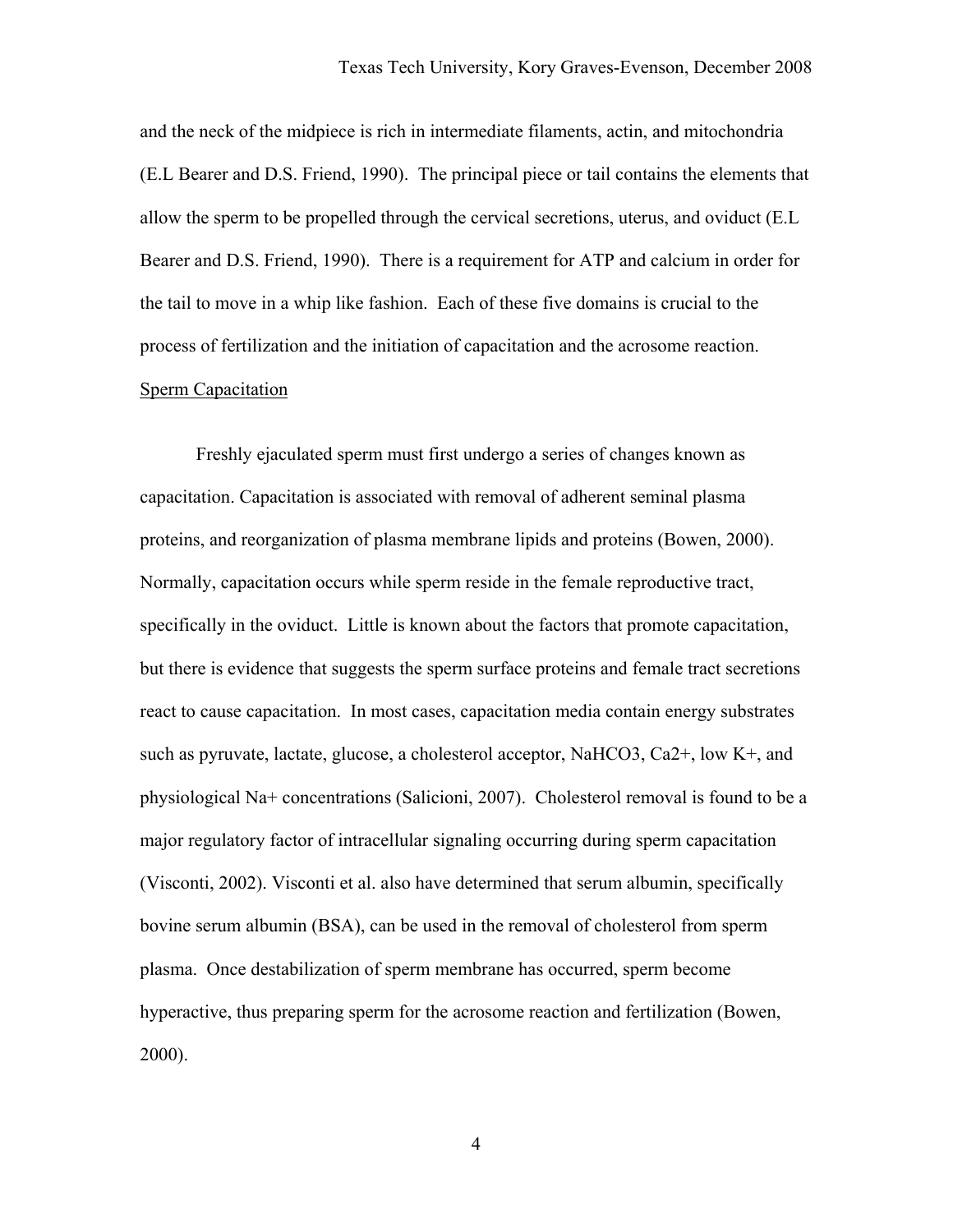### Acrosome Reaction

Binding of sperm to the zona pellucida (ZP) and then penetration of the ZP is what defines the acrosome reaction (Bowen, 2000). Once sperm have bound to ZP, the difficult task is for the sperm to penetrate the zona pellucida to get to the oocyte and involves several protein kinases such as protein kinase A (PKA), C (PKC), and tyrosine kinase (PTK). The acrosome is the cap that covers the anterior end of the cell head and contains the golgi apparatus that is packed with enzymes. In mammals, the acrosome reaction is described as fusion with the outer acrosomal and plasma membranes. The fusion and vesiculation is followed by the release of acrosomal content and a display of an inner acrosome membrane (Jankovicova, 2006). One of the enzymes that assist with this reaction is hyaluronidase. For successful fertilization, a sperm must penetrate through the cumulus cells. Only if the acrosome reaction has occurred can sperm adhere to the oocyte (Austin, 1975). This happens due to the presence of hyaluronidase, which is attached to the plasma membrane on the head of the sperm by the lipid on glycosylphosphatidylinositol (GPI-anchored) (Lin, 1994). Then the sperm is propelled by its flagellum across the matrix to reach the zona pellucida where the acrosome fuses with the cytoplasmic membrane in the sperm head and releases its contents, including a soluble form of the hyaluronidase (Lin, 1994). Once a sperm has completely penetrated the ZP it travels through the previtelline space, the space between the ZP and oocyte plasma membrane. The vitelline membrane of the oocyte then fuses with the equatorial segment of the sperm. After this has occurred the sperm is engulfed by the oocyte (Hoodbhoy, 2004). There are three glycoproteins that encourage binding of the sperm to the egg coat these are ZP1, ZP2, and ZP3 (Oehninger, 2003). Currently the exact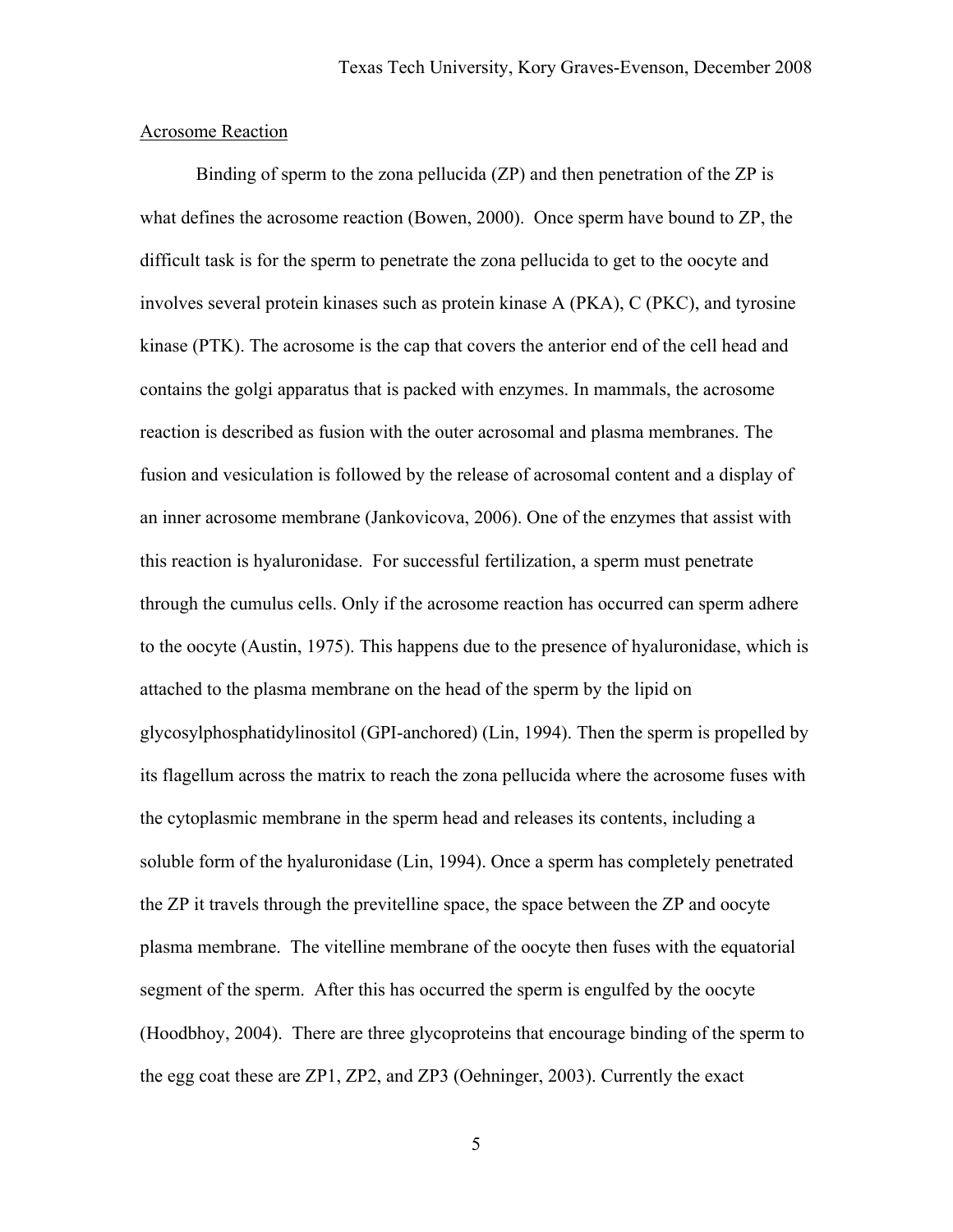mechanisms of the glycoproteins are unknown. There are studies that have been conducted that show ZP3 plays a major role in sperm binding, by adhering to proteins on the sperm plasma membrane. Further investigation of the glycoproteins may determine what role they play in fertilization.

### Sperm-Egg Interaction

After a sperm penetrates the zona pellucida, it must bind and fuse with the plasma membrane or the vitelline membrane of the oocyte. Binding occurs at the posterior end of the sperm head. Once a single sperm has entered the oocyte a release of cortical granules is triggered. Cortical granules migrate to the cell surface to prevent other sperm from binding, thus preventing polyspermy. Following fertilization a one-cell zygote is formed and the completion of meiosis occurs (Hoodbhoy, 2004).

### Semen Evaluation

In order to have successful AI one must properly evaluate semen because without high quality semen conception and pregnancy rates can significantly decline. There are four primary components to the semen analysis: (1) volume, (2) concentration, (3) motility, and (4) morphology (Bearden et al., 2004), although other parameters may be evaluated.

Volume is amount of ejaculate that a male produces and is evaluated based on the capacity to produce sperm per gram of testicular tissue and is highly correlated to scrotal circumference (Baracaldo, 2007). In 2004, DeJarnette observed 5.8±0.33 mL of semen for Angus bulls. It was also noted that techniques which could improve scrotal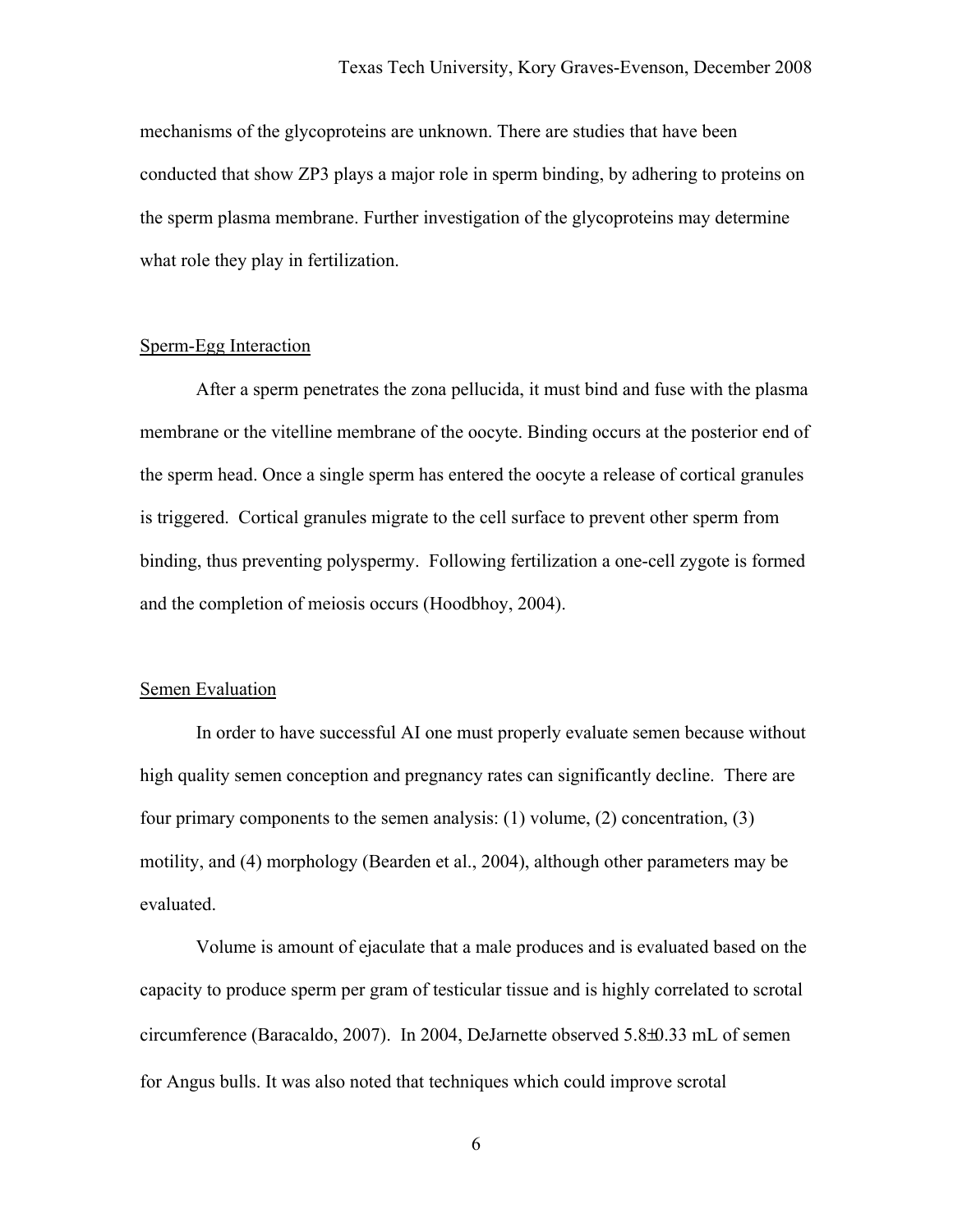circumference and semen production is highly desired. Average gel free seminal volume for the stallion was observed by McKinnon, et al., 1993; overall volumes for Quarter Horses were 40-44mL. For Quarter Horse stallion's evaluated, total scrotal width was 93mm.

Concentration of sperm is classified as very good, good, fair, and poor. These criteria are based on density, whereas creamy semen has approximately 750 to 1 billion spermatozoa per mL and poor, translucent semen has less than 250 million spermatozoa per mL (Baracaldo, 2007). Angus bull semen concentrations of  $1.17\pm0.06 * 10^9$ / mL were documented by DeJarnette in 2004. Likewise concentration for Quarter Horse stallions averages range from 126-243 million sperm/mL (McKinnon, 1993).

Sperm motility is measured by a 5mm drop of semen placed on a warm glassslide and observed under 40 X magnification. Spermatozoa are observed for forward progression and rapid movement (Baracaldo, 2007). Samples were subjected to a post thaw evaluation of motile cells after 0 and 3 hours of incubation at 37 C (DeJarnette, 2004). Motility was significantly different (P<0.05) in samples at these time periods. Angus bull semen evaluated at 0 hours was 74.5±0.63% motile and semen evaluated at 3 hours was 30.1±0.96% motile (DeJarnette, 2004). Average Quarter Horse stallion motility is 56% (McKinnon, 1993).

Morphology is determined by observing the number of sperm that are normal functional spermatozoa. In the study mentioned previously conducted by DeJarnette normal morphology of Angus bulls was 64.3±2.0%. Many factors can affect morphology of semen and bulls should not be sold or slaughtered based on a single morphology failure. In stallions it has been reported that there is an inverse relationship between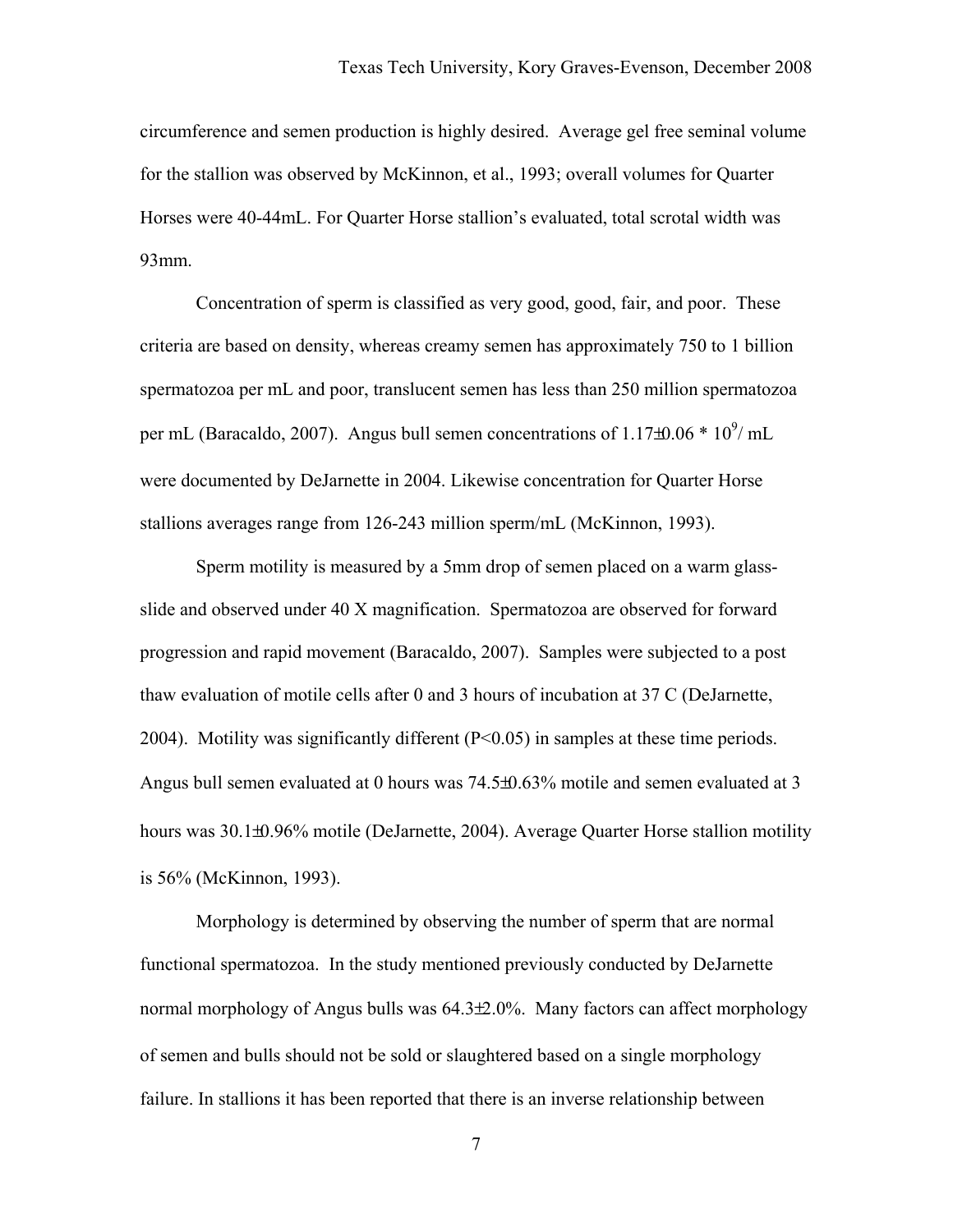abnormalities of spermatozoa and fertility. Average normal morphology for Quarter Horse stallions is 53-57% (McKinnon, 1993).

It is crucial to the success of AI and other advanced reproductive technologies that semen be viable. If a producer chooses to utilize less than standard dosing of semen it could dramatically decrease the conception rates. However, a producer may feel that the value of the animal outweighs the risk of decreased conception rates. In species such as the bovine, industry standards normally use frozen semen for AI, but fresh collected semen is also an option in an attempt to improve fertility rates. .

#### Semen Collection

Once a producer has determined there is a viable reason to use an animal in an AI program, semen must be collected. Normally, semen is collected into a collecting device attached at the end of the artificial vagina. Traditional collection methods allow for the ejaculate to be collected into a dry container and have media added soon after collection. While this method is still a practiced method, recent research suggests that adding body temperature media to the collecting device prior to collection is superior in that it will help to prevent temperature and pH shock (Johnson, 2005). It is noted that changes in pH can have effects on the motility of spermatozoa (Phillips and Lardy, 1940). The ideal pH is 6.75, but pH ranges 6.5 to 7.8 are acceptable. A commercial device has been developed to increase the viability of semen for longer periods than traditional collection methods; this device is named the DISC (Johnson, 2005). This device is an insulated collection container that contains a desired amount of 37 C warmed extender. The DISC will maintain temperatures of 30 to 37 C. By maintaining constant temperature semen samples are allowed to equilibrate (Johnson, 2005). The DISC also allows for improved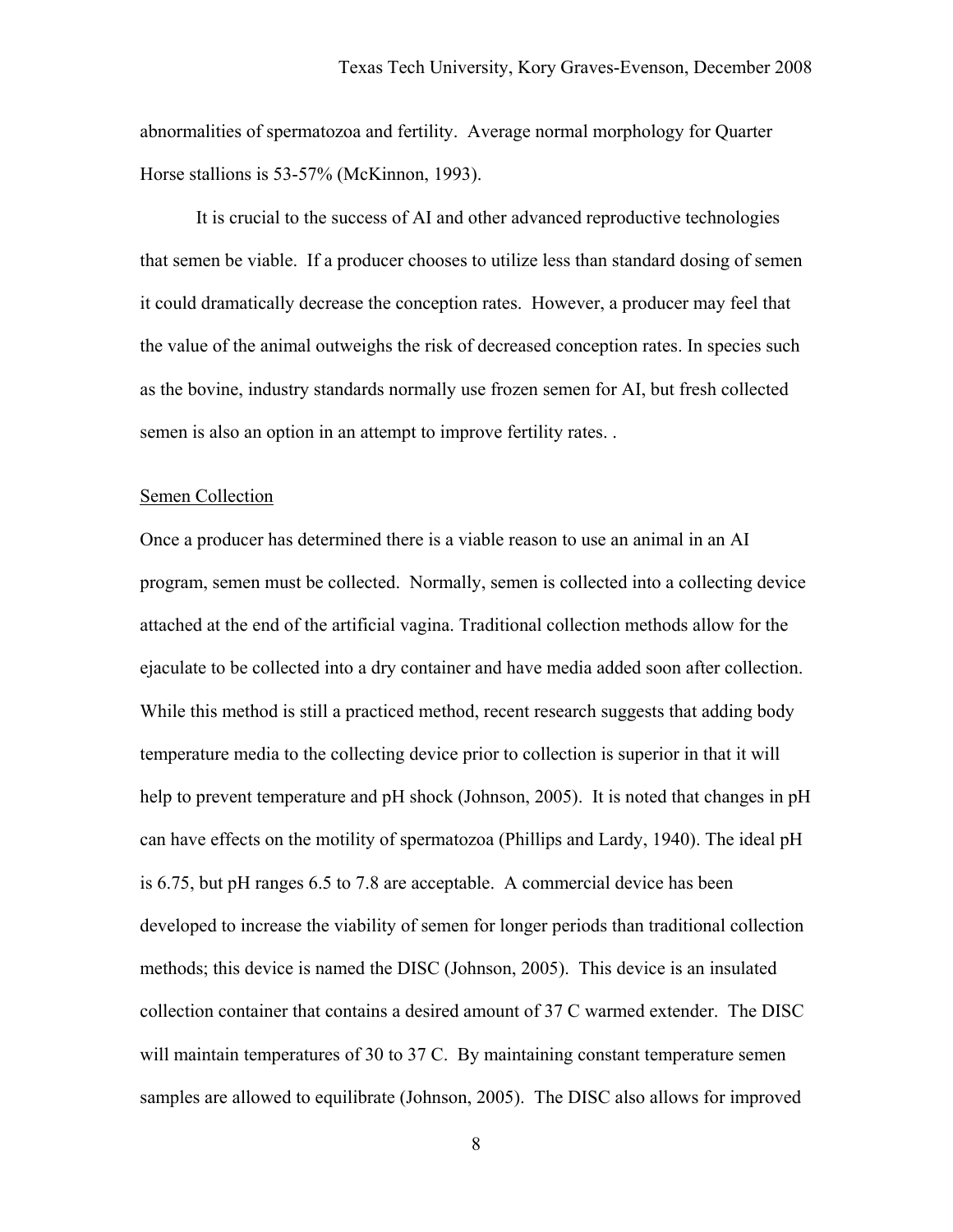semen quality and preservation as compared to traditional methods due to the lessened cold and pH shock (Johnson, 2005). Previous research in the equine demonstrated that semen collected in the DISC, then fresh extended, remained fertile for extended periods as compared to samples collected using standard techniques. Similar results were observed in studies with the bull Langdon et al., 2007 found that when semen was collected in the DISC, and then fresh extended in both the DISC and TC as expected, all motilities decreased over time. Motility was maintained 178% longer in the two DISC treatments than in the TC (Control =  $168.0 + 49.8$  hrs, DISC+ =  $297.0 + 34.5$  hrs and DISC  $= 295.3 + 35.9$  hrs; P = 0.071). There was no time\*treatment interaction (P = 0.83). It is an industry standard that straws of semen maintain a minimum of 20% motility to obtain suitable conception rates. It was also determined that the DISC maintained motilities over 20% for 176 hours.

#### Semen Extenders

In the United States most semen processed for AI is frozen prior to insemination, but in other countries such as New Zealand 95% of semen is used fresh (Verberckmoes, 2003). Extenders allow for cells to survive for longer periods of time due to their supply of nutrients. The media in which sperm are incubated play an integral role in many sperm processes. In 2005, Johnson et al. observed that the addition of 1mL of a commercial semen extender Biladyl lessened cold shock and pH shock to the spermatozoa. By utilizing the extender there was an improvement in motility and further a 16% increase of conception rates (Johnson, 2005). Given 2008 cattle prices, a 16% increase of conception could return producers significant profits.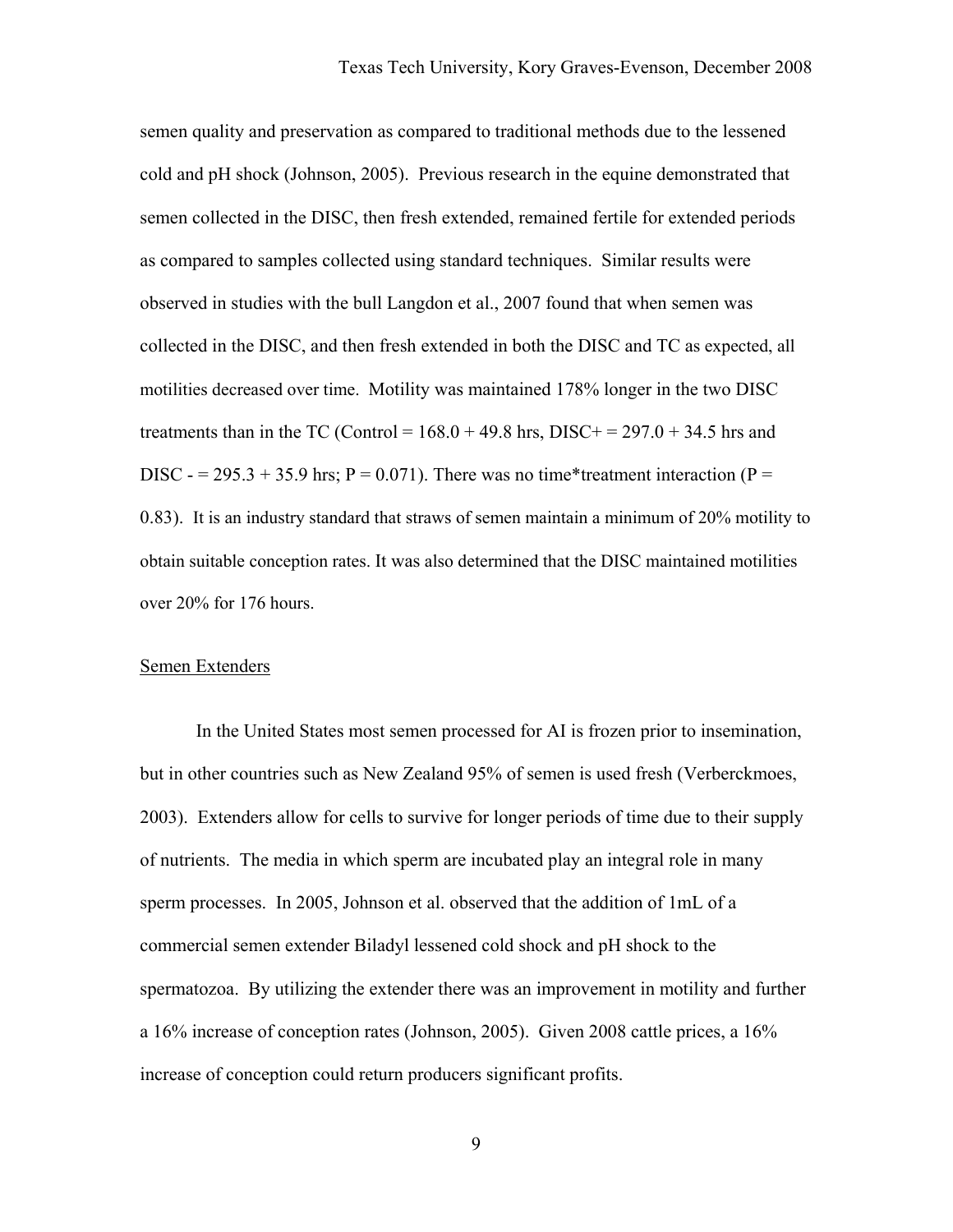#### Estrous Cycle

Bovine are non-seasonal polyestrous species. For normal, pubertal cows and heifers the estrous cycle is reoccurring approximately every twenty-one days (Bearden, 2000). Day 0 of the estrous cycle is considered to be when the female exhibits estrus or heat (Williams, 2004). Estrus lasts twelve to eighteen hours, followed by ovulation, which occurs twenty-five to thirty-five hours after onset of estrus (Roberts, 1956). The bovine estrous cycle is broken into four phases of the cycle, proestrus, estrus, metestrus, and diestrus.

### Proestrus

During the late luteal phase, progesterone is a dominant controller of the estrous cycle (Bearden, 2000). At this time progesterone inhibits the release of follicle stimulating hormone (FSH) and luteinizing hormone (LH; Bearden, 2000). If pregnancy has not occurred by day 16-17, prostaglandin is released. This causes luteal regression, until the destruction of the corpus luteum (CL) (Schams et al., 1977; Cupp et al., 1995). Once progesterone is inhibited, GnRH rises and stimulates LH and FSH. Pulsations of LH are needed to mature preovulatory follicles (Roberson et al., 1989; Stock and Fortune, 1993). FSH is required for the recruitment and maturation of follicles (Ireland, 1987). The dominant follicle establishes itself and is the main follicle that grows. The growing follicle produces estrogen in the granulosa cells. Estrogen signals initial signs of estrus in the cow. Prior to "heat", estrogen peaks and causes the final LH release (Hafez, 1987).

### Estrus

During estrus both estrogen and FSH are declining. The LH peaks during standing estrus. Once estrogen is released into the bloodstream at the onset of standing heat the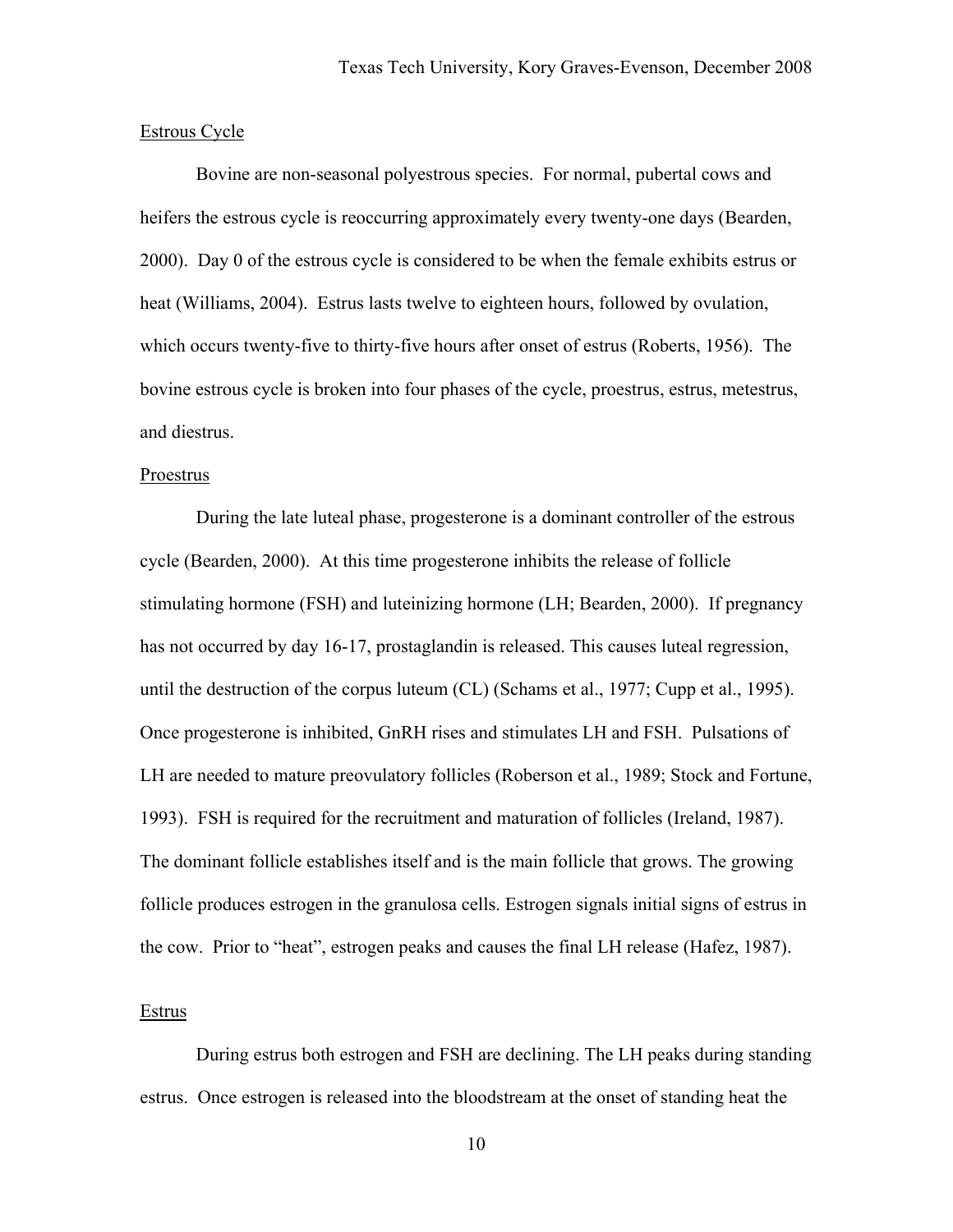estrogen then triggers the central nervous system that causes the female begin to show signs of behavioral estrus. Behavioral estrus is generally associated with the animal mounting other animals, nervousness, a swollen vulva, mucus discharge and congregating around other animals. This behavior generally starts 4-48hrs before standing heat. Standing heat is determined by the female standing while another animal mounts her. Cows generally only spend four to six minutes each cycle in active standing heat (Williams, 2004). During estrus or "heat" cows and heifers stand to be mounted by another cow. Following "heat," approximately 12-18 hours, ovulation will occur by releasing the egg (Perry, 2004). During estrus thecal cells, which have been exposed to the LH surge and are beginning conversion to luteal cells, start producing progesterone, which inhibits LH and FSH release (Hafez, 1987).

#### Metestrus

Metestrus is the time of luteal development and lasts approximately 3-5 days. During metestrus the CL begins to form from the corpus hemorrhagicum, which is the follicle after ovulation (Hafez, 1987). At this time of the estrous cycle the CL will not be mature. As the CL matures progesterone continues to rise. Due to the lack of maturity, which involves the complete conversion and growth and duplication of theca and granulose cells to luteal cells, the CL injections of  $PGF2\alpha$  will not work and should not be administered.

### Diestrus

Diestrus occurs during days 5-16 of the estrous cycle. A mature CL begins to produce progesterone during this time. A fully functional CL allows for injections of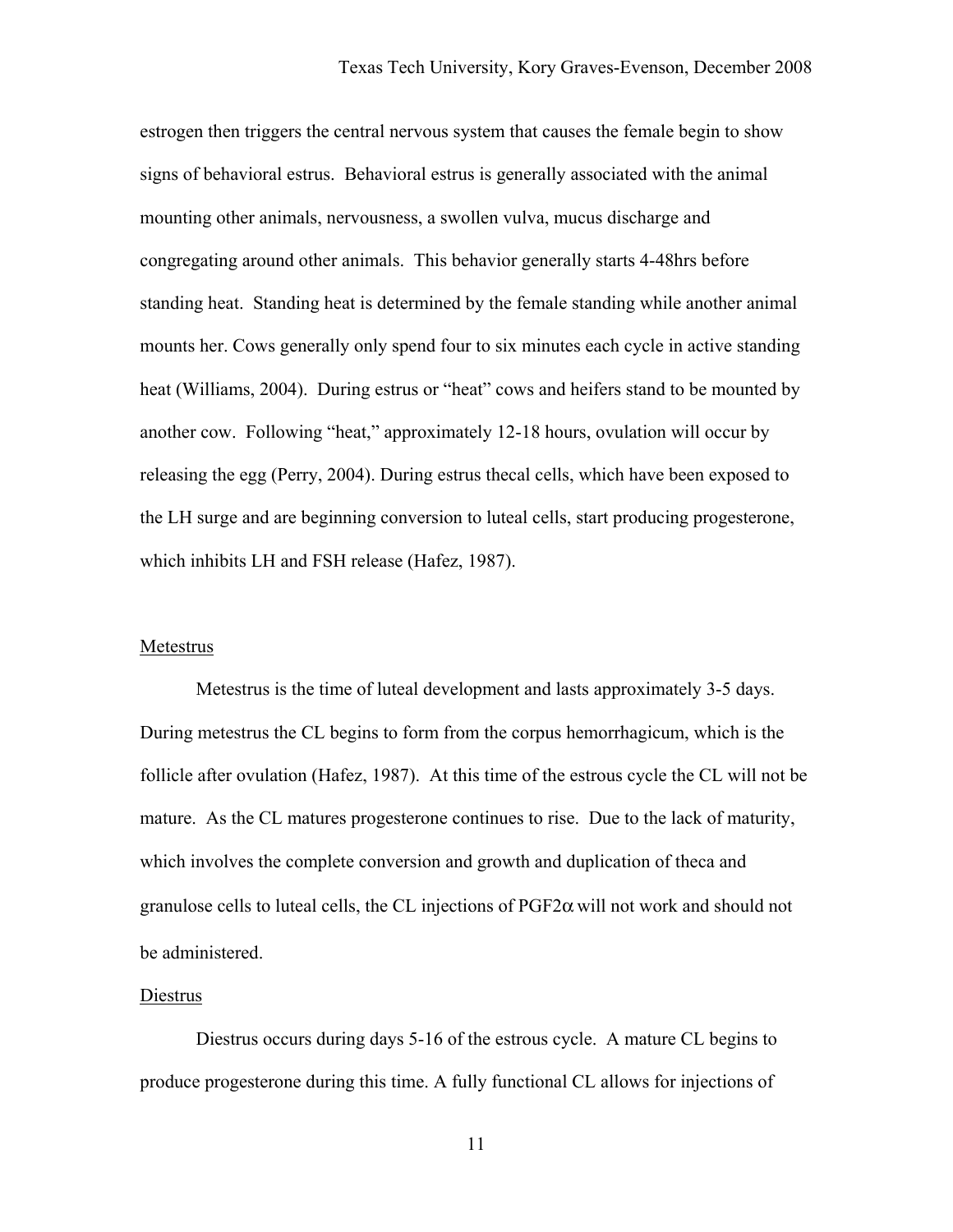$PGF2\alpha$  to work properly and should be administered during this phase of the estrous cycle.

### Estrous Synchronization

Basic protocols used for beef cattle reproduction consist of but are not limited to Prostaglandin F2α, Melengestrol Acetate (MGA), Gonadotropin Releasing Hormone (GnRH), and Controlled Intravaginal Device (CIDR). All of these drugs should be used in accordance with the manufacture's label and dosages should not be adjusted. Any adjustments could affect the outcome of the success of the AI program. The use of prostaglandin's (PG) in beef cattle began in 1971(Lauderdale, 2004). In 2004, Lauderdale also cited that many studies had demonstrated  $PGF2\alpha$  can be released from the lungs, brain, spinal cord, kidney, iris, umbilical cord, fat, adrenals, stomach, intestines, nerves, menstrual fluid, amniotic fluid, seminal plasma, blood, skeletal muscle, cardiac muscle, salivary glands, thyroid, pancreas, and uterus. Prostaglandins induce the destruction of the Corpus Luteum (CL; Perry, 2004). However, a fully functional CL must be present to have successful synchronization with this compound. Therefore if the animal is not in the correct stage of the estrous cycle a shot of  $PGF2\alpha$  will not affect the animal by returning them to estrus in a predictable fashion. Prostaglandins cannot induce estrus in beef cows or peripubertal beef heifers. Prostaglandins will not affect the cycle of cows with an immature CL. Generally this occurs between day one and day five of the estrous cycle. Nor will prostaglandin affect cows after the CL has already started to regress, about day 17 or 18 of the cycle.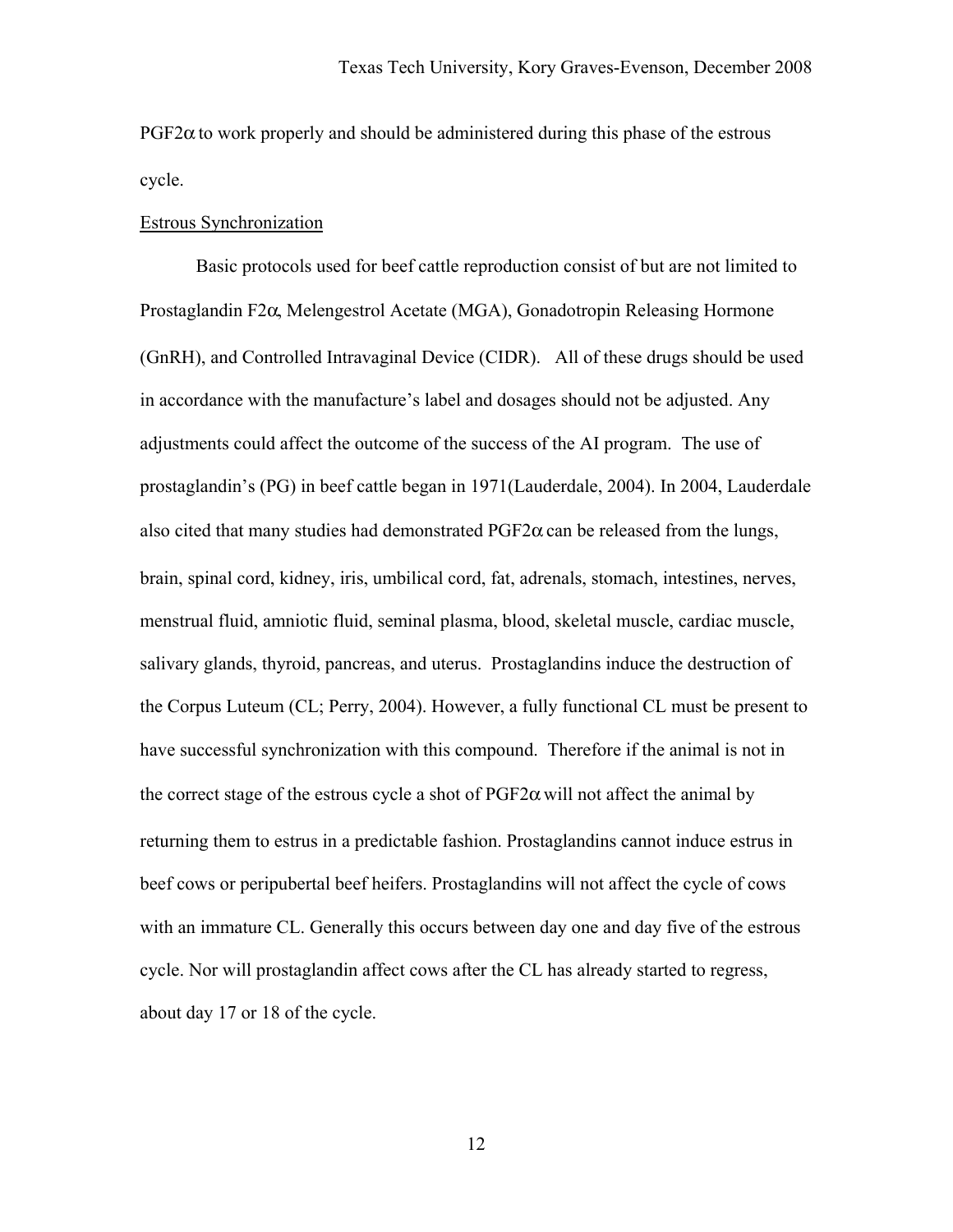### Two-Injection Prostaglandin

Availability of  $PGF2\alpha$  products are numerous and include Lutalyse/ Dinolytic Pronalgon F (Pfizer, New London, Connecticut), Estrumate/ Planate, Prosolvin (Intervet The Netherlands), Bovilene (Fort Dodge, Madison, New Jersey), and many generic products worldwide. A number of studies have been conducted to compare these products and no statistical differences have been reported (Lauderdale, 2004). In 2001, Lucy et al., documented a 5% increase in females pregnant after 31 days after injections of PGF2α versus animals that were not synchronized. Two injections of PG is a common estrus synchronization method utilized by commercial beef cattle producers. Two shots of prostaglandin are injected 11 to 14 days apart and females are observed for heat and bred for 5 days following the second injection (Stevenson et al., 2000).

### CIDR Protocol

 Controlled Internal Drug Release (CIDR) is an effective method of estrus synchronization that yields noticeably higher pregnancy rates (Merrel, 2003). The CIDR method allows for a more controlled synchronization period, but implementation of a CIDR protocol is very costly. CIDRS generally cost \$10-\$12 for the device plus an additional \$2.50 for the injection. The device can be reused in order to reduce the cost, but the effectiveness also will decrease and a higher risk of venereal disease is also associated with its reuse (Merrel, 2003). The CIDR protocol consists of insertion of the device on day 0, injection of  $PGF2\alpha$  on day 6, removal of the device on day 7, and heat detection and AI for 96 hours. This protocol can induce estrus, therefore working on both cyclic and anestrous cows.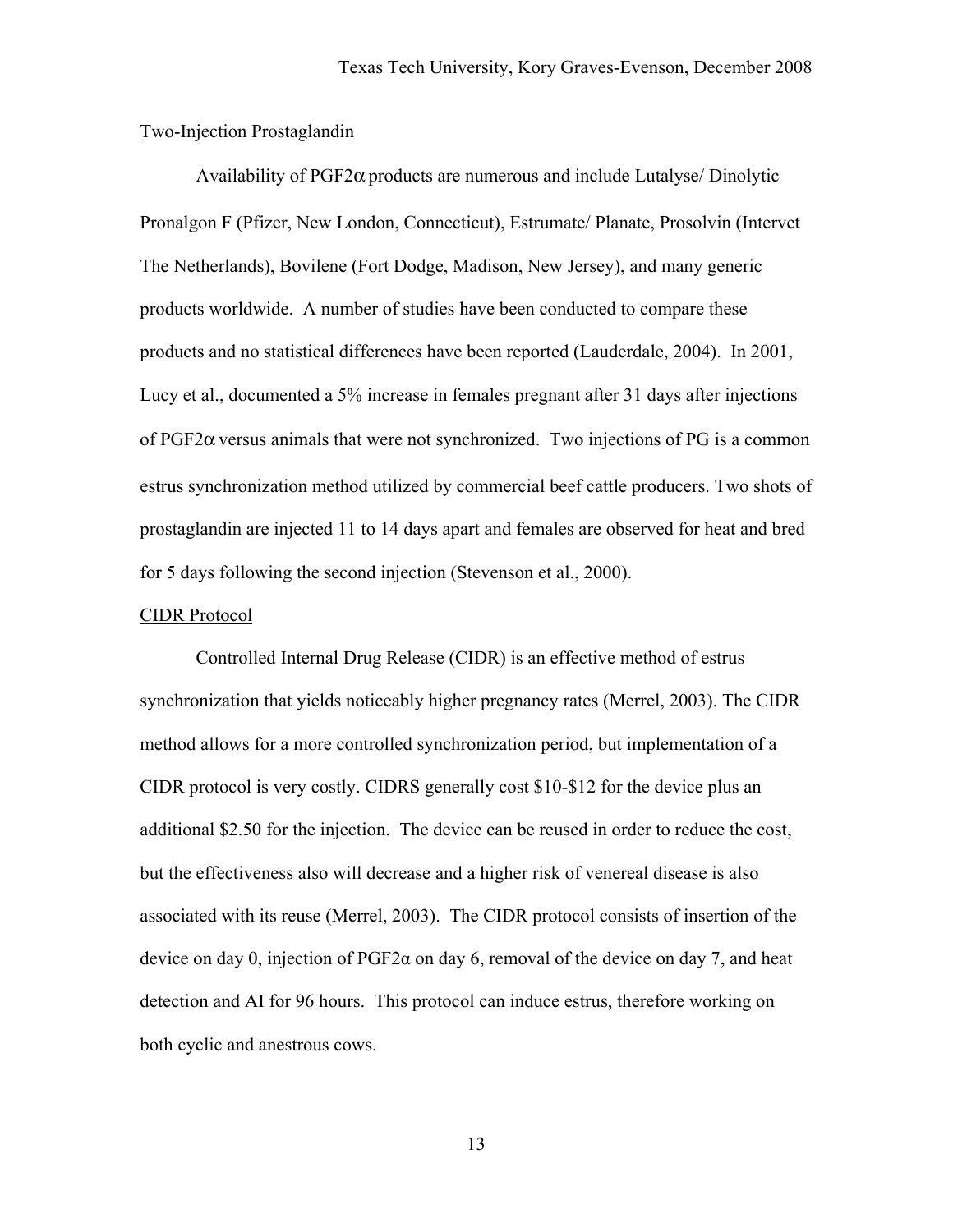#### Estrus Detection

Estrus detection is crucial in the success of any AI program. A producer's inability to detect estrus can be costly and highly ineffective. Downing et al., 1998 detected 39% more females in estrus using the HeatWatch (CowChips, LLC, Denver, CO) method versus visual detection. Pregnancy rates are highly correlated to estrus detection rates (DeJarnette et al., 2001). Current computerized estrus detection methods give producers 24hr surveillance of the animals. Animals are fitted with the device and observed until onset of estrus is determined by the number of mounts the animal receives (Cowchips, 2007). HeatWatch employs radio frequency data communication in order to determine onset of estrus. This is a more efficient way of estrus detection, but it is also more costly than visual estrus detection.

### Conception Rates

 Conception rates in beef cattle are determined by (no. pregnant / no. detected in estrus) \*100. Conception rates are important when evaluating the success of any AI program. These rates can be determined by ultrasound, rectal palpation or the lack of return to estrus.

 This review of literature that shows successful pregnancies are the key in any breeding program. In order to be successful, one must implement proper breeding techniques. The objective of the following study is to assess the improvement of conception rates of beef heifers and mares using the DISC versus a TC. Positive results in conception by use of the DISC could result in more field trials to further examine the value of DISC to bovine and equine industries.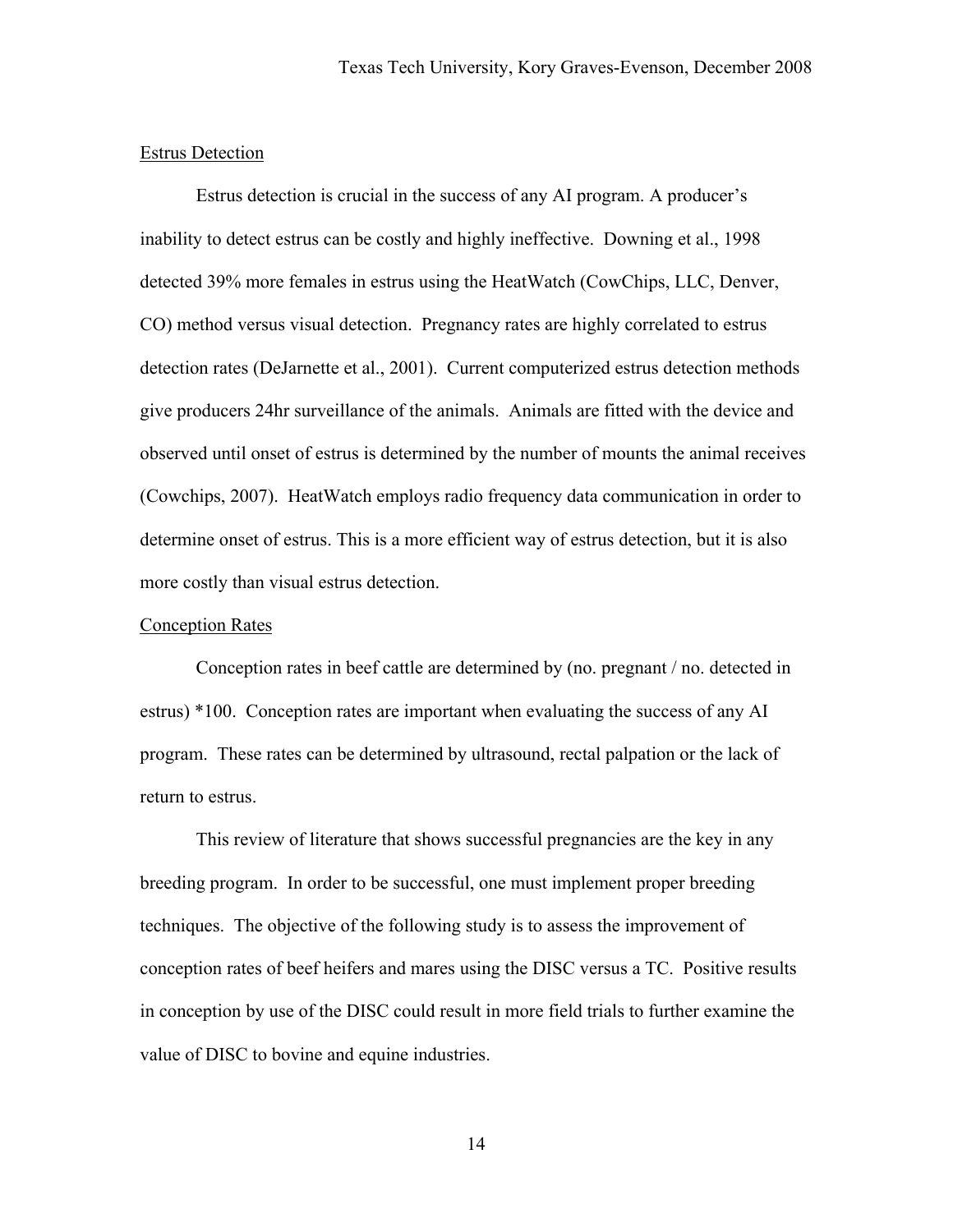# CHAPTER III

### BOVINE STUDY I

### Introduction

 Previous research has been conducted using artificial insemination and semen collected in the Device for Improved Semen Collection (DISC) to improve conception rates in beef females. The DISC device has been shown to provide a superior collection environment by: 1) providing temperature control, 2) decreasing the exposed surface area of the collected sample, 3) buffering changes in pH and 4) preventing osmotic shock, Further, preliminary breeding research has shown improvements in the overall conception rates; however, breeding data to date has been anecdotal and not evaluated in a large sample size. The objective of the present study was to retrospectively evaluate the effectiveness of the DISC in a non-controlled breeding trial of beef females in a production herd in Texas.

### Materials and Methods

 In this experiment, the DISC was used to evaluate conception rates in beef females versus a traditional control. Semen was collected from bulls using electroejaculation by a trained professional using the DISC or a traditional control (TC). Each collection of semen in the DISC had an additional, predetermined amount of warm extension media. Females were bred either by semen collected in the DISC, TC, or frozen semen from a proven sire. Conception rates were then determined by a trained ultrasound technician following insemination. As the original intent was solely to evaluate semen parameters (Johnson, 2005), no attempt was made to insure equal numbers of breedings per treatment.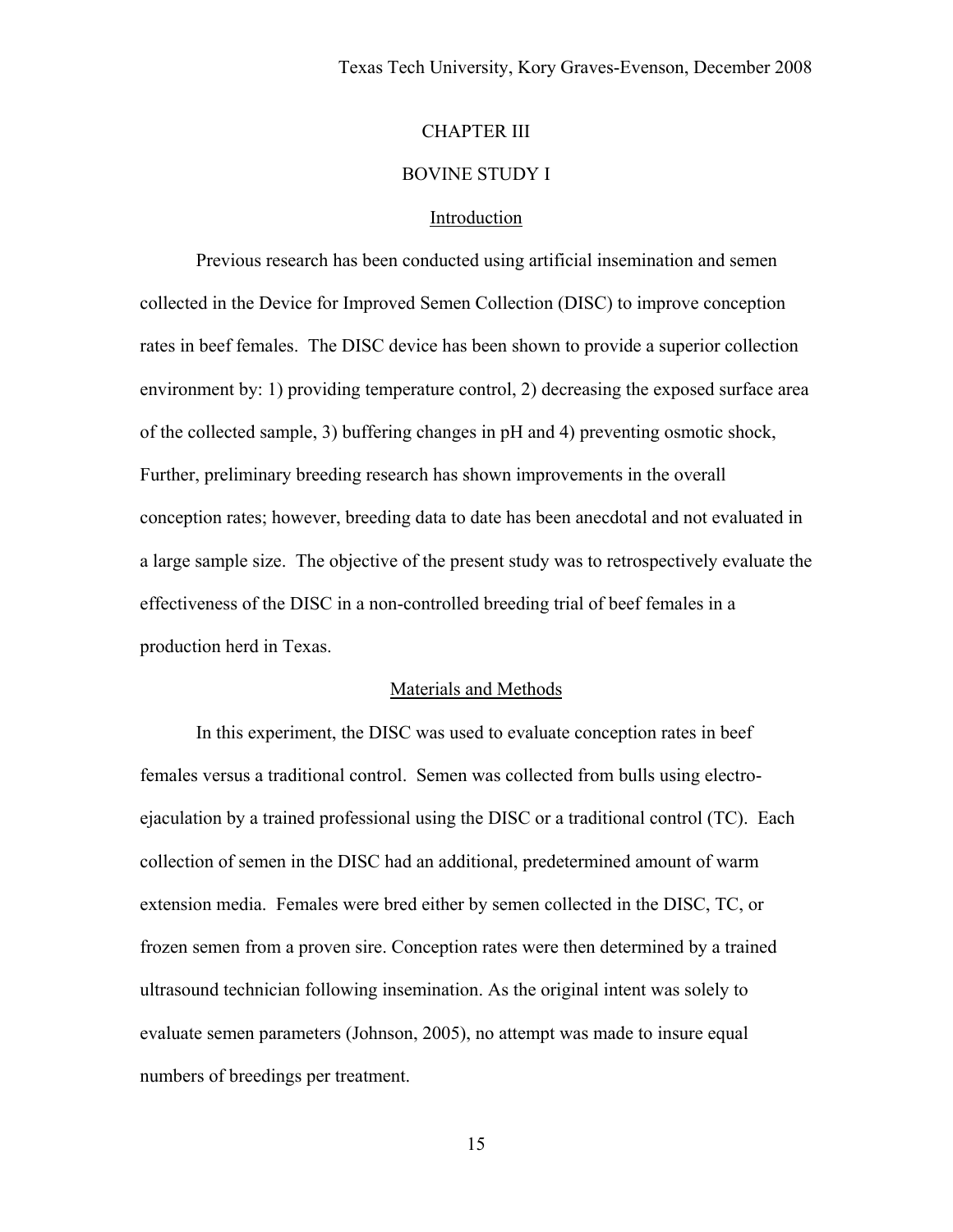# Selection of Animals

 This study was conducted on a large production cattle ranch in West Texas. Fresh-extended experiments were conducted using samples from three bulls collected in the DISC and TC simultaneously using a splitter developed in this laboratory. An additional bull was used for the frozen portion of the experiment. One hundred-thirty beef females were observed and randomly assigned to treatment when estrus was observed. Once estrus was determined, trained AI professionals inseminated the animals with semen collected in the DISC, traditional device or with frozen semen. In addition, data such as age, breed, diet, and AI technician were recorded for each individual female used in the experiment.

#### Semen Parameters

 Semen samples were evaluated upon collection and at zero and one hour post collection. After the one-hour evaluation, semen was chilled and stored at 5C. The analysis consisted of measurement of volume, concentration, motility, forward progression, and viability. All parameters were evaluated manually using an Acuscope 3040 microscope equipped with phase optics (Acuscope; NY, NY) at 200X magnification. After a twelve-hour equilibration period semen was placed in standard 0 .5 mL straws and used for fresh insemination into commercial heifers.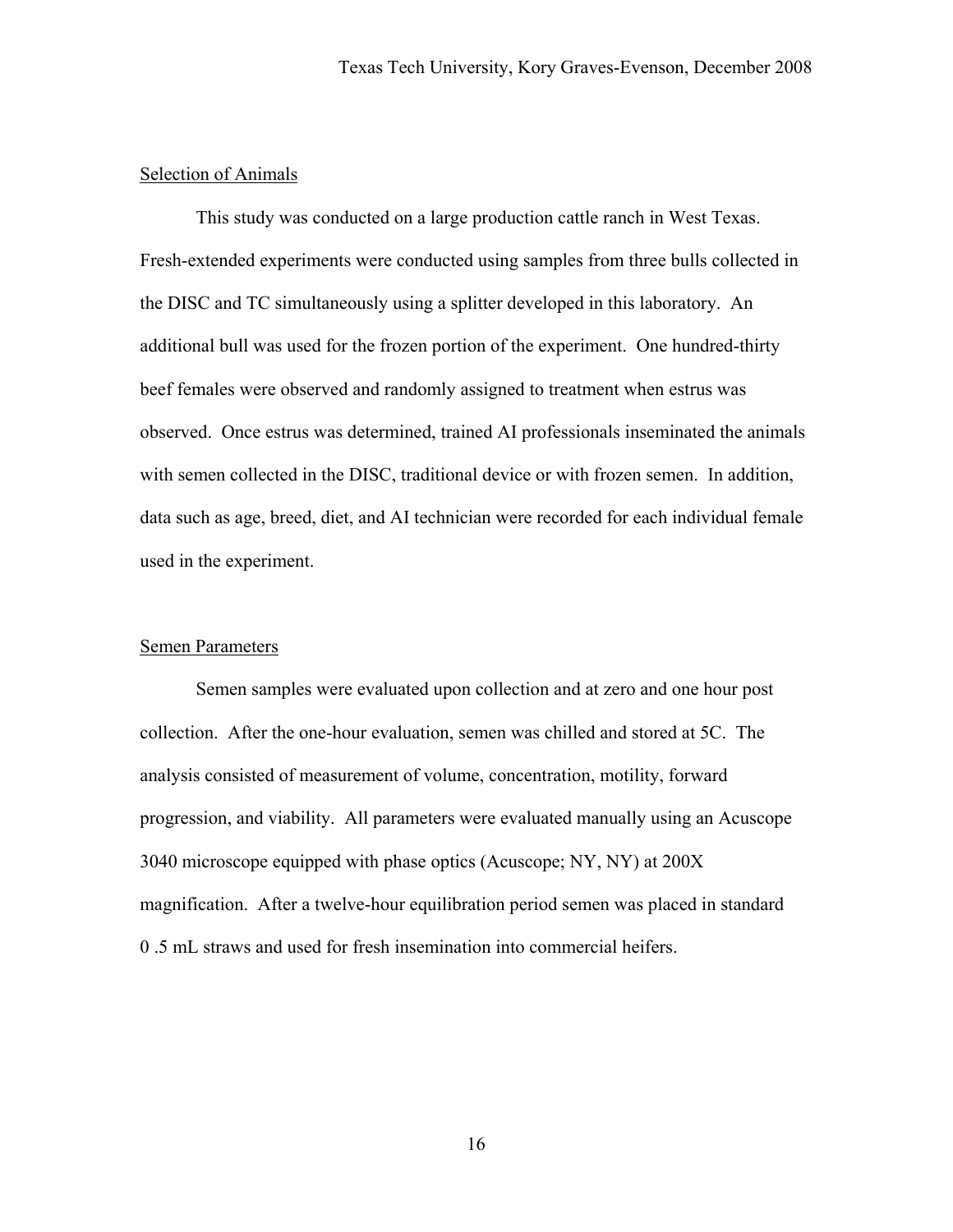### Experimental Design

 All data collected in this study were analyzed using the Statistical Program for the Social Sciences (SPSS ver 12, SPSS, Inc; Chicago, IL). Differences in estrous synchronization rate, overall conception rates, conception rate by bull, conception rate by diet and conception rate by breed of female were analyzed by chi-square analysis using the frequency procedure of SPSS.

### **Results**

# Synchronization Rate

 One hundred-thirty beef females were observed for estrus by trained professionals. As expected, there was a lower overall synchronization rate in females due to estrus detection ability. Eighty-four females exhibited estrus (64.6%). As these animals were part of a production beef herd, all animals were artificially inseminated due to the ranch schedule. However, only animals with detected estrus were included in the present study.

#### Conception Rate

 Eighty four animals met inclusion criteria. Overall, 39.3% [33/84], of synchronized animals conceived by artificial insemination there were no significant differences among treatments  $(P=38; Fig. 3.1)$ . Females that were bred with DISC collected semen conceived at a rate of 43% [16/37], females bred with TC semen conceived at a rate of 35% [7/20], and females bred with frozen semen conceived at a rate of 37%  $[10/27]$ . There were no differences among all three treatments (P=0.60). An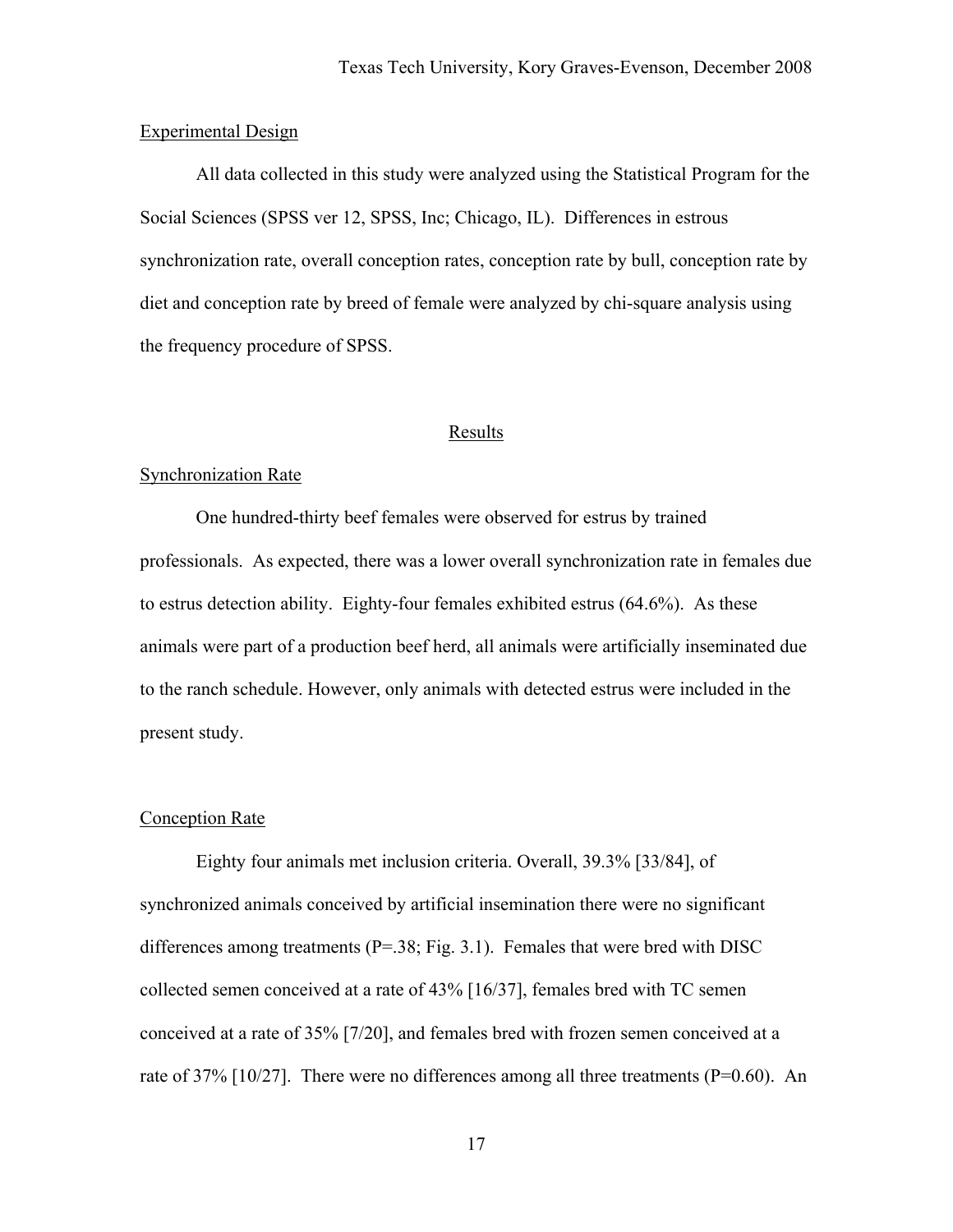interaction occurred between conception rate and estrus response. Technician conception rates were not significant and conception rates were 16/42 [38.1%], technician 1; 17/42 [40.5%], technician 2.



Figure 3.1. Differences in conception rates in an AI bred herd following semen collection in a novel collection device, verses a traditional control.

# Conception Rates by Bull

 The conception rates by bull for the control were as follows: 5/10 [50%], Bull A; 2 /10 [20%], Bull B; there were no females bred for Bull C (Fig. 3.2). Conception rates by bull for semen collected in the DISC were as follows: 0/8 [0%], Bull A; 8/13 [62%], Bull B;  $8/16$  [50%], Bull C. In both the TC and DISC there was a strong bull by treatment interaction (P<0.002).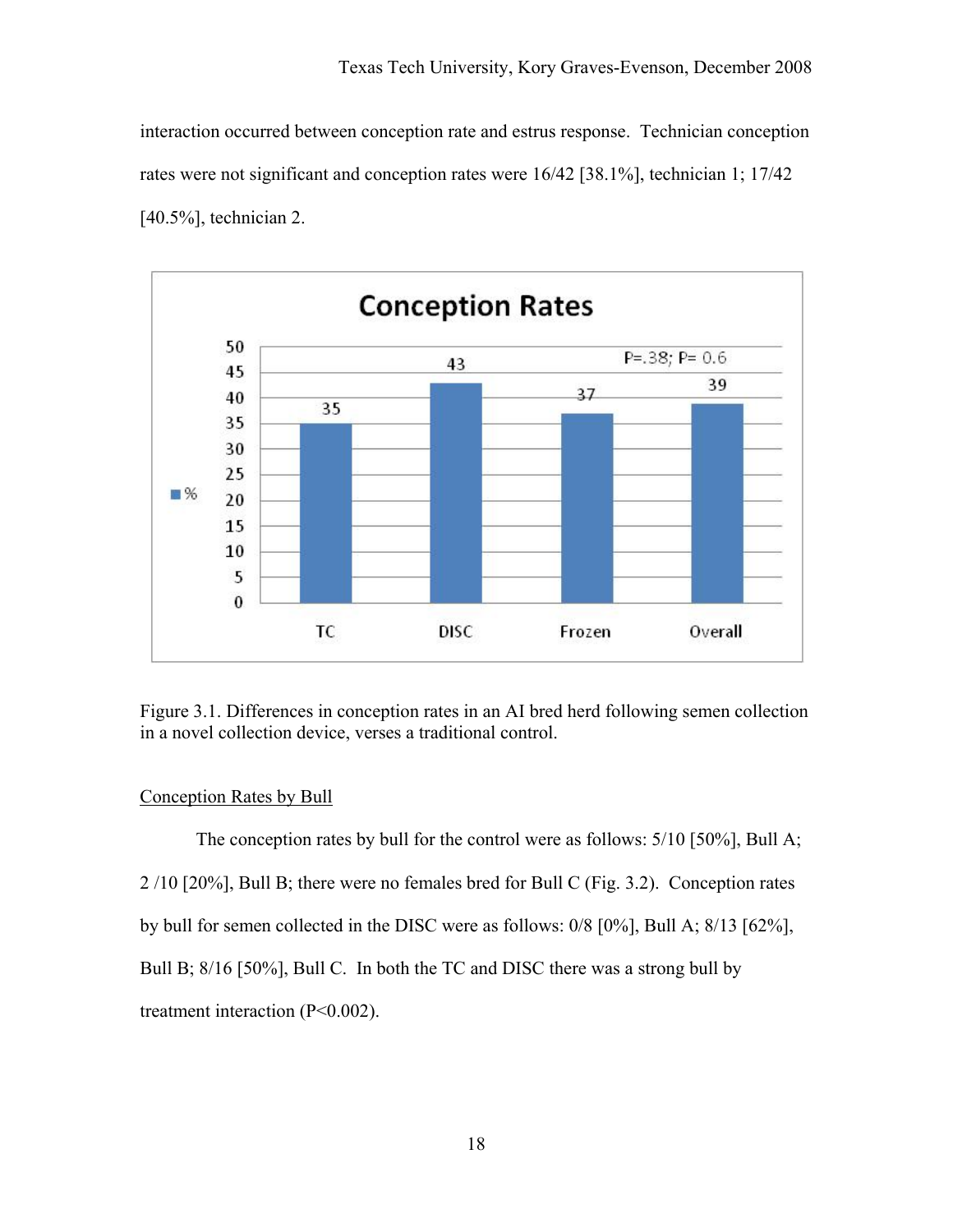

Figure 3.2. Differences in conception rates in an AI bred herd following semen collection in a novel collection device comparing the sires selected.

# Conception Rates by Diet

 Diet A consisted of wheat/rye hay and free choice Purina Accuration (Purina Mills LLC, St. Louis, MO). Diet B was triticale silage produced in accordance with the ranch protocol. The conception rates by diet for the control were as follows: 5/10 [50%], Diet A;  $4/13$  [30.8%], Diet B. Conception rates by diet for females bred with semen collected in the DISC were as follows: 10/24 [41.7%], Diet A; 6/13 [46.2%], Diet B. Conception rates by diet for females bred with frozen bull semen were as follows: 5/12 [41.7%], Diet A; 5/18 [27.8%], Diet B, and these data indicate that conception rates by diet were significantly different (P<0.012; Fig. 3.3). There was no interaction of either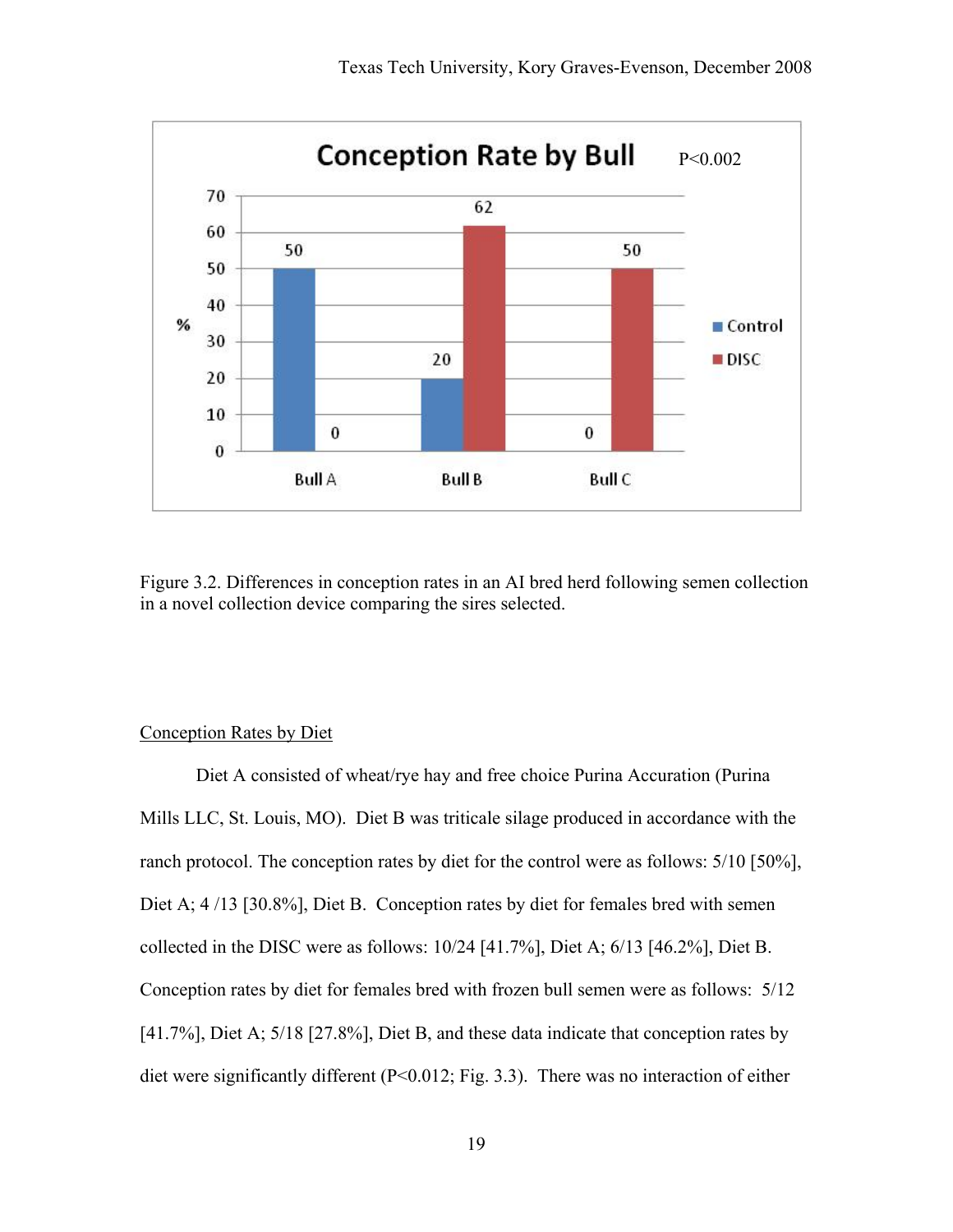diet with treatments  $(P=31)$ . It was evident that females fed the silage diet gained more weight and had more fat, but lower conception rates were experienced. Further research should be conducted to determine the best diets to use when breeding females artificially.



Figure 3.3. Differences in conception rates in an AI bred herd following semen collection in a novel collection device comparing diets of wheat hay versus triticale silage.

# Conception Rate by Breed of Female

 Females used for this experiment were composed of four different breed types. Conception rates for individual breeds were as follows: 18/59 [30.5%], Breed A; 6/6 [100%], Breed B; 7/17 [41.2%], Breed C; 2/2 [100%], Breed D (P<0.003; Fig. 3.4). Breed effect was significant, but further research with larger sample sizes needs to be conducted to determine if the significance is due to breed effect or low sample numbers.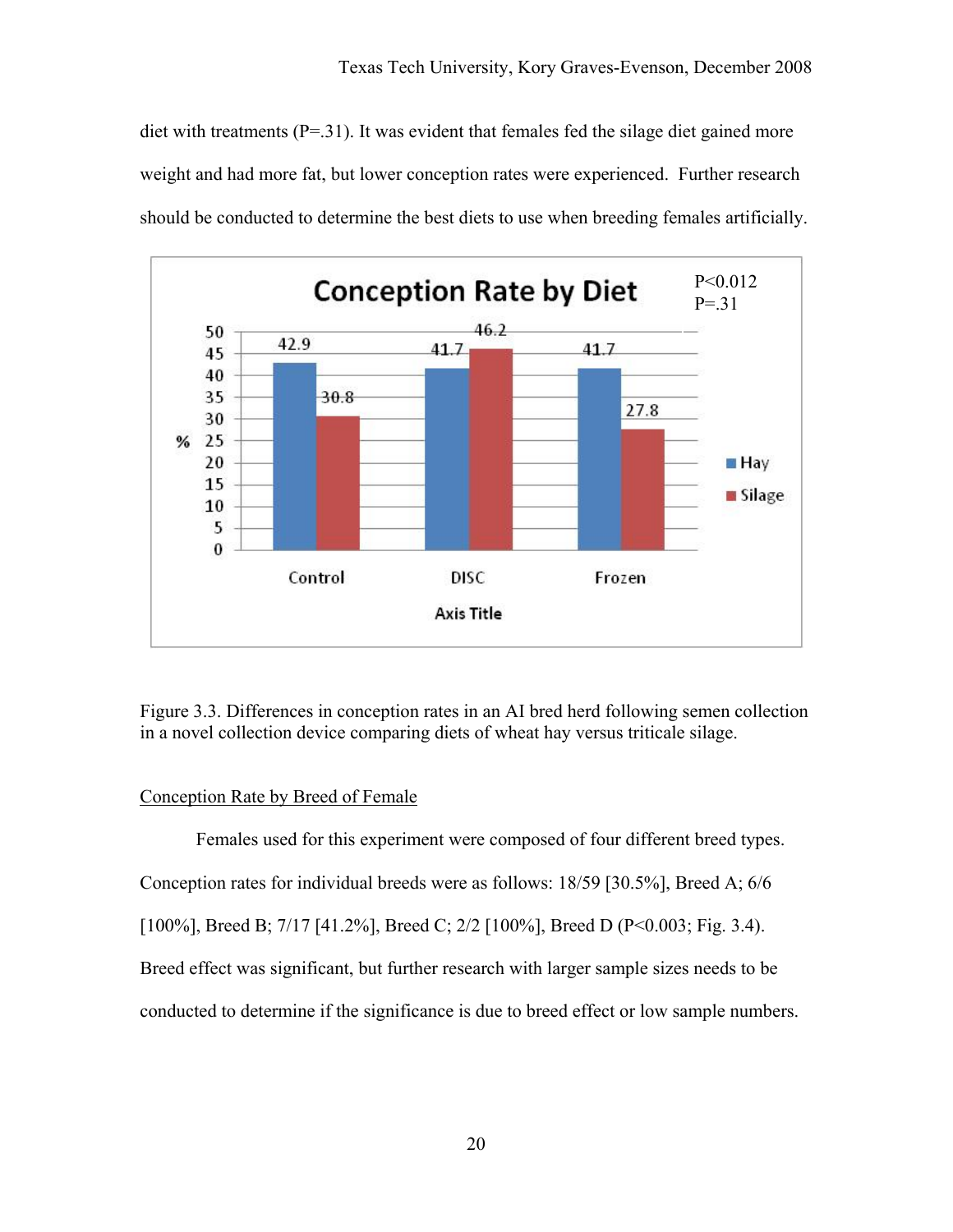

Figure 3.4. Differences in conception rates in an AI bred herd following semen collection in a novel collection device comparing the breeds of females selected.

### Discussion

Females were obtained from a reputable ranch in Texas and were deemed suitable as breeding animals. Additionally, fresh-extended semen was supplied from three bulls at the same facility. Since frozen semen is the current standard practice in the bovine industry when artificially breeding beef females it was used in the study as a control. Semen collected in the DISC device and subsequently used to AI beef females was numerically more successful in conception than semen collected in the traditional device or for frozen semen (23% and 16%, respectively). Conception was affected significantly by diet, bull, and breed of female. Further research is needed to determine if these differences were attributed to low sample size or if they do impact AI conception rates of beef females.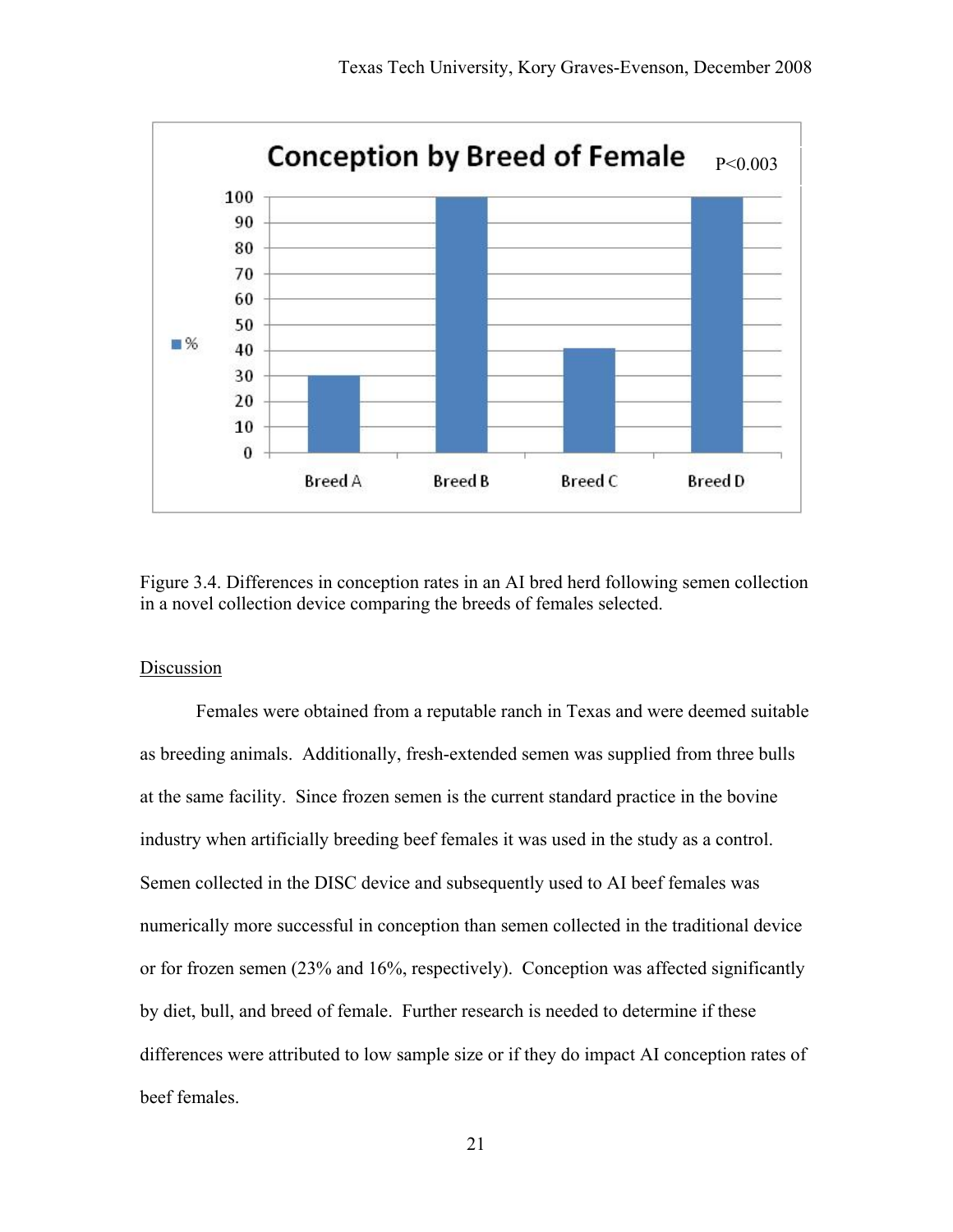As the present study was more observational than experimental, it had several potential flaws. Some animals did not show estrus but were bred 51/130 (39%) and were not included in the present study. Due to volume issues for the semen position of the study, not all bulls were represented in all breeding treatments. However, the increased pregnancy rates compared favorably to both a fresh and frozen control and while only numerical are suggestive and warrant further study. A follow-up breeding trial (to be discussed in the next chapter) controlling the issues limiting the current trial, was conducted to determine if there are true differences in success with semen collected in the DISC device.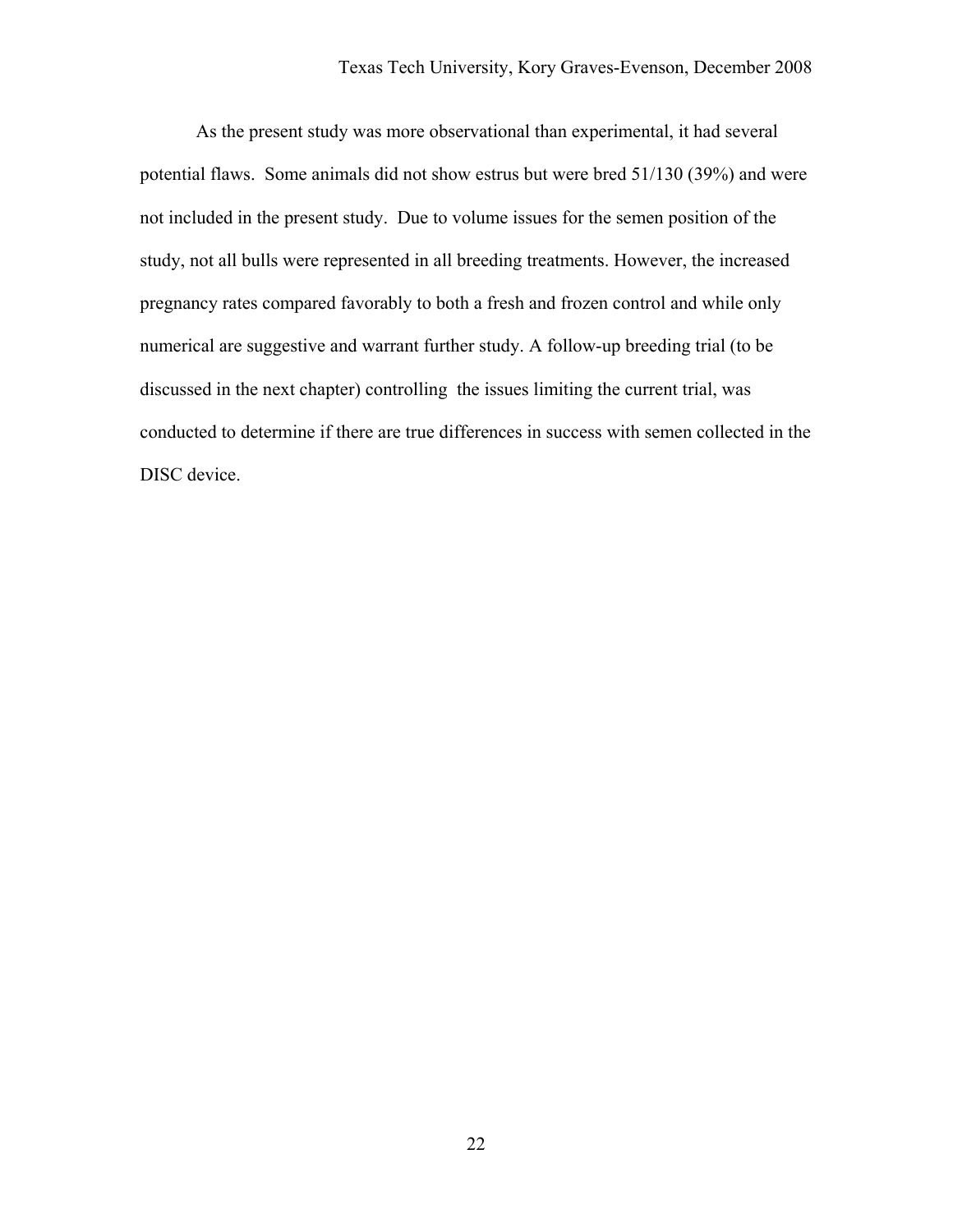# CHAPTER IV

### BOVINE STUDY II

### Introduction

Previous observational research in a production herd has suggested an increase in conception rates of bovine using the Device for Improved Semen Collection (DISC) due to its improved environment for semen collection. However the nature of the previous study did not allow collection of data to evaluate ongoing pregnancy and calving data. Further, the observational nature of the study limited the direct comparison of the DISC with the traditional method of semen collection.

In the present study, five Angus bulls were collected alternating between the traditional method and the DISC. Following processing and being held for 24 hrs, the semen was used to breed forty-three Angus based females. The design not only allowed a direct comparison of conception rates between collection methods, but it also allowed observation of differences in pregnancy outcomes and calving.

#### Materials and Methods

In this experiment, semen was collected in the DISC or a traditional control, to evaluate the improvement of conception, pregnancy and overall calf viability. Following collection, all semen samples were processed using a standard extender and technique to produce a sample with an initial motile concentration of 40 million cells per mL for a planned breeding dose of 20 million motile cells.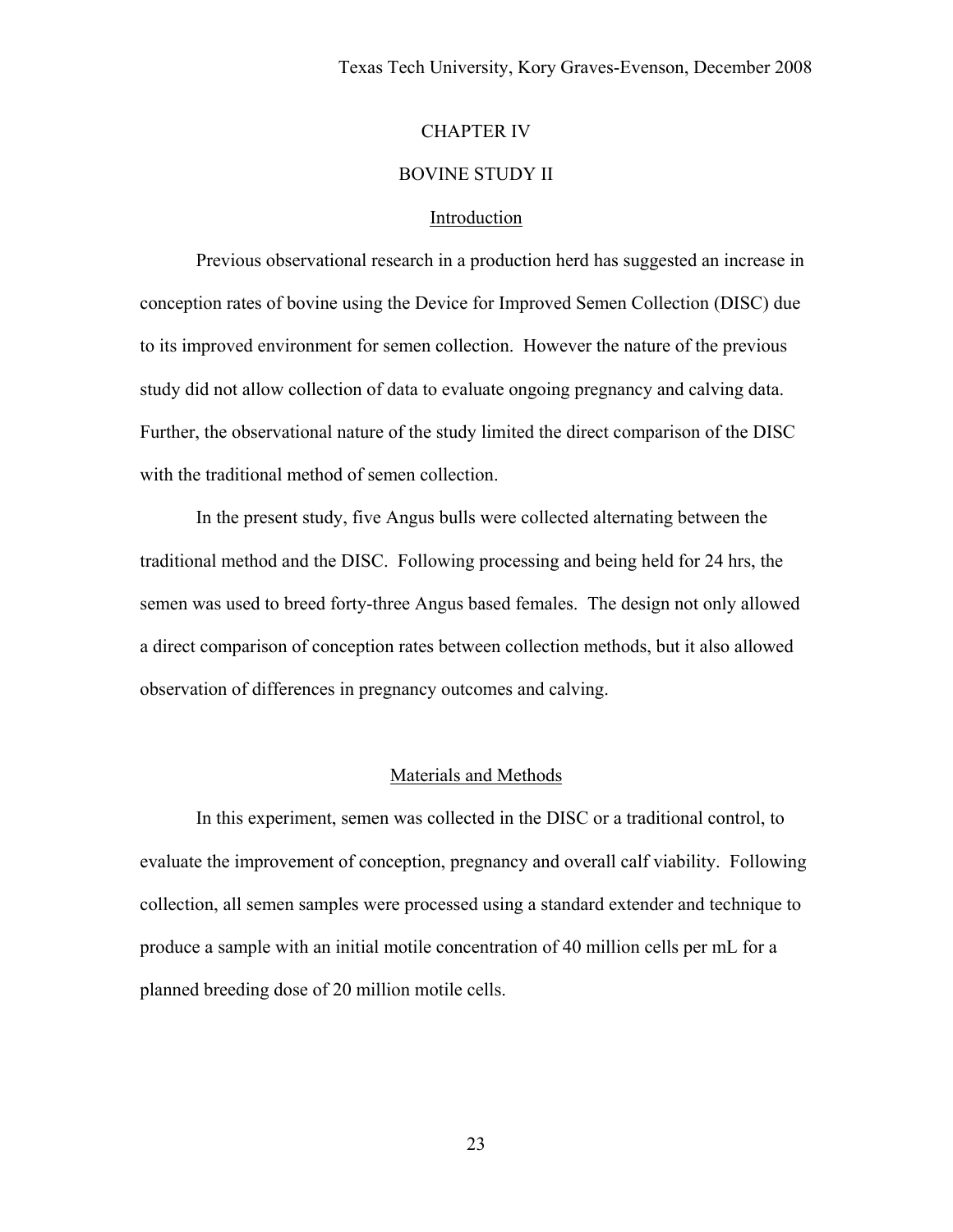### Male Selection

Five Angus bulls, approximately 18 months of age, were selected for this study. The animals had previously been tested for breeding soundness and were demonstrated to provide sufficient volume and motile cell numbers for experimentation. The bulls were adjusted to a feed regimen in the same manner as the females (see below) and were housed and sheltered in a similar fashion. Bulls were collected in the DISC device containing a commercial media (not named, considered proprietary to device) and were warmed to approximately 37°C. All five bulls were collected using a standard electroejaculation collection technique for bulls, by a trained professional. Following collection, all semen samples were processed using a standard extender, non-glycerol Biladyl (Minitube of America, Inc.; Verona, WI) and technique to produce a sample with an initial motile concentration of 40 million cells per mL (a planned breeding dose of 20 million motile cells). Each sire was collected in both the DISC and traditional devices, using the standard 15mL conical tube. All collections were stored overnight at 5 C and the samples were used the next day to breed a maximum of five animals. The process was repeated until each bull had bred five females using sperm collected in a traditional fashion and five females using sperm collected in the DISC. A sample was also taken from each collection and preserved with gluteraldehyde (Sigma Chemical; St. Louis, MO) to allow for later testing of cells to determine if the cell's acrosomes reacted. After a twelve-hour equilibration period semen was loaded in 0.5 mL straws for fresh insemination into commercial Angus-based heifers.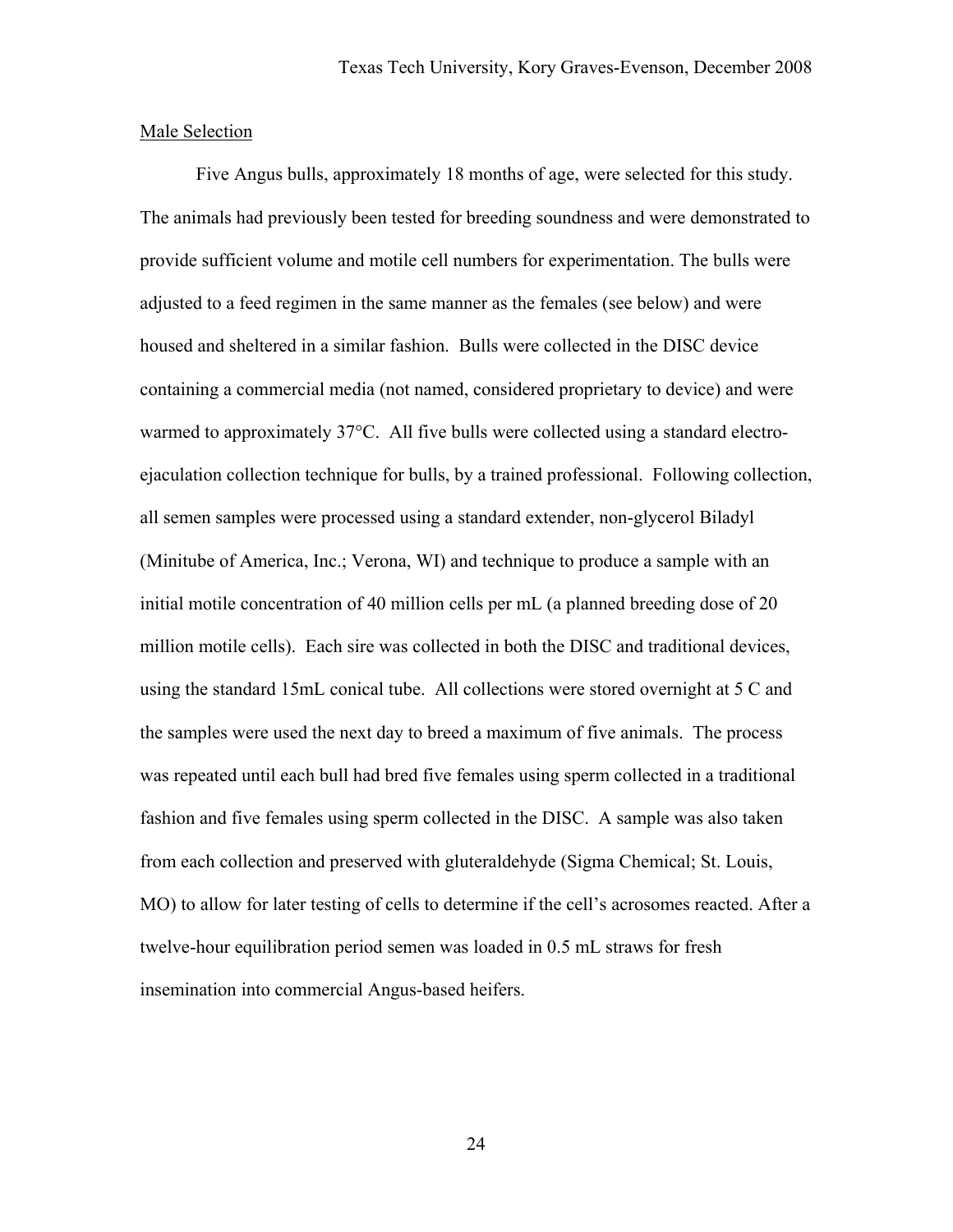### Semen Parameters

 Upon collection, semen samples were evaluated just after collection and prepared for storage using standard techniques. The samples underwent a second evaluation at one hour post collection. After the one-hour evaluation, semen was chilled and stored at 5C. Analyses were conducted for volume, concentration, motility, and forward progression. All parameters were evaluated manually with an Acuscope 3040 microscope equipped with phase optics (Acuscope; NY, NY) at 200X magnification by trained technicians. Details of the measurement of each parameter are provided below.

### Volume

 Initial total volume of semen was recorded at zero hours. For semen collected in the DISC, volume was determined by the total collection device minus the volume of extender added prior to collection.

### Concentration

 Exact concentrations of spermatozoa in a sample must be known in order to determine the number of doses that can be obtained from a single ejaculate. A specialized slide (Microcell; Conception Technologies; San Diego, CA) with a predetermined volume (3 uL) of semen was used to determine concentration of samples. Evaluation was conducted at a magnification of 200X. To complete the analysis, sperm were counted in ten blocks, selected at random in a 100 block micrometer. Using a manufacturer's predetermined equation for this magnification, the number of cells/mL were then calculated for each sample. Following completion of the original analysis, semen was initially extended to a 1:1 ratio of semen extender to semen and the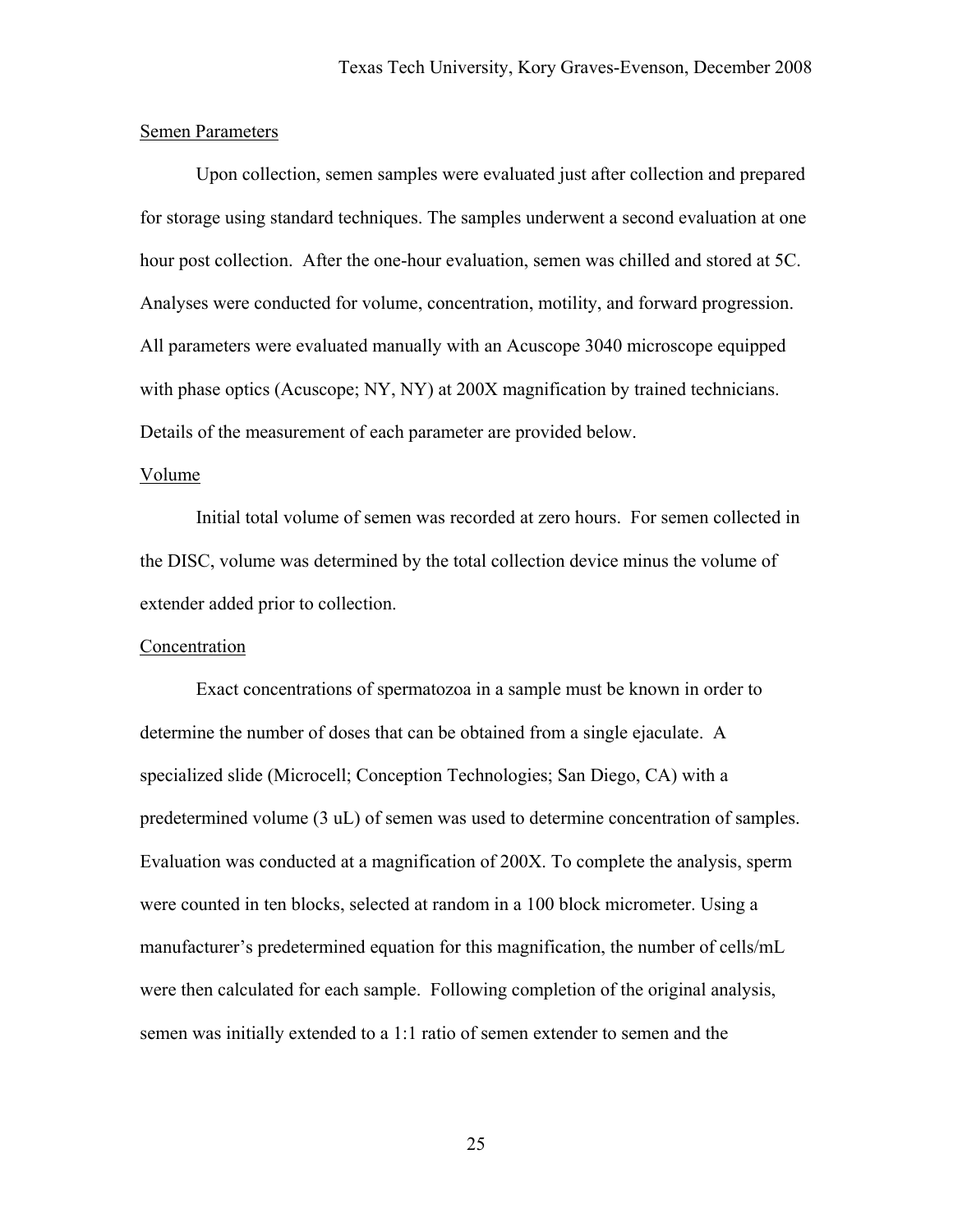concentration was then recalculated. Sufficient extender was then added to the semen to dilute the cells to a final concentration 40 million motile cells per milliliter. Motility

 Sperm motility was determined by manually counting one hundred cells using the Microcell slide and a magnification of 200X. Spermatozoa were evaluated based on moving cells (motile) or non-moving cells (non-motile). Motility was expressed as a percentage.

#### Forward Progression

 Spermatozoa were evaluated for forward progression after motility and based on a scale of 1 to 5. A score of 1 indicates sperm are moving with slight side to side movement, with little tail propulsion and no forward progression. A score of 2 indicates sperm cells are moving in circular or irregular patterns with no forward progression, 3 indicates rapid movement side-to-side, but slow forward progression. A score of 4 indicates cells moving in a slow but steady forward progression. Finally a 5 indicates rapidly moving cells in proper forward progression across the microscope field. With forward progression score of 5, cells should be moving across the field in less than one second.

#### Acrosome Reaction

Determinations of the acrosome reactions were made using the chlortetracycline technique of chlortetracycline fluorescence assay (Lee et al., 1987) with the samples fixed in gluteraldehyde. Chlortetracycline stain solution was prepared by filling a 50mL conical centrifuge tube with 5mL of powdered chlortetracycline and 35mL of water. The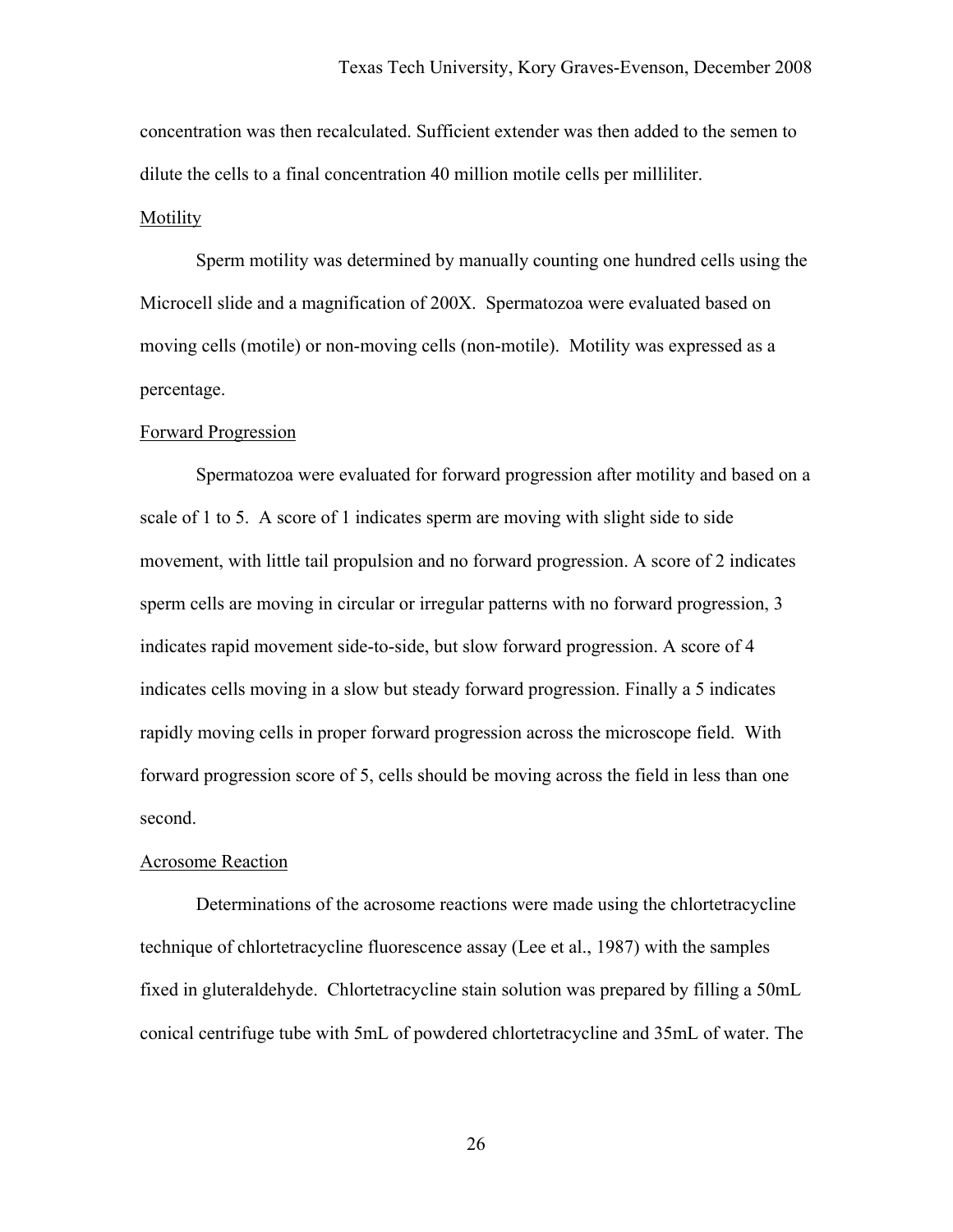contents were then mixed. Due to the light sensitive nature of the chemical, it was important to minimize contact with light throughout the remainder of the procedure.

To prepare the semen for further evaluation a new disposable pipette is used to extract a drop of semen and placed in a new micro-centrifuge tube with a single drop of chlortetracycline. The new mixture was then extracted using a disposable pipette, placed on a specimen slide and covered with a cover slip. The slide was then viewed under a ZEISS compound microscope (Carl Zeiss; New York, NY) equipped with epifluorescence using 630 X magnifications. A glowing fluorescent green sperm head indicates determination of an intact acrosomal cap. Lack of a glowing fluorescent green sperm cell indicates the acrosomal cap had either reacted, was damaged, or was no longer present. A total of 100 cells were counted and the data were expressed as a percentage of reacted cells.

### Female Selection

Females were selected randomly by onset of estrus. All females were Angusbased commercial heifers approximately 14-15 months of age. Estrus was detected by the HeatWatch (CowChips, LLC, 2008) system and animals were bred approximately twelve hours after onset of estrus. Due to the animals being accustomed to range conditions, a two-week period was allowed for adjustment to dry lot conditions and to the feed ration to be administered during the experiment. The animals received four pounds per day of 20% CP range cubes, free choice Cargill mineral, and free choice high quality wheat hay. All animals were subjected to the same feeding, handling, and shelter conditions.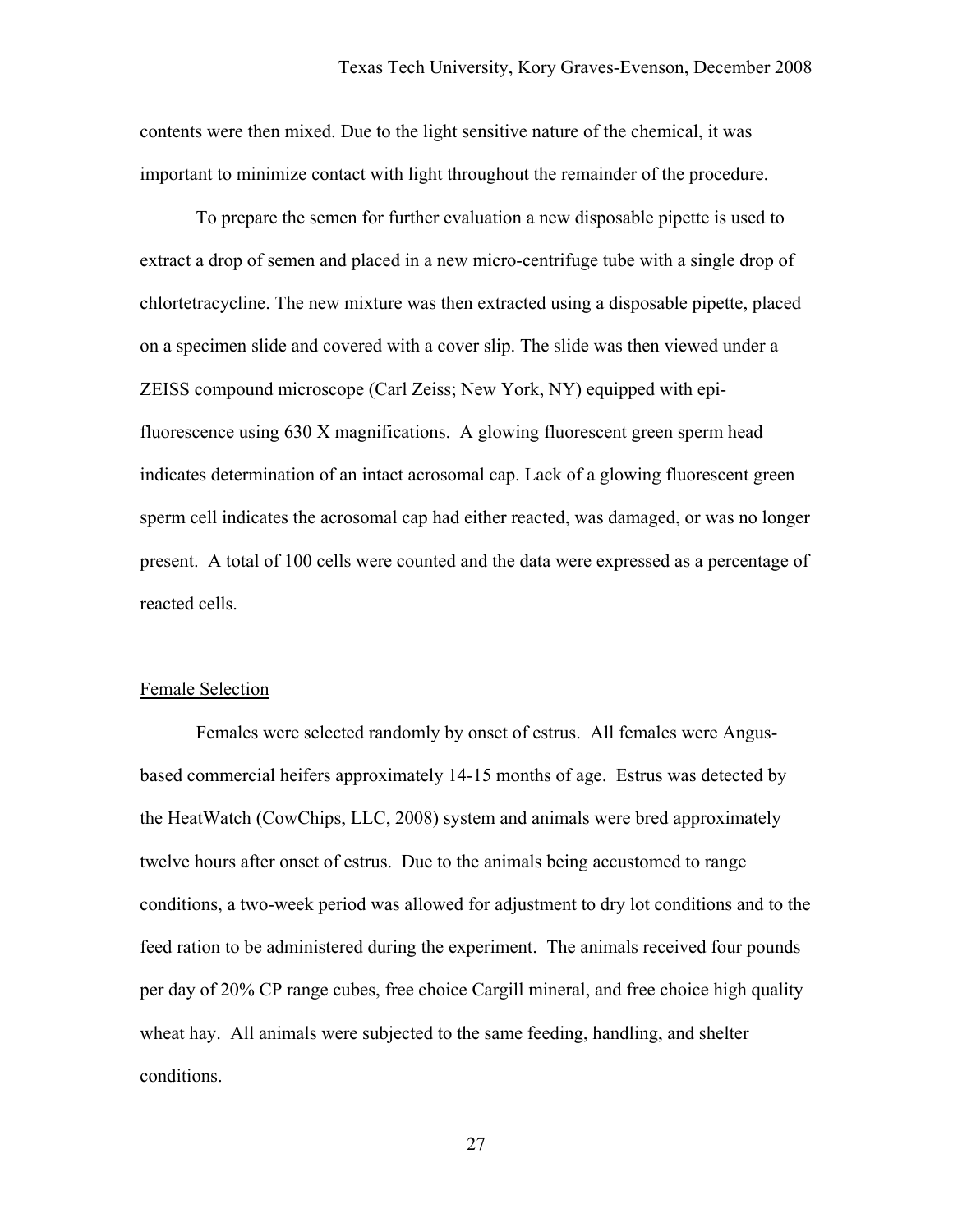### Breeding Procedures

As designed, semen from all five bulls was used in both treatments and five females were bred from each treatment for each bull with a maximum of 25 animals per treatment. Prior to breeding, all females were subjected to the two-shot prostaglandin estrus synchronization protocol. Animals received two 25 mg i.m. injections of PGF2α, first on day 0 and again on day 14. All animals were fitted with The HeatWatch estrus detection system from day 0 until day 45 to detect estrus. Each animal was fitted with a HeatWatch transmitter on day 0 that was placed on the tail head of the animal that recorded any mounting activity twenty-four hours a day. The system was checked twice daily, once in the morning at approximately 7:00 am and once at night at approximately 7:00pm. Artificial insemination was performed 12h after the first detection of the onset of estrus. Animals were inseminated using semen from one of five bulls, which were equally and randomly distributed throughout treatments. Estrus detection rate equaled (no. detected in estrus / no. assigned)\* 100. Animals were evaluated for thirty days before they were delivered to their respective pastures with the bull. Following insemination and a 30-day period, all animals that were mated artificially were returned to their respective pastures with clean-up bulls of known fertility for 90 days. Overall conception rate equaled (no. pregnant / no. detected in estrus) \*100. Artificial insemination rate was determined by date of birth of calf. Pregnancy rate was determined for artificial insemination rate and clean-up bull rate.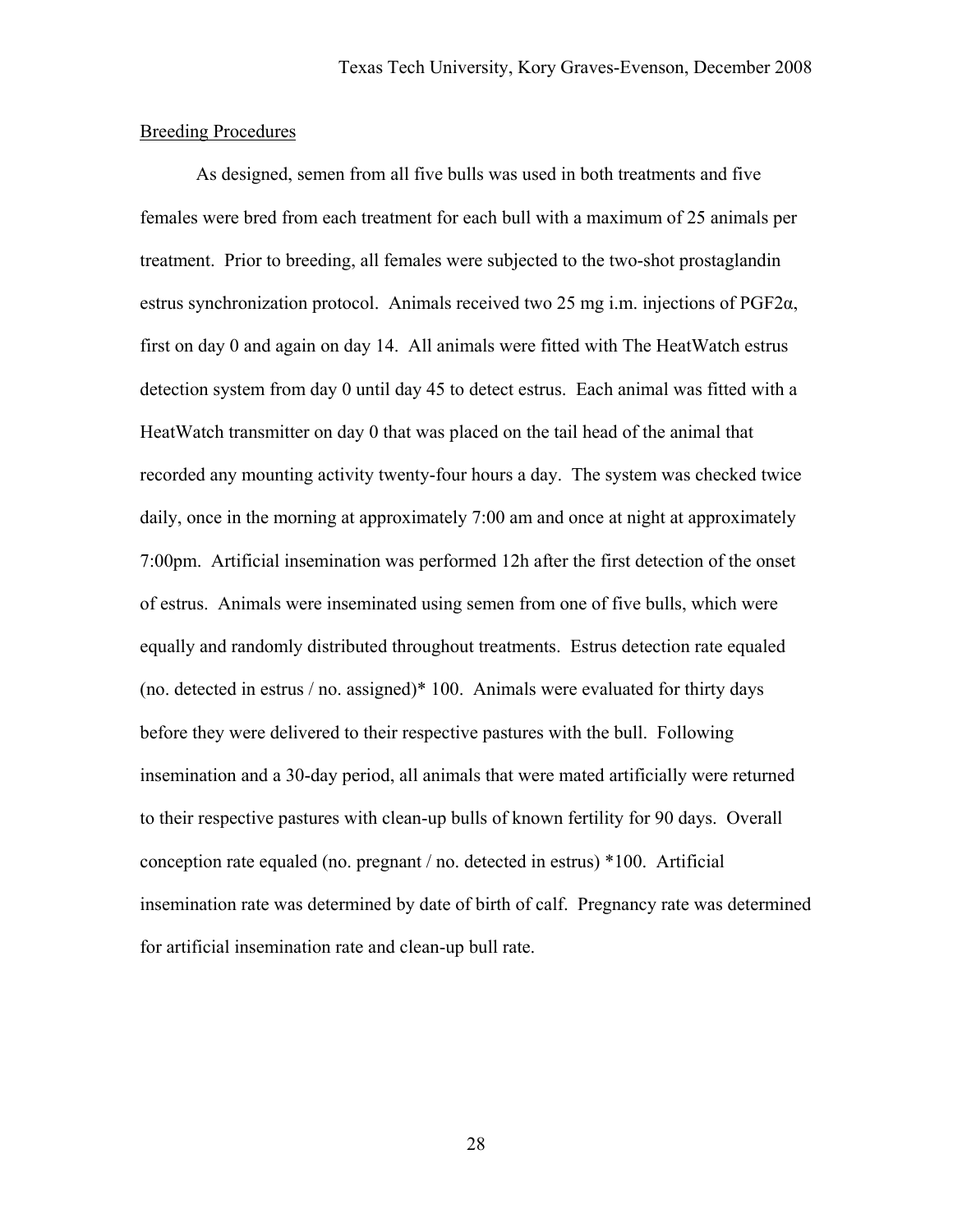### Statistical Analysis

### Experimental Design

 All data collected in this study were analyzed using the Statistical Program for the Social Sciences (SPSS ver 12, SPSS, Inc; Chicago, IL). Initial semen parameters for each treatment were analyzed using a one-way analysis of variance (ANOVA) with Tukey's mean separation. Comparisons between DISC and control devices for motility and viability were analyzed using the General Linear Model (GLM) and ANOVA. Chisquare analyses were used for forward progression data.

 Differences in O/B interval (time between onset estrus and time of insemination) and mount total between treatments were analyzed by ANOVA. Estrous synchronization rate, overall conception rates, and pregnancy rates were analyzed by chi-square analysis using the frequency procedure of SPSS.

#### Results

One goal of the design was to inseminate cows with an equivalent (20 million/mL) dose of semen at 12 hrs post collection. Repeated collections were required from some animals (1-3 collections per animal/trt group). Resulting in 17 collections (9 vs 8 TC: DISC) respectively. There were no differences in the number of collections due to bull ( $P = .81$ ) or treatment ( $P = .80$ ) suggesting the collection process was equivalent for both treatments.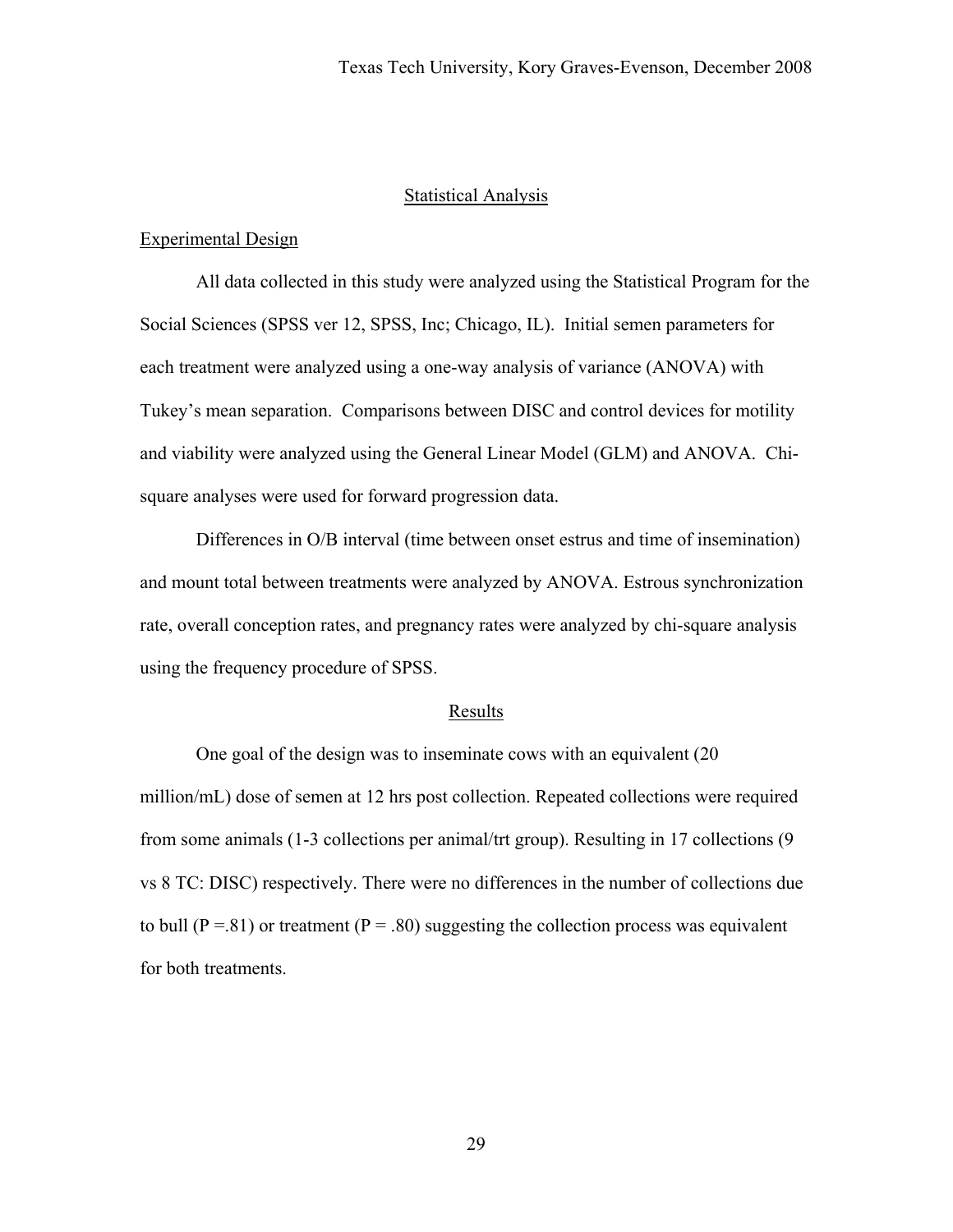#### **Motility**

DISC respectively ( $P = .82$ ). As expected, there were some instances were initial motility in the DISC was lower than TC, but this was due to the spermatozoa remaining stable in the new environment. Bull B had lower motility in the DISC device, but achieved a 100% conception rate. As in earlier experiments, motility in the DISC appeared to remain stable over time while the control decreased over the 12 hr holding period. Initial motility was similar in both devices,  $74.7 + 12.1\%$  vs  $73.1 + 15.4\%$ , TC vs



Fig. 4.1. Differences in motility comparing semen collections from individual bulls whe samples were collected with a new semen collection device, the device for improved seme n collection (DISC).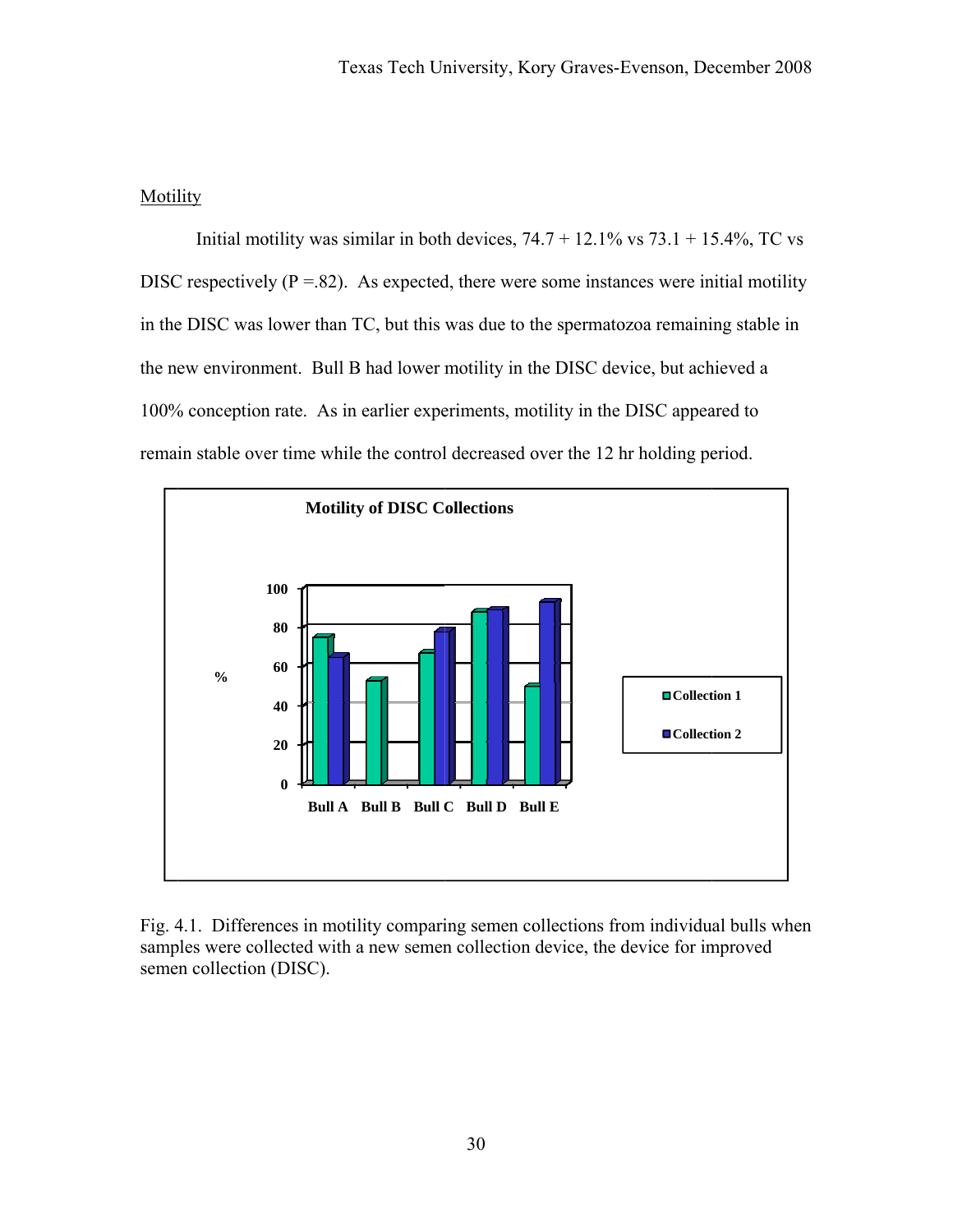

Fig. 4.2. Differences in motility comparing semen collections from individual bulls when samples were collected using a traditional collection (TC) device.

# Concentrations

Overall concentrations for collections in the DISC device were higher than

collections in the standard collection device (144 million vs 110 million respectively;  $P \leq$ 

.01). Bull D had lower concentrations in both the DISC and standard devices and two

straws were used per breeding.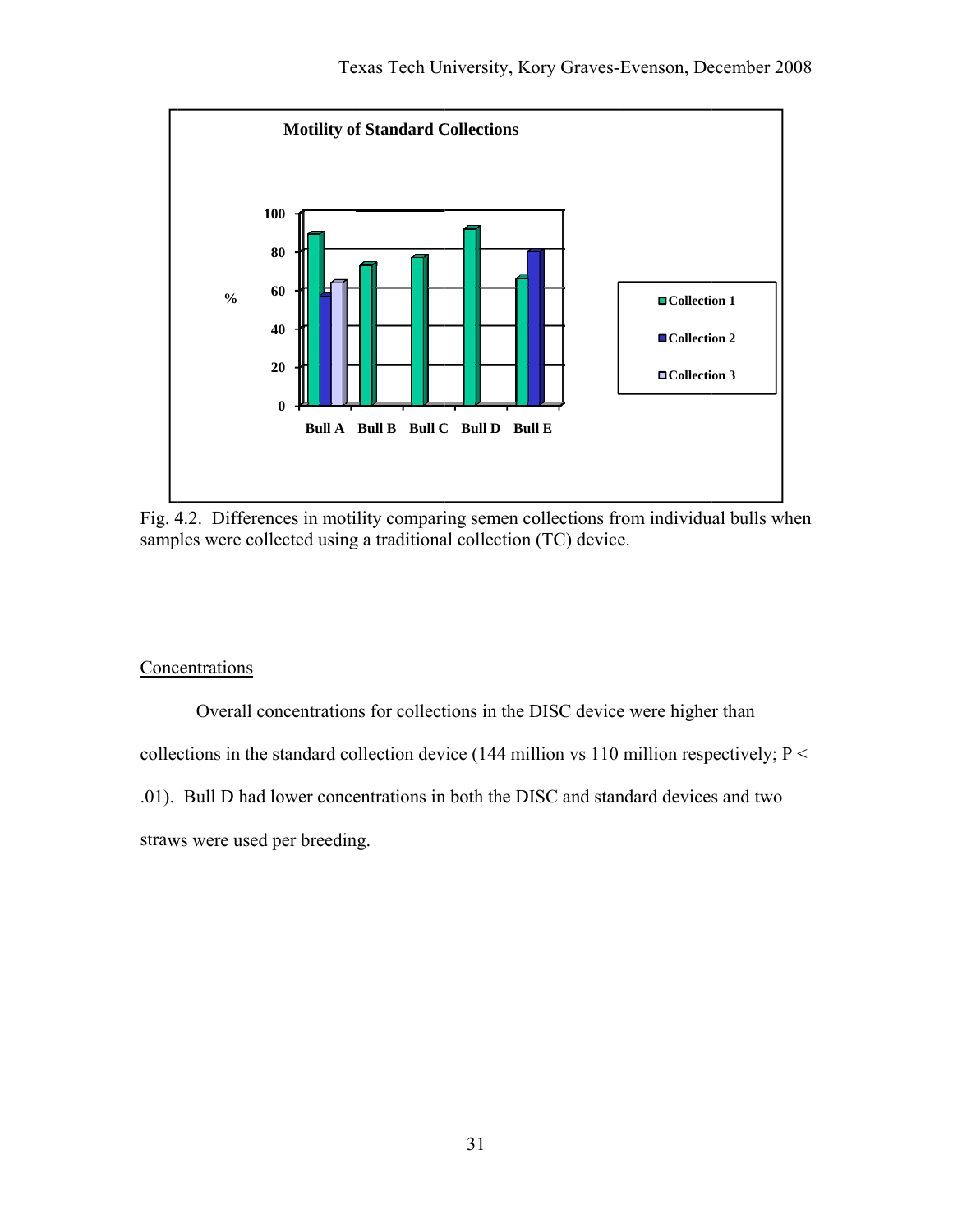

Fig. 4.3. Differences in concentration comparing semen collections from individual bulls when samples were collected with a new semen collection device, the device for improved semen collection (DISC).



Fig. 4.4. Differences in concentration comparing semen collections from individual bulls when samples were collected using a traditional collection (TC) device.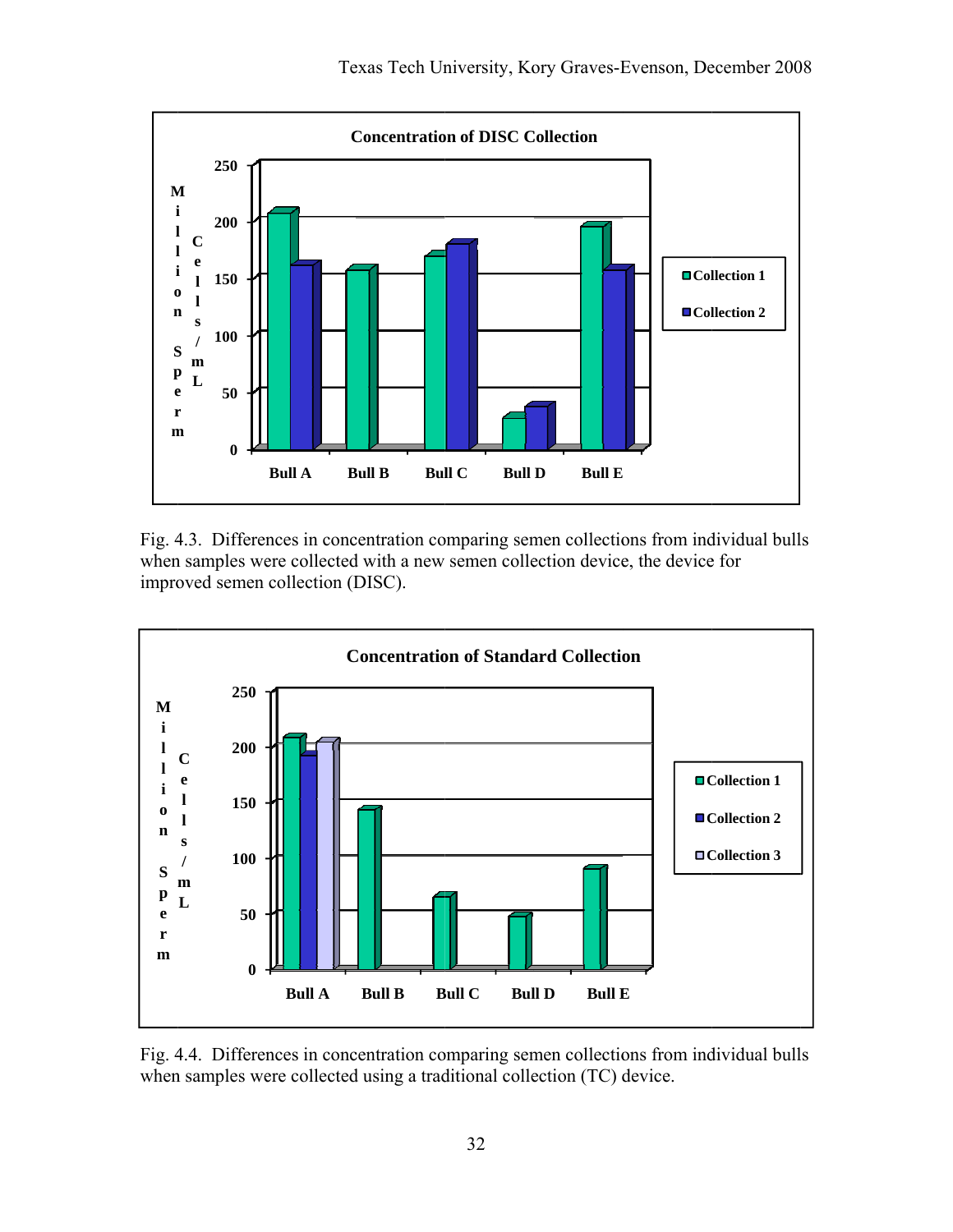These findings are not unusual given the normal distribution of sperm cells across males of any species (average concentration of  $40 - 192$  million/mL for each five animal set;  $P < .02$ ), and the variability of sperm counts in a given male at different collection times. While one might have expected a normal distribution of cells/ejaculate across treatment, the collection device (TC vs DISC) should not have any effect on cell numbers unless cells are adherent to the side wall of the collection vessel. Moreover, as the final insemination dose was adjusted to 20 million cells/mL, the conception and pregnancy rates outlined below are still based on cell quality and not quantity.

### Acrosome Reactions

Differences between TC and DISC of the semen and the acrosomal reaction rate are shown in Figure 4.5. There was a significant difference between treatments  $(P<.012)$ . Mean acrosome reaction rates were approximately 35% for the TC and 52% for the DISC. In order for conception to occur the sperm cell must not have undergone the acrosome reaction. Therefore, animals collected with the DISC have a higher chance of conception because the cells have not undergone the acrosome reaction.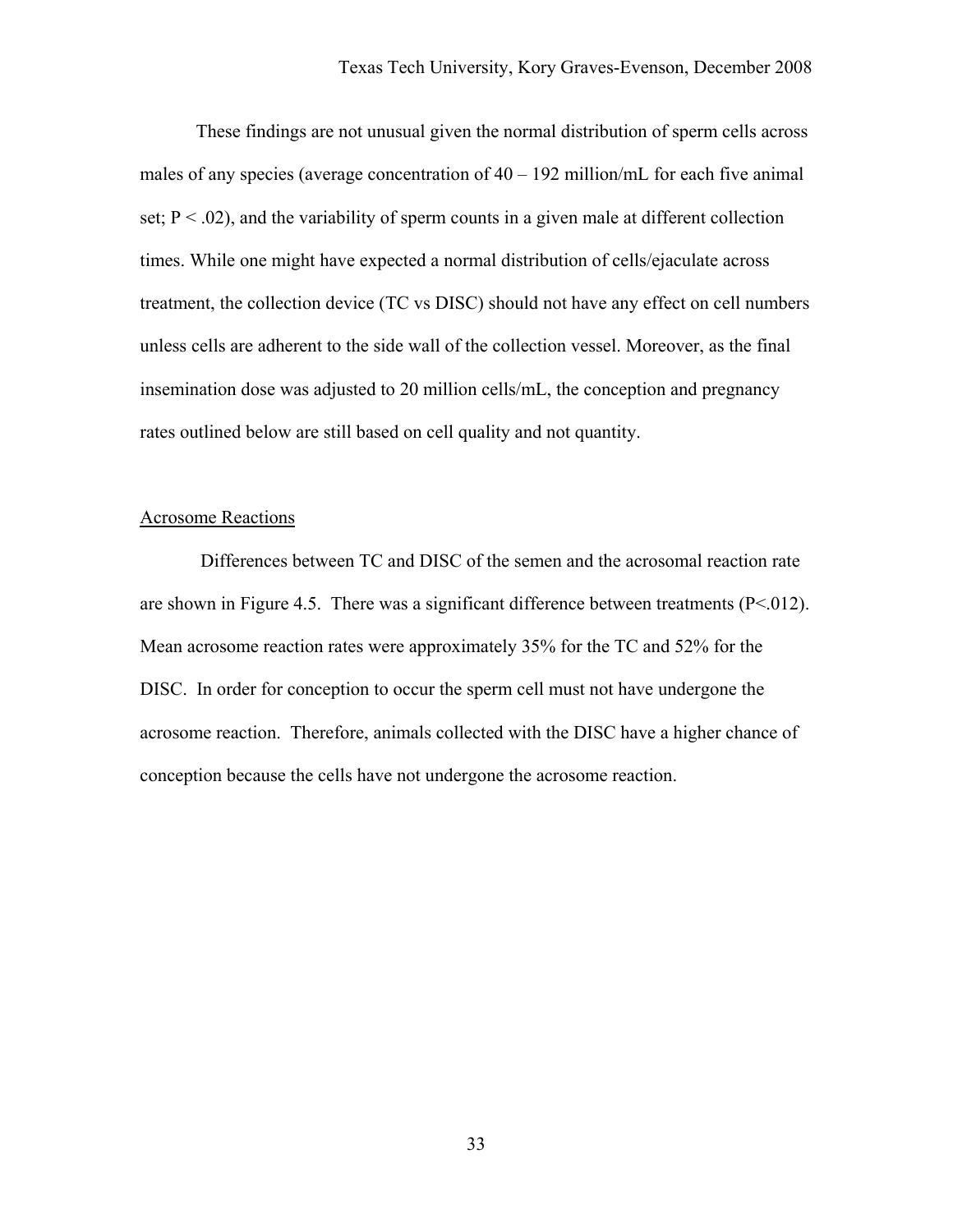

Fig. 4.5. Mean acrososome reaction rate comparing when samples were collected with a new semen collection device, the device for improved semen collection (DISC) or a device traditional collection (TC) device.

#### O/B Intervals and Mount Data

Mean O/B interval for heifers bred with the DISC device were 18.0 hours for average intervals of mounts and 16.94 for heifers bred with the TC ( $P = .33$ ). Number of mounts was not significant for heifers bred with either device ( $P = .24$ ). Average mounts for the heifers bred with the DISC were 56 and average mounts for heifers bred with the TC were 47. Mount intervals and O/B intervals were analyzed to determine if there was an interaction with conception. No differences were observed for mount interval  $(P=0.56)$ or  $O/B$  interval (P=.52).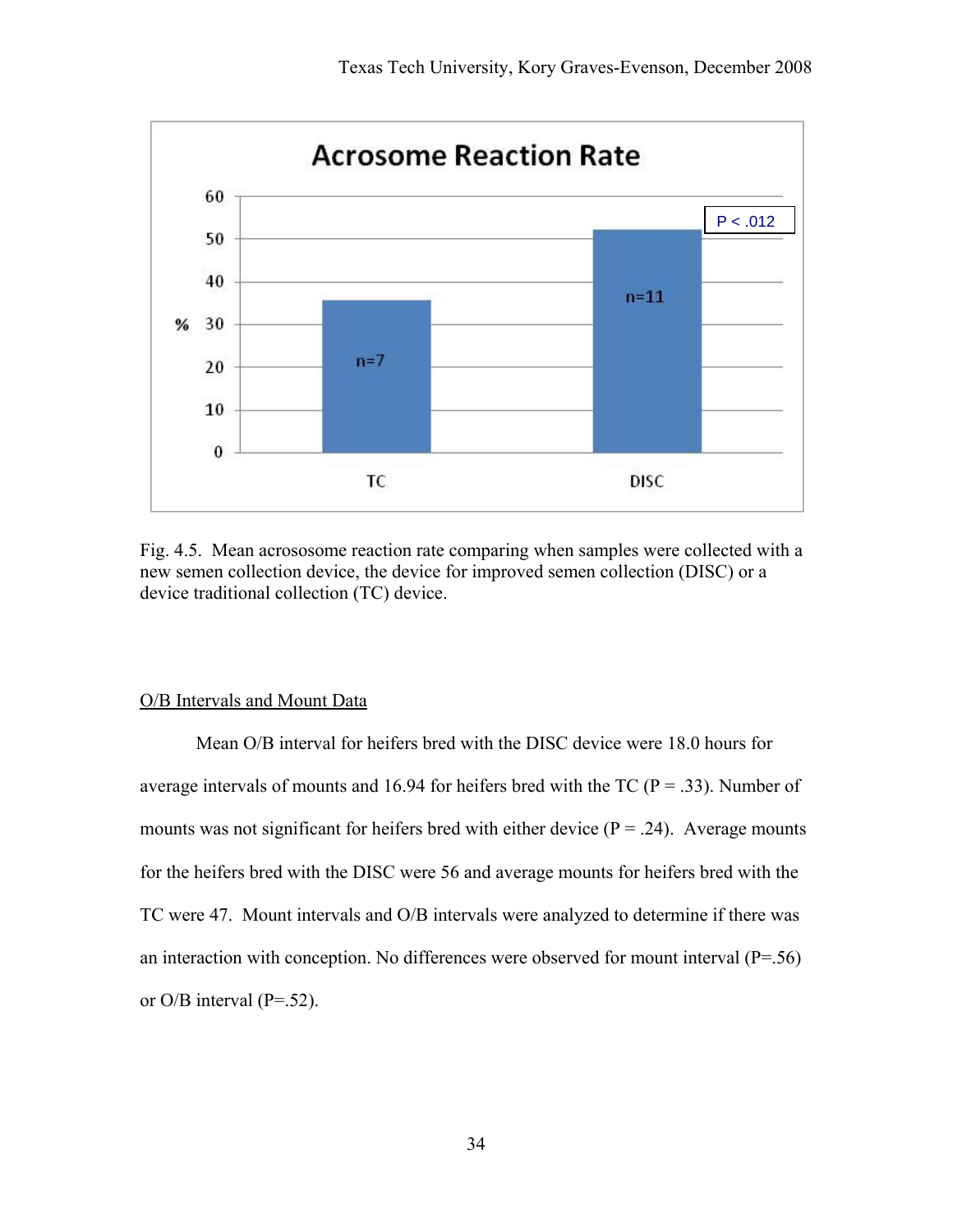

Fig. 4.6. Differences in O/B interval of heifers for individual semen collections from bulls when samples were collected using a device for improved semen collection (DISC).



Fig. 4.7. Differences in O/B interval of heifers for individual semen collections from bulls when samples were collected using a device traditional collection (TC) device.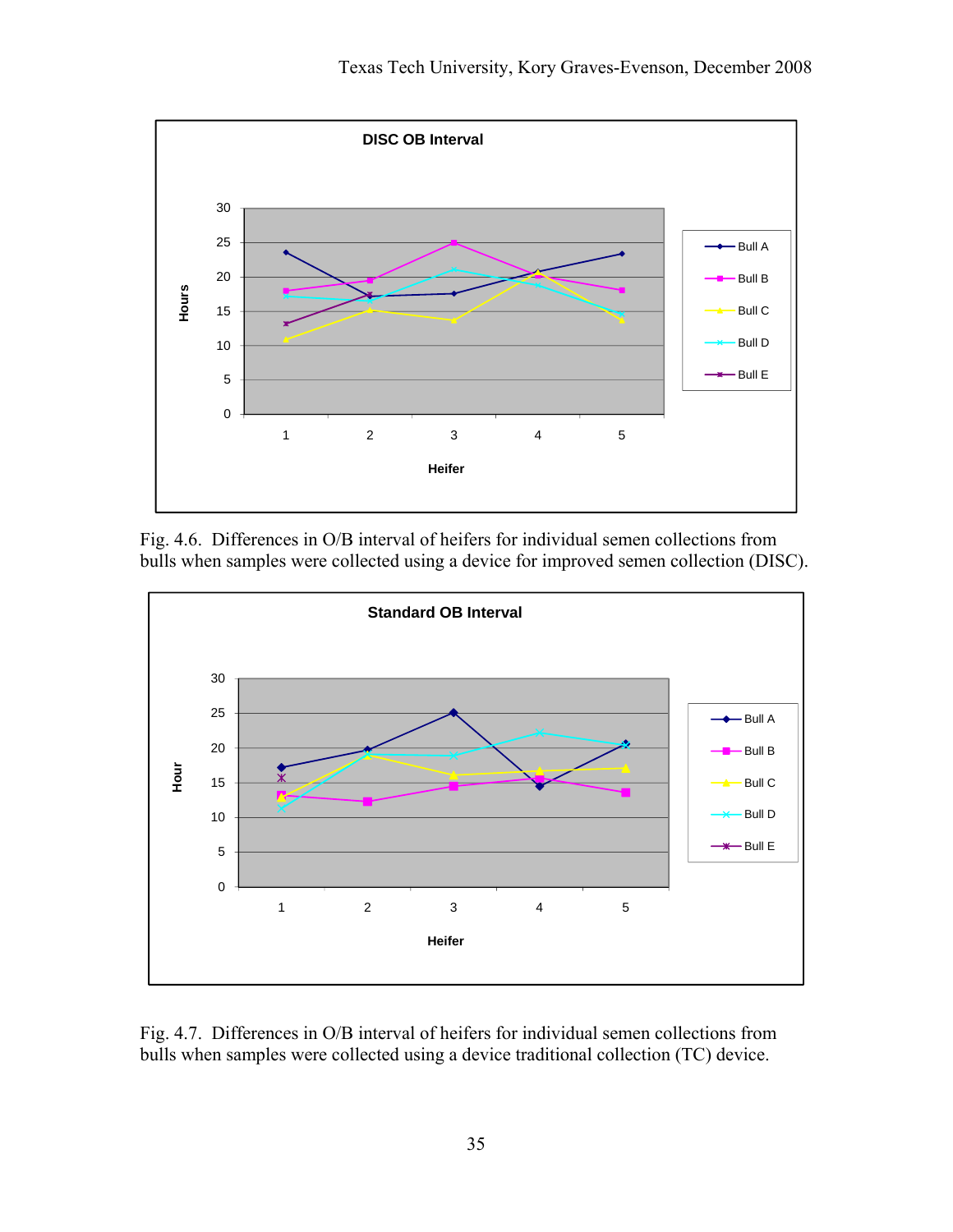

Fig. 4.8. Differences in mount data of heifers for individual semen collections from bulls when samples were collected using a device for improved semen collection (DISC).



Fig. 4.9. Differences in mount data of heifers for individual semen collections from bulls when samples were collected using a device traditional collection (TC) device.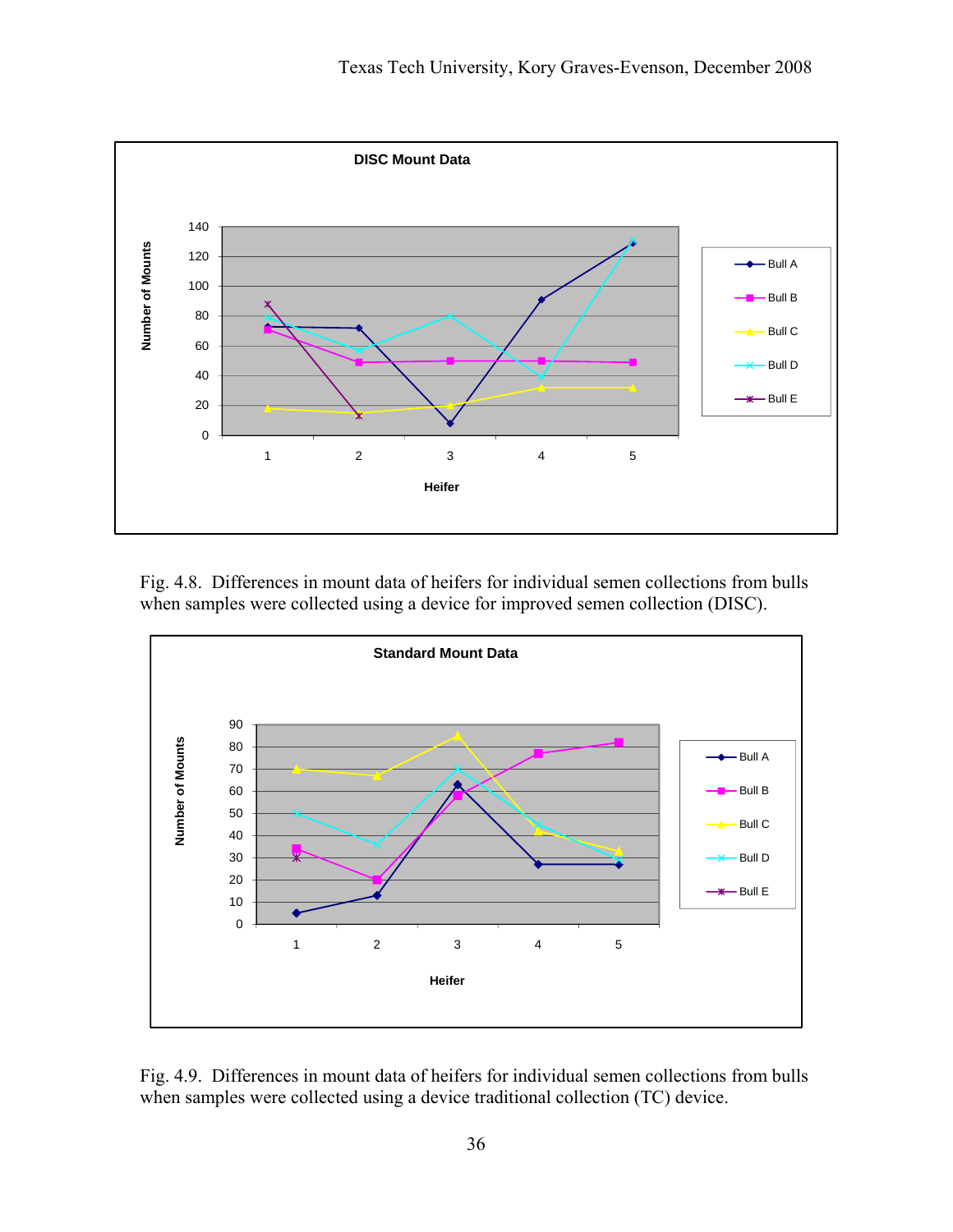# Conception and Pregnancy Rates

 As expected there were differences in both conception rates and pregnancy rates among the five bulls used in the study. Overall conception rates for the 43 animals bred were 74.4% (32/43) with a range of 33%-80% for individual bulls. Pregnancy rates followed a similar pattern, with 29/43 (67.4%) of the animals maintaining pregnancy to parturition. Both of these numbers are well within industry standards for cattle.

Conception rates for the DISC were as follows ([80%], Bull A; [100%], Bull B; [100%], Bull C; [80%], Bull D; [50%], Bull E). Conception rates for the control were ([60%], Bull A; [60%], Bull B; [40%], Bull C; [80%], Bull D; [0%], Bull E). These data suggest that there is a strong trend for the DISC device to improve conception rates (19/22, 86%) compared to the traditional collection technique (13/21, 62%; P=0.063).



Fig. 4.10. Differences in conception comparing semen collections from individual bulls when samples were collected with a new semen collection device, the device for improved semen collection (DISC) or a device traditional collection (TC) device.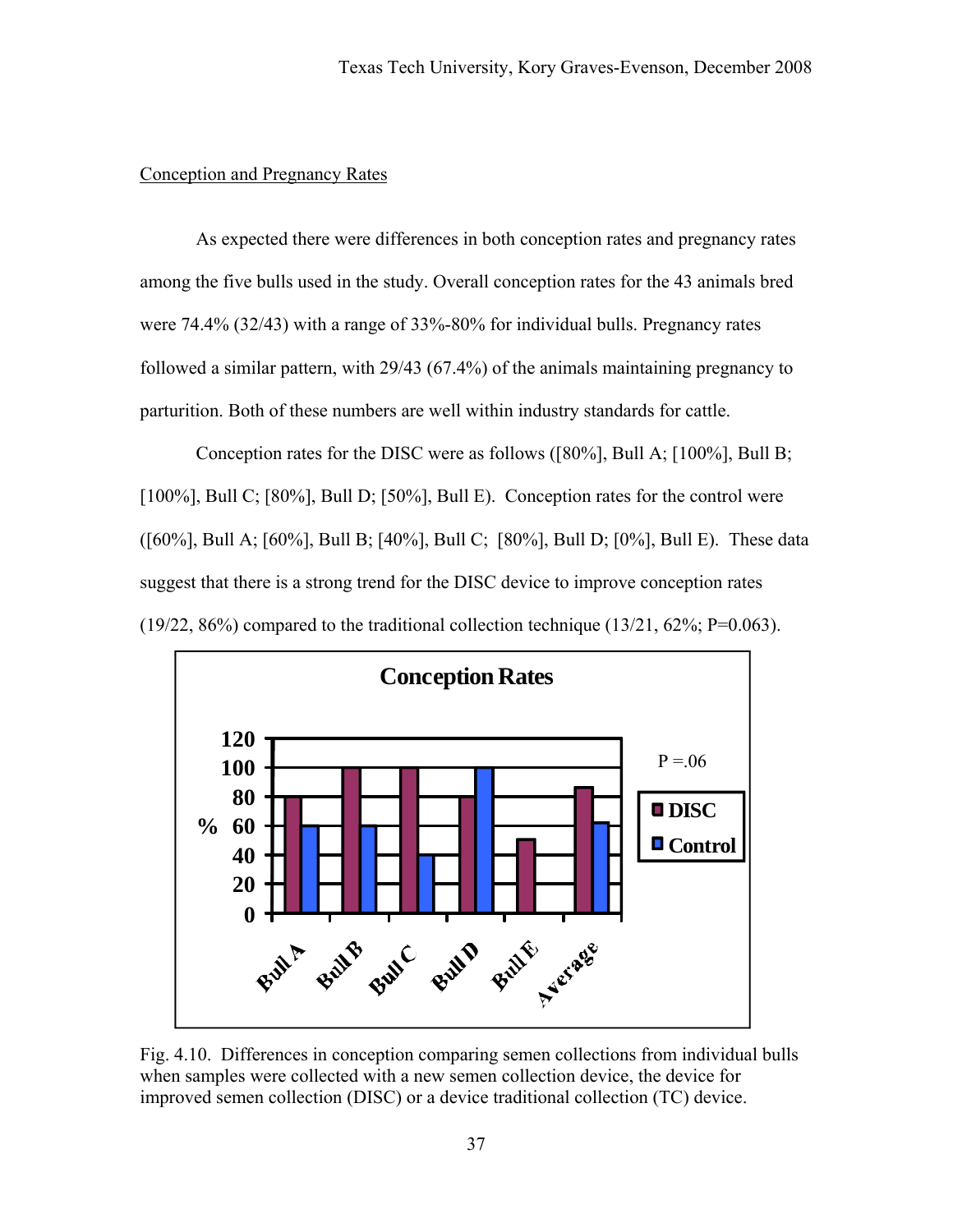Pregnancy rates for the DISC were as follows: ([80%], Bull A; [80%], Bull B; [80%], Bull C; [60%], Bull D; [50%], Bull E). Pregnancy rates for the control were ([60%], Bull A; [60%], Bull B; [40%], Bull C; [80%], Bull D; [0%], Bull E). Pregnancy rates were 22% higher in animals inseminated with the DISC (16/22, 73%) compared to the traditional collection device (12/21, 57%; P=.22), suggesting a trend toward improved pregnancy rates using the DISC.



Fig. 4.11. Differences in conception comparing semen collections from individual bulls when samples were collected with a new semen collection device, the device for improved semen collection (DISC) or a device traditional collection (TC) device.

# **Discussion**

 Results obtained from this experiment demonstrated that collections from the DISC obtained higher conception and possibly pregnancy rates when compared to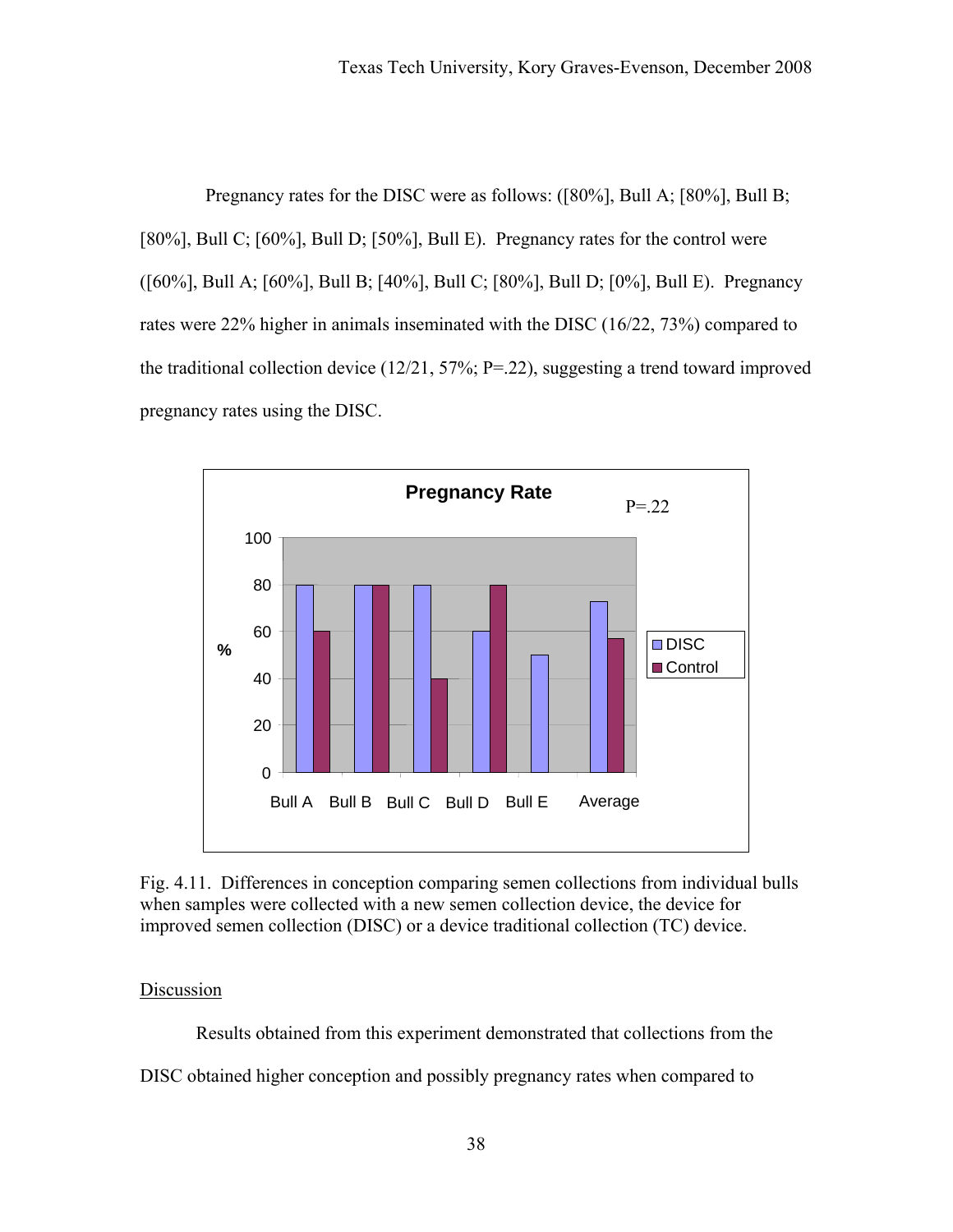collections from the TC. In 2005, Johnson demonstrated that semen fresh extended maintains acceptable semen parameters for longer periods of time when compared to TC. This study concludes that semen collected in the DISC maintain acceptable semen parameters compared to the TC. Importantly, all animals that were bred gave birth to healthy calves with no evidence of birth defects. Overall, this study indicates that the previous study was validated and results remained similar. The overall improvement of conception rates in the present study (74% vs 39% in the non-controlled study outlined in Chapter III) can be attributed to differences in cattle management and proper utilization of the technology. In a commercial production setting, AI is an effective technique to utilize current reproductive technologies. The data continue to suggest that the DISC provides a superior environment for the collection and storage of sperm and that use of these sperm in an AI program might improve productivity over more traditional methods. As so many factors can influence outcome of pregnancy between conception and parturition, a larger scale trial is needed to determine the role of the DISC in cattle. Further, past research suggested improvement of semen parameters in a number of species. Pregnancy studies will be needed in all to determine the role of the DISC in Assisted Reproductive Programs.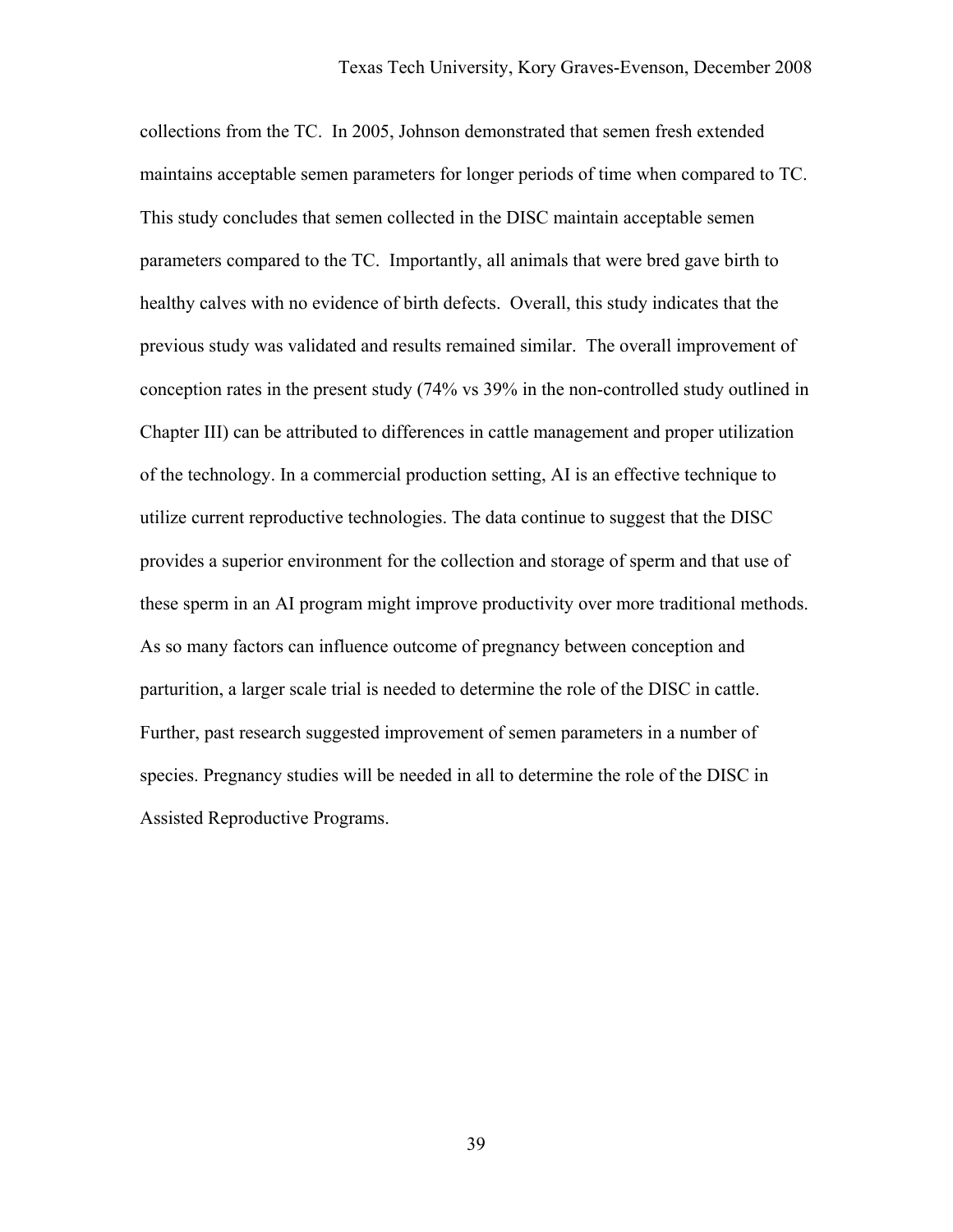# CHAPTER V

### EQUINE STUDY

### Introduction

 The Device for Improved Semen Collection (DISC) has been described as a universal means for improving semen parameters and therefore conception potential in mammalian species. Research previously conducted using the DISC has shown to improve viability and motility in semen of stallions used for artificial insemination. Use of the DISC with addition of a predetermined media source prevents shifts in pH and regulates sperm cell osmoregulation, ultimately prolonging cell life and increasing semen parameters. While improvement in semen parameters has been reported in a number of species (Johnson 2005), conception data has only been reported for the bovine. The present study was conducted to not only evaluate improvement in semen parameters in a second species (the equine) but to provide conception data as well.

### Materials and Methods

These studies were conducted at a commercial stallion station in western Colorado from May to July 2007. All semen used for these experiments was provided by repeated collection of the station's two stallions. In order to demonstrate differences between the control versus conventional collection methods, a modification of the Missouri model artificial vagina was used to produce a true split, equally fractioned collection. Both arms of the modified artificial vagina were lined with in-line nylon gel filters. Prior to collection, a traditional collection container (baby bottle with liner) was connected to one side of the artificial vagina. The DISC was connected to the other side of the artificial vagina which contained 37C media (a proprietary material) at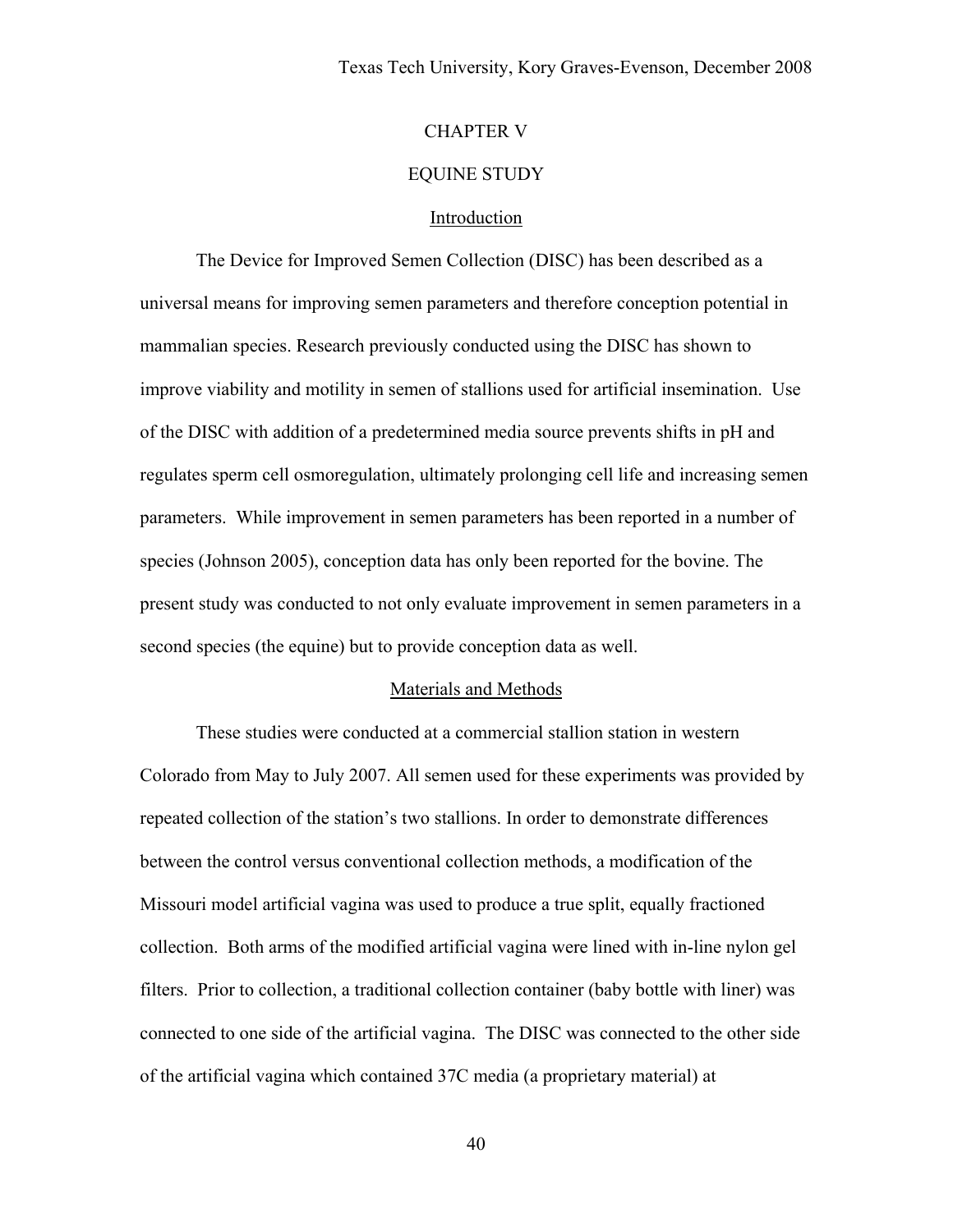approximately 20% of the expected treatment sample volume (i.e. 6 mL of extender expecting 30 mL of sample). Collection procedures in the equine industry require stallions to be trained to mount a phantom mare which usually takes several sessions, but depends upon the trainability of the stallion. Using a phantom mare maximizes safety for both the collector and handler. At time of collection stallions were washed and the artificial vagina was placed on the penis. The handler manipulated the artificial vagina to ensure both treatment and control splits had equal amounts of semen. After ejaculation was complete, semen was evaluated for volume, concentration, motility, and forward progression (described below).

Once the initial analysis was completed, each fraction of the sample was extended with Inra-96 semen extender at a rate of 50 million cells/ml and packaged in 20 ml doses for a 1 billion total cell breeding dose. In order for the treatment sample to begin the process of osomoregulation the sample was allowed to equilibrate at a temperature of 22 C for 15 minutes. Commercial practices in the equine industry use of processed, cooled shipped semen. Therefore semen was collected, processed, packaged, and cooled according to commercial practices. The semen was then used for insemination at times of 24, 48, and/or 72 hours post collection. Semen collections were scheduled to provide semen of the proper age for scheduled inseminations.

#### Semen Parameters

 Semen samples were evaluated at 0, 24, 48 and 72 hours post-collection. Both the treatment and control samples were processed in such a way to normalize each. Analyses were conducted based on volume, concentration, motility, forward progression, and viability. All parameters were evaluated with an Acuscope 3040 microscope equipped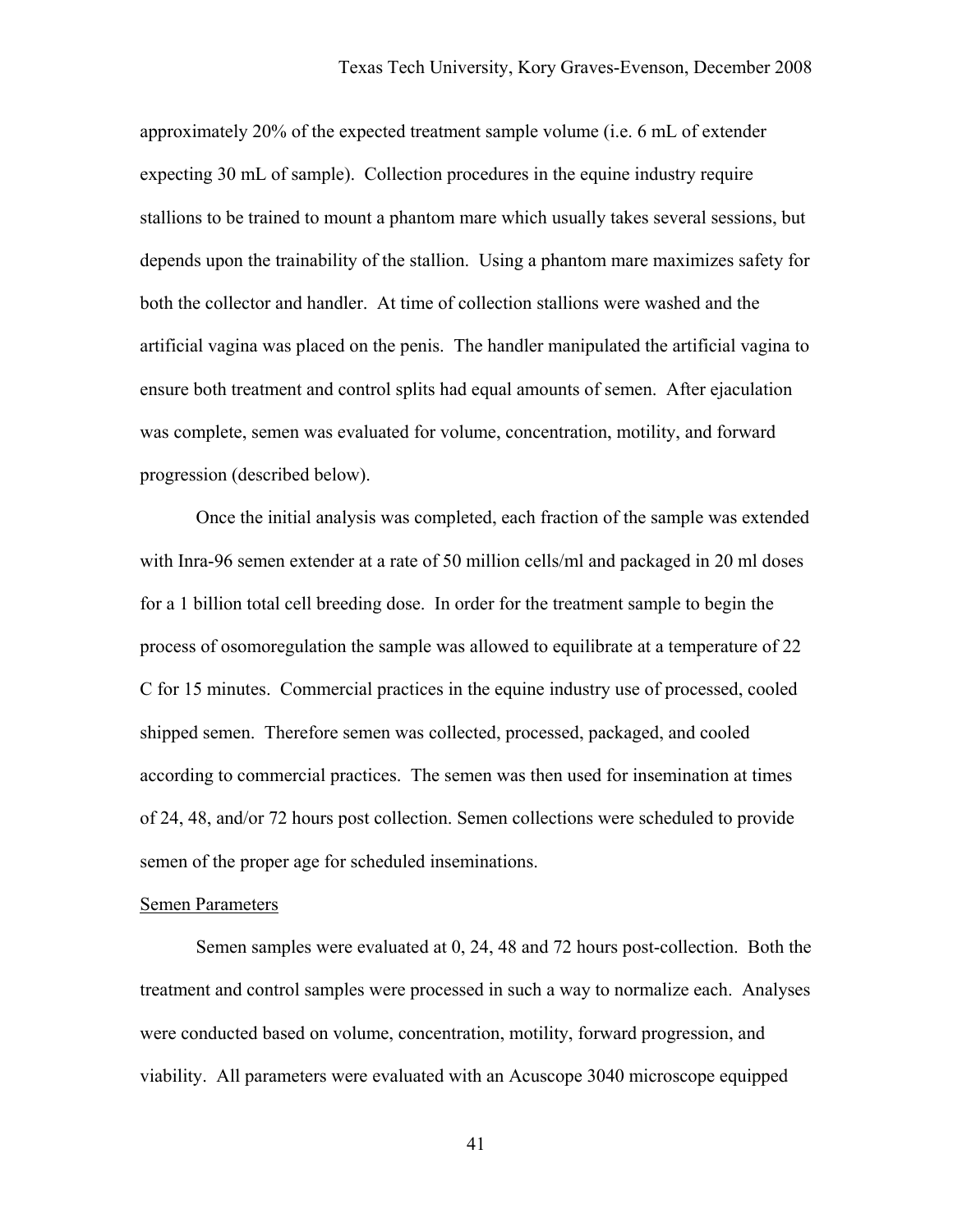with phase optics (Acuscope; NY, NY) at 200X magnification. After the appropriate equilibration period, semen was prepared for insemination into 20 mares during 45 estrous cycles.

### Volume

 Immediately following ejaculation total volume for both arms of the collection device was recorded. To achieve exact volumes in the DISC arm of the study, the total volume of the collection minus the volume of extender added was recorded.

#### Concentration

 An Acuscope 3040 microscope equipped with phase optics (Acuscope, NY, NY) was used to evaluate semen concentration of both the control and treatment of the study. To prevent variability in samples a microcell (Microcell; Conception Technologies, San Diego, CA) slide was used at 100X magnification to count, at random, and calculate the number of sperm per milliliter of an undiluted sample. Concentrations were recorded for each sample as number of sperm per milliliter of ejaculate.

#### Motility

 A major factor affecting conception rates in the equine is motility. Poor motility in spermatozoa can account for the lack of fertilization due to the lack in ability of the sperm cells to pass the zona pellucida. Evaluations of semen concentration used an Acuscope 3040 microscope with the conjunction of a microcell used to evaluate motility of both control and DISC treatments at 0, 24, 48 and 72 hours. One hundred sperm cells were counted and expressed as a percentage. Each count was made manually by a trained observer.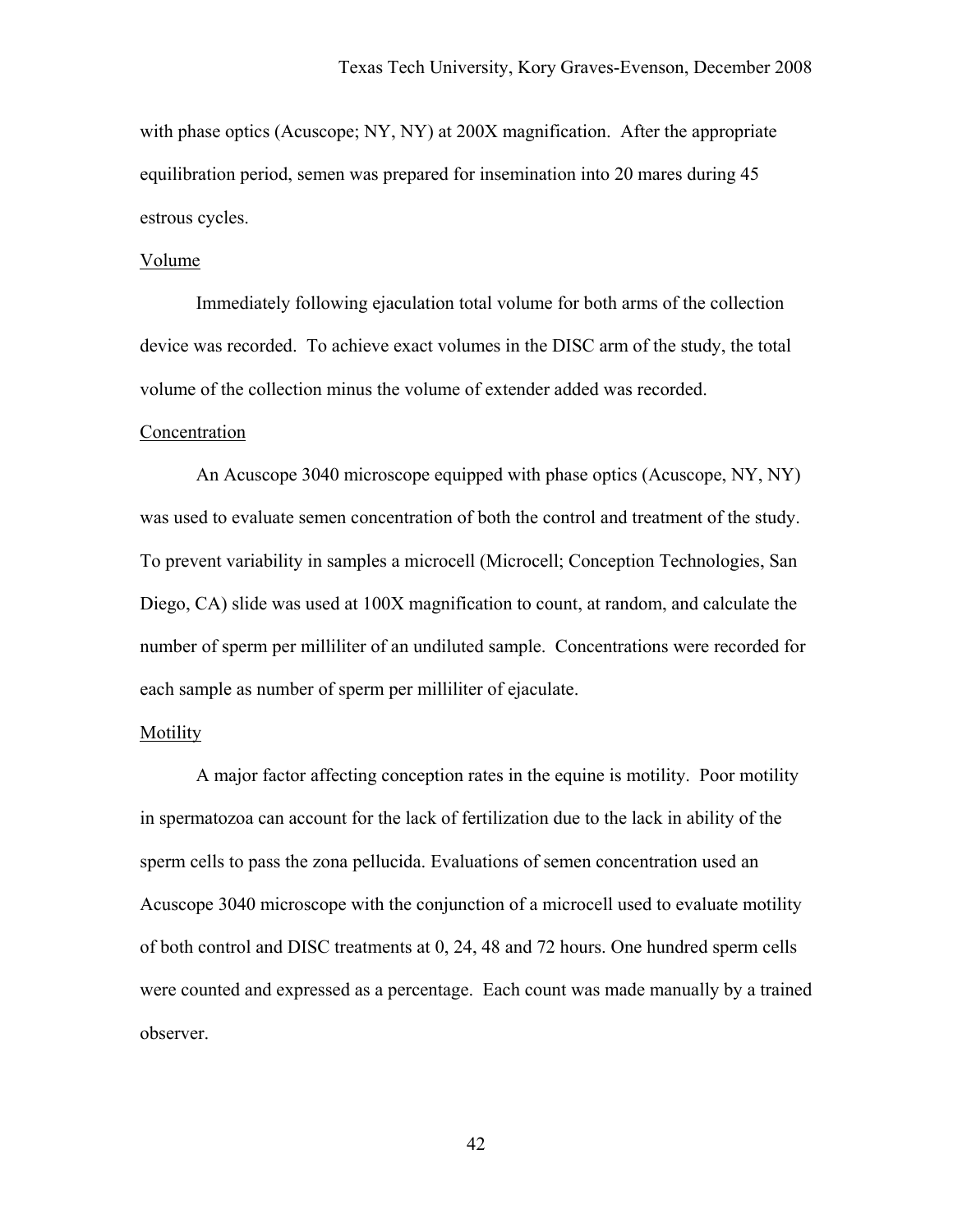#### Forward Progression

 Spermatozoa were evaluated for forward progression after motility and based on a scale of 1 to 5. A score of 1 indicates sperm are moving with slight side to side movement with little tail propulsion and no forward progression, 2 indicates sperm cells are moving with no forward progression in circular or irregular patterns, 3 indicates rapid movement side-to-side, but slow forward progression, 4 indicates cells moving in a slow but steady forward progression, and 5 indicates rapidly moving cells in proper forward progression across the microscope field. Forward progression of 5, cells should be moving across the field in less than a second.

#### Mare Management

 Mares were observed in groups of ten for a total of sixty scheduled insemination cycles. Each mare's estrous cycle was monitored by ultrasound. Once follicles had reached an appropriate size (40-42 mm), ovulation was induced by injecting Human Chorionic Gonadotropin (hCG). Once ovulation occurred mares were randomly assigned to 24hr control, 24hr treatment, 48hr control, or 48hr treatments. Stallions were continuously collected during the trial to insure semen of appropriate age. Due to needs of the ranch's production program, two mares were removed from the study to be used as recipients in the embryo transfer program. Further, only three control animals and five treatment animals were bred at 72 hrs due to the end of the breeding season.

Pregnancy was determined using ultrasound 14 days post-ovulation. If pregnancy occurred it was interrupted using  $PGF2\alpha$  to recycle the animal for further study. Excepted as noted for breedings at 72 hrs, each mare underwent an insemination trial with both treatment and control semen at each time point in the study. A single mare failed to cycle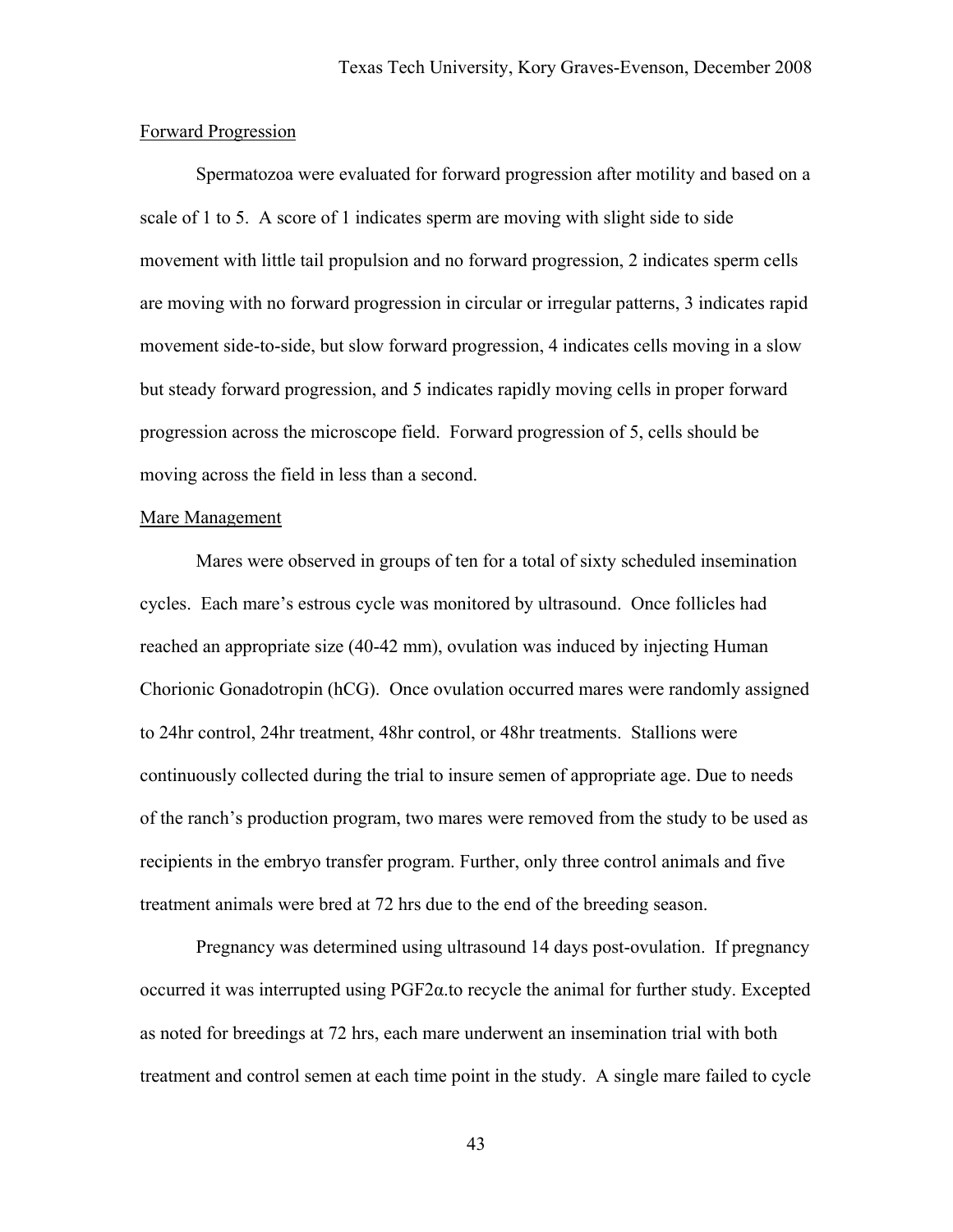initially due to infertility issues and was removed from the study and replaced with a second animal which assumed that animal's insemination schedule.

# Statistical Analysis

# Experimental Design

 All data collected in this study were analyzed using the Statistical Program for the Social Sciences (SPSS ver 12, SPSS, Inc; Chicago, IL). Initial semen parameters for each treatment were analyzed using a one-way analysis of variance (ANOVA) with Tukey's mean separation. A Latin-square design was used to determine mare and semen sample rotations throughout the study.

### Results

#### Semen Parameters

 As in previous research (Johnson, 2005) the DISC improved overall semen parameters. Further, data confirmed that the processing procedures of control and treated semen samples removed any variation in initial concentration and volume for each breeding dose administered.

### Motility

 There was a trend toward increased motility rates in samples collected in the DISC device when compared to samples collected traditionally  $(P=0.06)$  up to 48 hrs (Figure 5.1). Progressive motility was more pronounced in samples as time was increased. Moreover, while not included in statistical analysis due to limited collections (n=2), at 72 hrs there were no motility cells in the control arm of the study while motile cells in the control arm remained above 50%.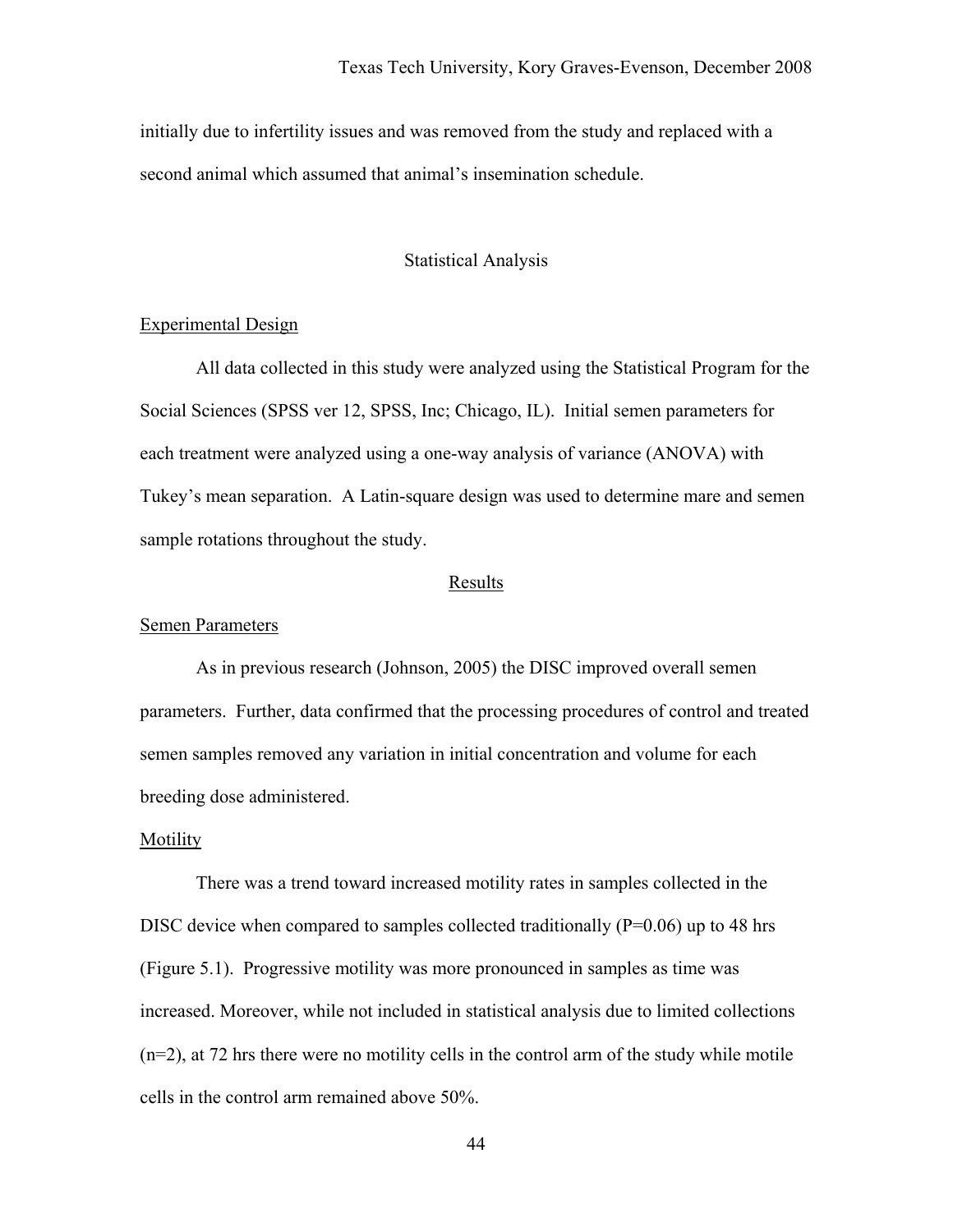

Figure 5.1. A comparison of motility and progressive motility rates of semen samples collected in the DISC (trt) vs a traditional collection method (con).

# Conception Rates

 Previous research has indicated that samples collected in the DISC have overall improved semen parameters over time, likewise, conception rates in mares after 24hrs did not differ because of semen collection method (P=.89). There was a trend toward increased conception rates in mares bred with semen that had been stored for 48hrs (P=.06) when semen was collected in the DISC device. Although semen collected with the traditional device had an overall decrease in conception rates by 25% at 24 and 48hrs of storage, the difference was not significant for 24hrs (P=.69). Furthermore, in the limited breedings conducted with semen stored 72 hrs, there was a significant increase (P  $<$  0.01) in conception rates (100 % vs 0%) in animals bred with semen collected in the DISC as compared to the control.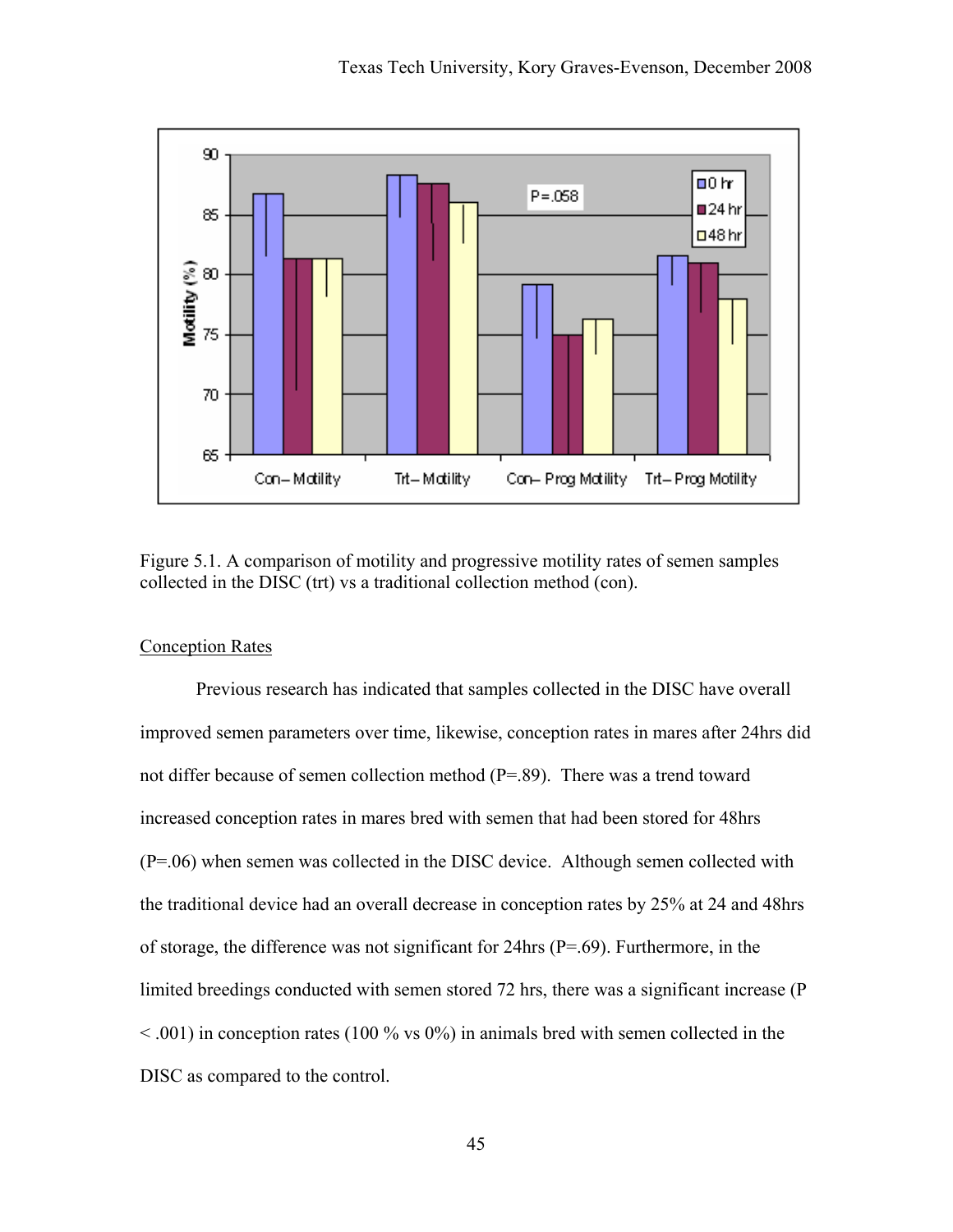| Time             | <b>Pregnancy Rate</b> |               | P-Value |
|------------------|-----------------------|---------------|---------|
|                  | Control               | <b>DISC</b>   |         |
| 24 <sub>hr</sub> | $75\% (6/8)$          | $70\% (7/10)$ | 0.89    |
| 48 hr            | $50\% (5/10)$         | $80\% (8/10)$ | 0.06    |
| 72 hr            | $0\%$ (0/3)           | $100\% (5/5)$ | 0 001   |

# **Table 5. 1. A comparison of conception rate over time between animals bred with semen collected in the DISC vs standard collection techniques.**

**P-Values determined by Chi Square at specific time points** 

# **Discussion**

 Current equine industry standards are to collect and ship cooled semen, ultimately taking more than 24hrs post-collection before semen can be inseminated into the mare. Therefore a need exists in the equine industry for semen to maintain viability for longer periods of time. Semen collected in the DISC device and subsequently stored for 48hrs was 60% more successful in conception rates than semen collected in the traditional device. Preliminary results of semen collected and stored for 72hrs resulted in 0% conception of mares bred by semen collected in the traditional device versus 100% conception of mares bred by semen collected in the DISC. Semen collected in the DISC device and stored for more than 24hrs has shown greater conception rates and improved overall semen parameters when compared to traditional collection devices.

Data from the present appear to support earlier work in the bovine which show higher conception rates in artificial insemination (AI) programs utilizing semen collected in the DISC. These data would demonstrate that the specie specific DISC provides a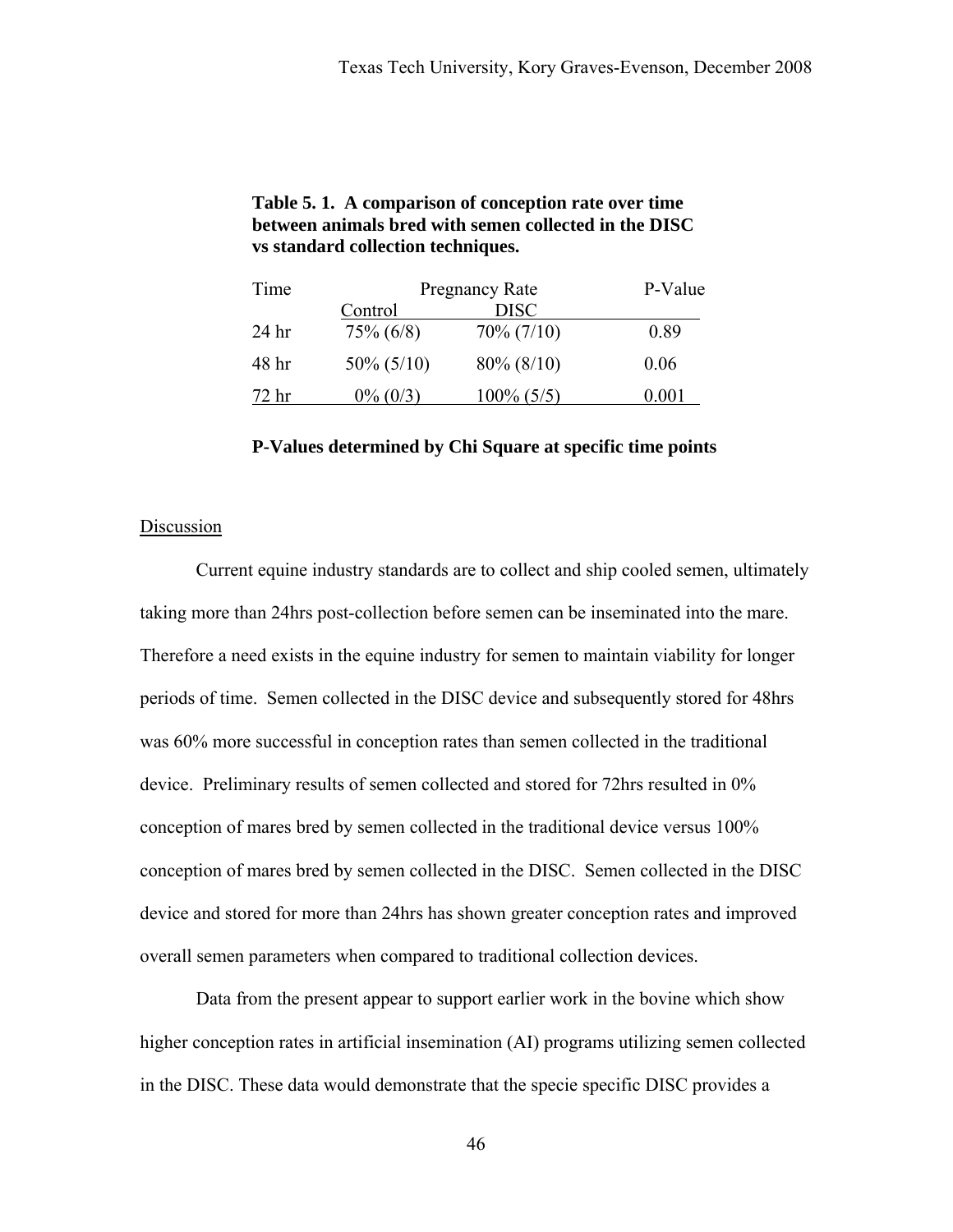superior environment for semen collection as compared to traditional methods, yielding a superior sample for AI up to 72hrs post-collection. Further research is needed to determine at what point in time the semen parameters decline in semen that has been collected in the DISC device.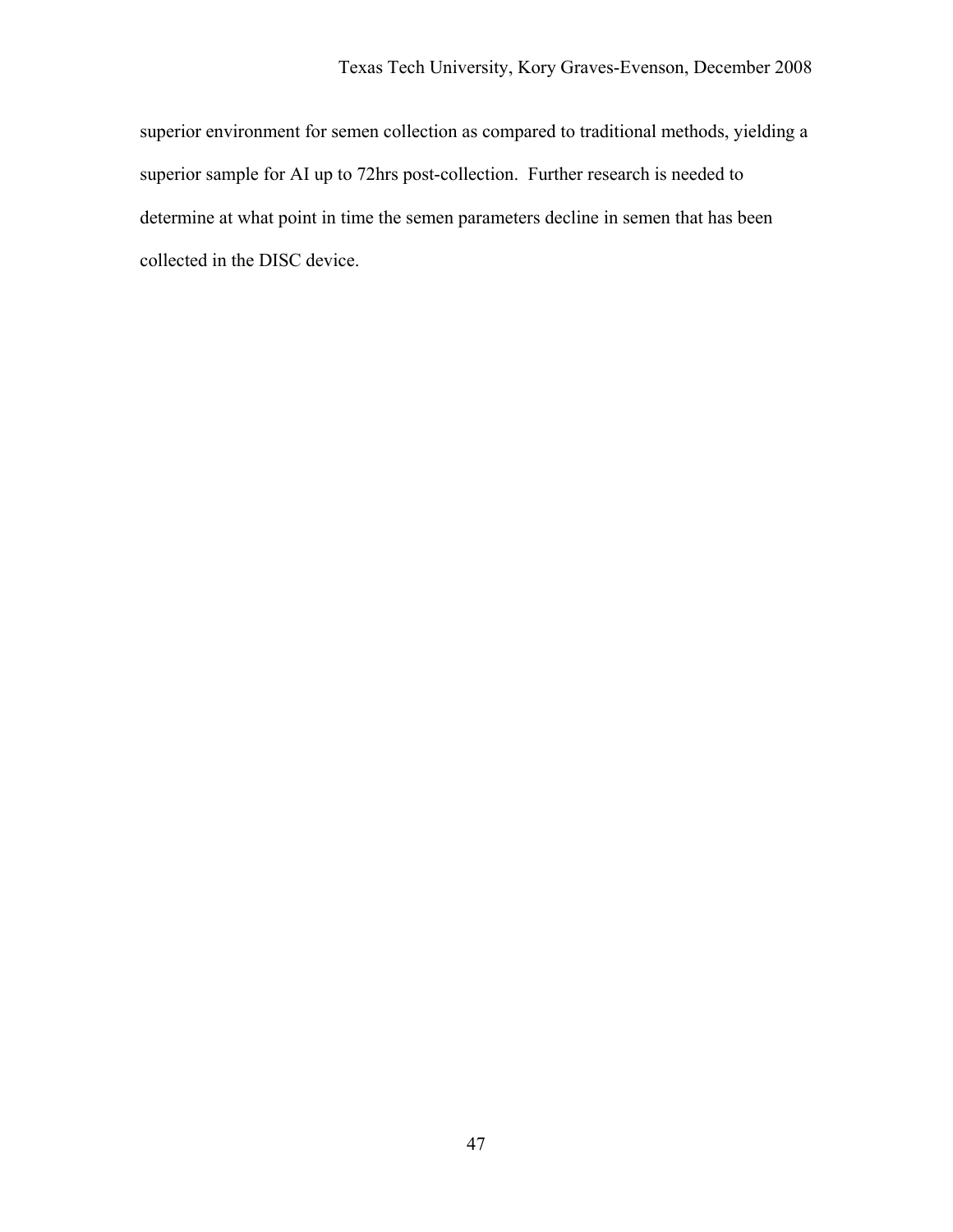# Chapter VI

# **CONCLUSIONS**

Currently there are many biotechnologies available for the reproduction of domesticated animals. One of the most widely used is AI, a procedure generally thought to date to the 1300's when Arabian horse breeders would collect animals of rival tribes to win competitions (Bearden et al., 2004). In order to have successful AI one must properly evaluate semen. There are four parameters for which semen is evaluated: (1) volume, (2) concentration, (3) motility, and (4) morphology. Once a producer is certain his/her bull is a sound breeder and chooses to collect the bull for reproductive gain, semen must be collected. Semen is usually collected into a collecting device attached at the end of the artificial vagina. Traditional collection methods allow for the ejaculate to be collected into a dry container and have media added soon after collection. While this is still a practiced method, recent research suggests that adding body temperature media to the collecting device prior to collection is superior in that it will help to prevent temperature and pH shock. Based upon the concept of minimizing environmental change, the DISC allows for improved semen quality and preservation as compared to traditional methods due to: 1) decreasing the exposed surface area of the specimen, 2) insulating the sample from environmental temperature extremes, 3) providing buffers to prevent changes in pH and 4) inducing osmoregulation. Together, these attributes of the DISC are designed to lessen cold and pH shock and prolong cell function (Johnson, 2005).

Research using the DISC in the bovine proved to have overall better semen parameters and higher conception rates and, potentially, pregnancy rates when compared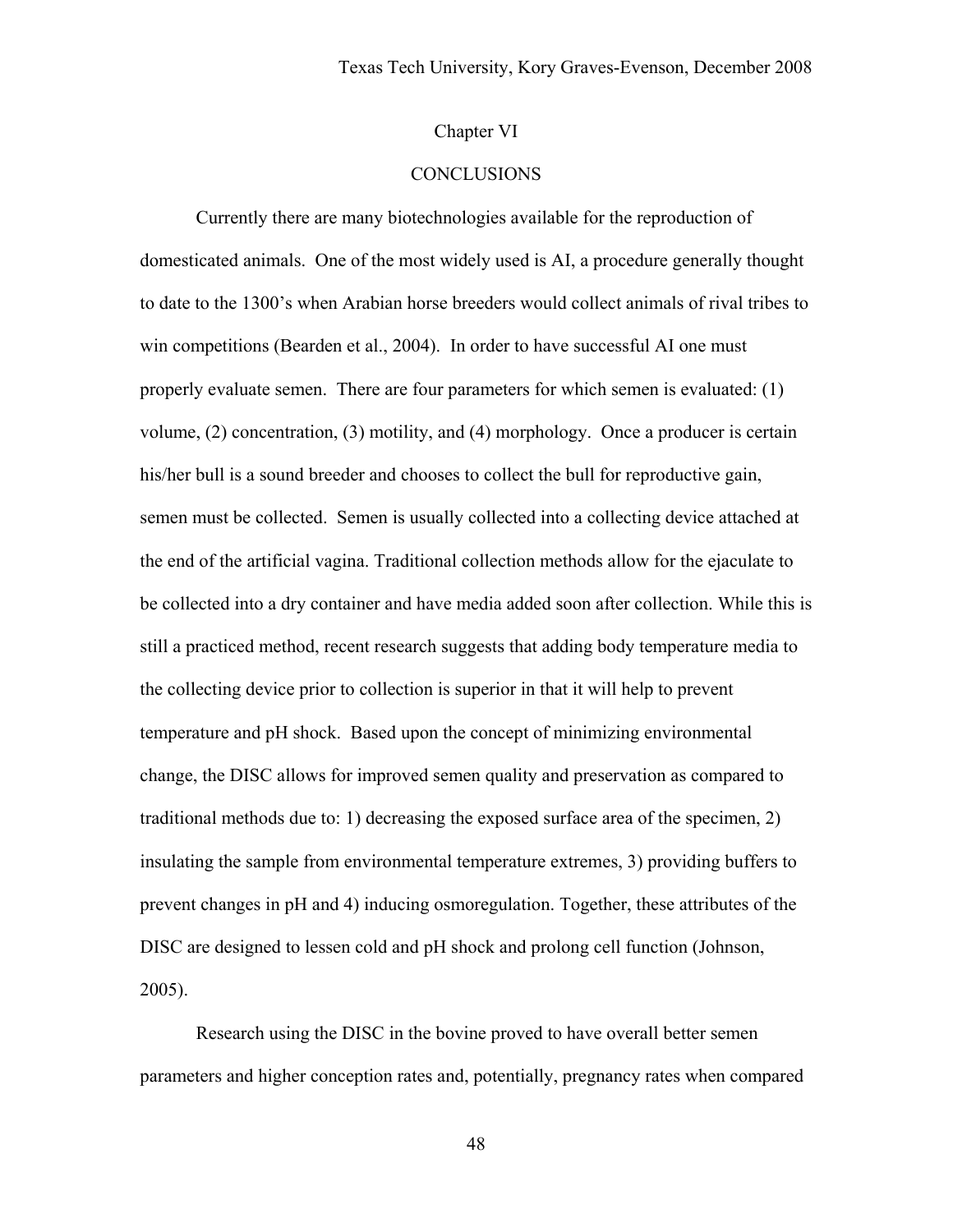to the TC. Moreover, there were no incidences of birth defects or other abnormalities observed in the calves born. There were no side effects noted in either research trial for cows or bulls used. Ultimately, cow-calf producer's primary goal is to have a healthy, live calf. Once they have achieved this the secondary goal is to produce a calf that meets their pre-determined target markets. Generally, producers want a group of calves that are the same age, certain breed or breeds, and weigh the most with the least amount of economic inputs. By utilizing semen collected in the DISC bovine producers can realize higher conception and pregnancy rates that will also be a return on their investment.

Research in the equine demonstrated that semen collected in the DISC, then fresh extended, remained fertile for extended periods of time as compared to samples collected using standard techniques. Commercially the equine industry standard is to collect and ship cooled semen, ultimately taking more than 24hrs post collection before semen can be inseminated into the mare. Therefore it is important to develop more efficient ways of prolonging the life span of semen. Semen collected in the DISC has shown the ability to have acceptable ranges of semen parameters at 72hrs post collection. Also, higher conception rates were observed at 72hrs when using the DISC collection device.

To briefly demonstrate the practical applications of the DISC device a model has been created. In theory a hundred beef females were to be bred by artificial insemination. Based upon Bovine Study II when the DISC was used pregnancy rates were 73%. Extrapolating the 73% for our model, 73 animals would become pregnant. By industry standards, 73% is an acceptable pregnancy rate. These animals would all be born within a shorter calving season, and with proper sire selection carry better genetics. Overall calves could be marketed as a more uniform group. Feed yards are an integral link in the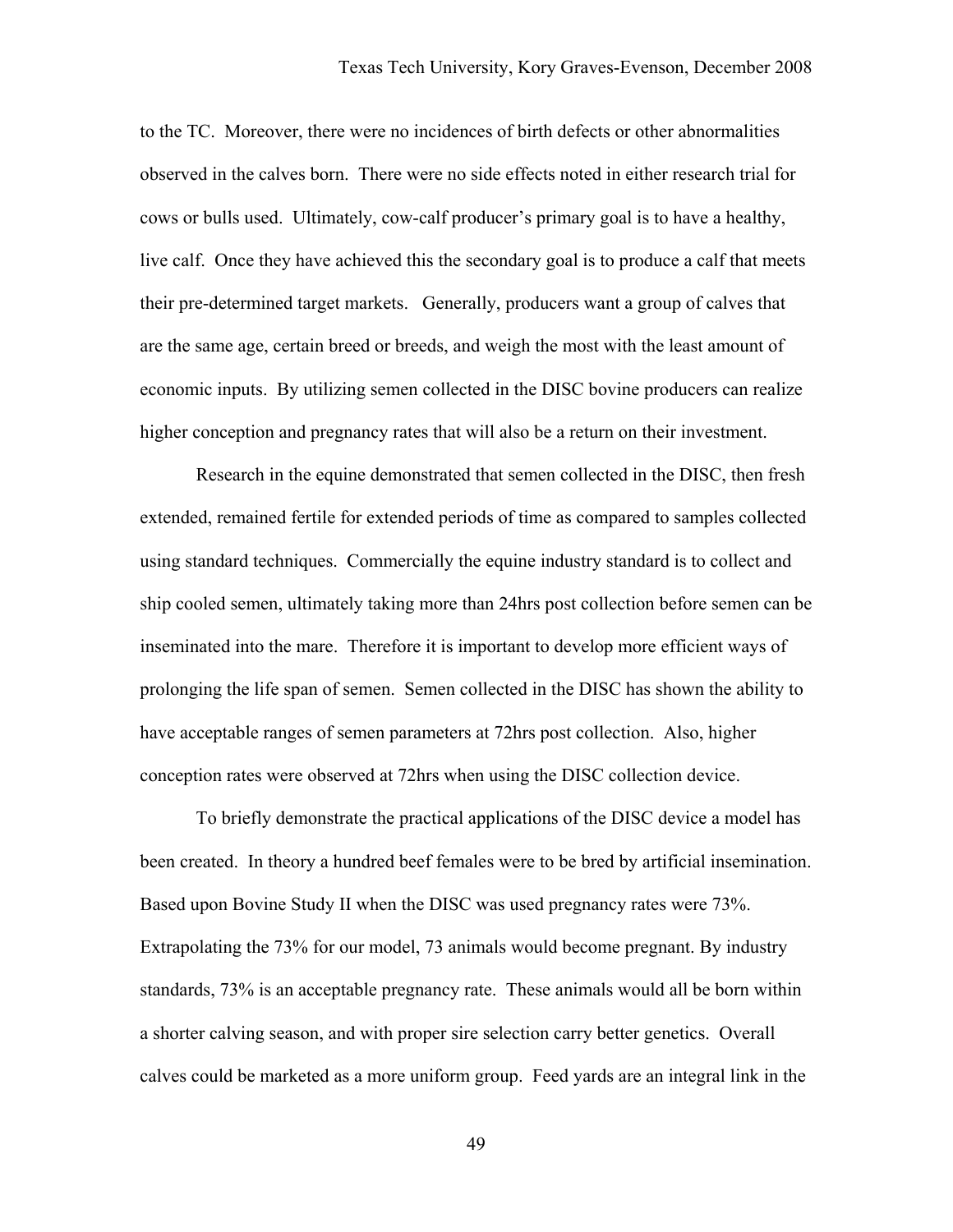chain of beef production. Most calves that enter the feed yard weigh approximately 750lbs. The September fed cattle price was \$1.07/ cwt. Resulting in the previously mentioned calves, weighing an average of 750lbs would have a purchase price of \$802.50/head. When compared to the pregnancy rate of the Bovine Study II of 57% calves would still have the same purchase price, but the volume of calves would be less therefore resulting in less money obtained overall.

Webster's dictionary defines science as the "state of knowing." It also defines production as the "total output especially of a commodity or industry." In both the bovine and equine industry the overall end product is the important factor. However, do we know all there is to know about bovine and equine production? Some may conclude that in fact we do know everything, but the majority would most likely conclude there is always room for improvement. In retrospect of this research there are several areas that could be improved to further advance future research. The first, most obvious, is a larger sample size. As seen in the Bovine Study I variables such as bull, breed of dam, and diet impacted conception rates. It would be interesting to find out on a large scale if the differences found in the Bovine Study I would remain significant. Secondly, as seen in Bovine Study II factors were controlled more than the previous study, but comparison to frozen semen would be important to the industry. In addition to this freezing challenges of semen collected in the DISC would be important as well. In all three research trials standard commercial medias were used, changes in media to research the impact on conception based on variation in media would be important both as a reproduction stand point and as it would be to the success of the DISC device. In the equine industry, reproductive problems occur often in stallions. However, the importance of the stallion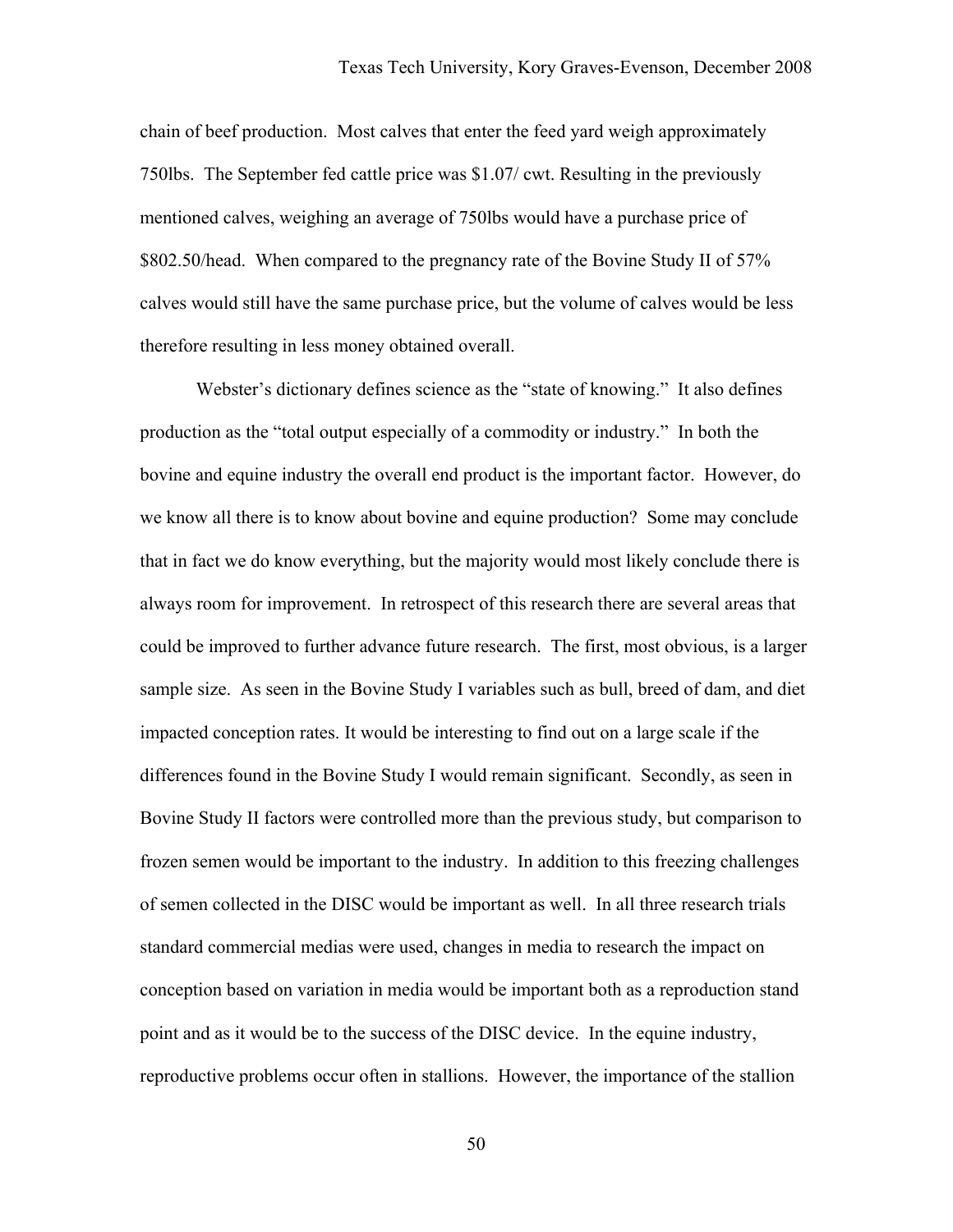outweighs his problems; therefore it would be research worthy to evaluate the benefit of collecting stallions with certain reproductive problems in the DISC device to determine if there are significant improvements both scientifically and productively.

In conclusion, based on the literature and present research it appears that the DISC is a superior method to the traditional methods that is predominately used. Economically, the use of the DISC for collection of bovine and equine can prove to be beneficial for producers. Producers of these species are in the business to create a profit and develop a superior product based on their target market. Webster's Dictionary defines success by "a favorable or desired outcome." By utilizing the DISC producers have a greater chance of being successful.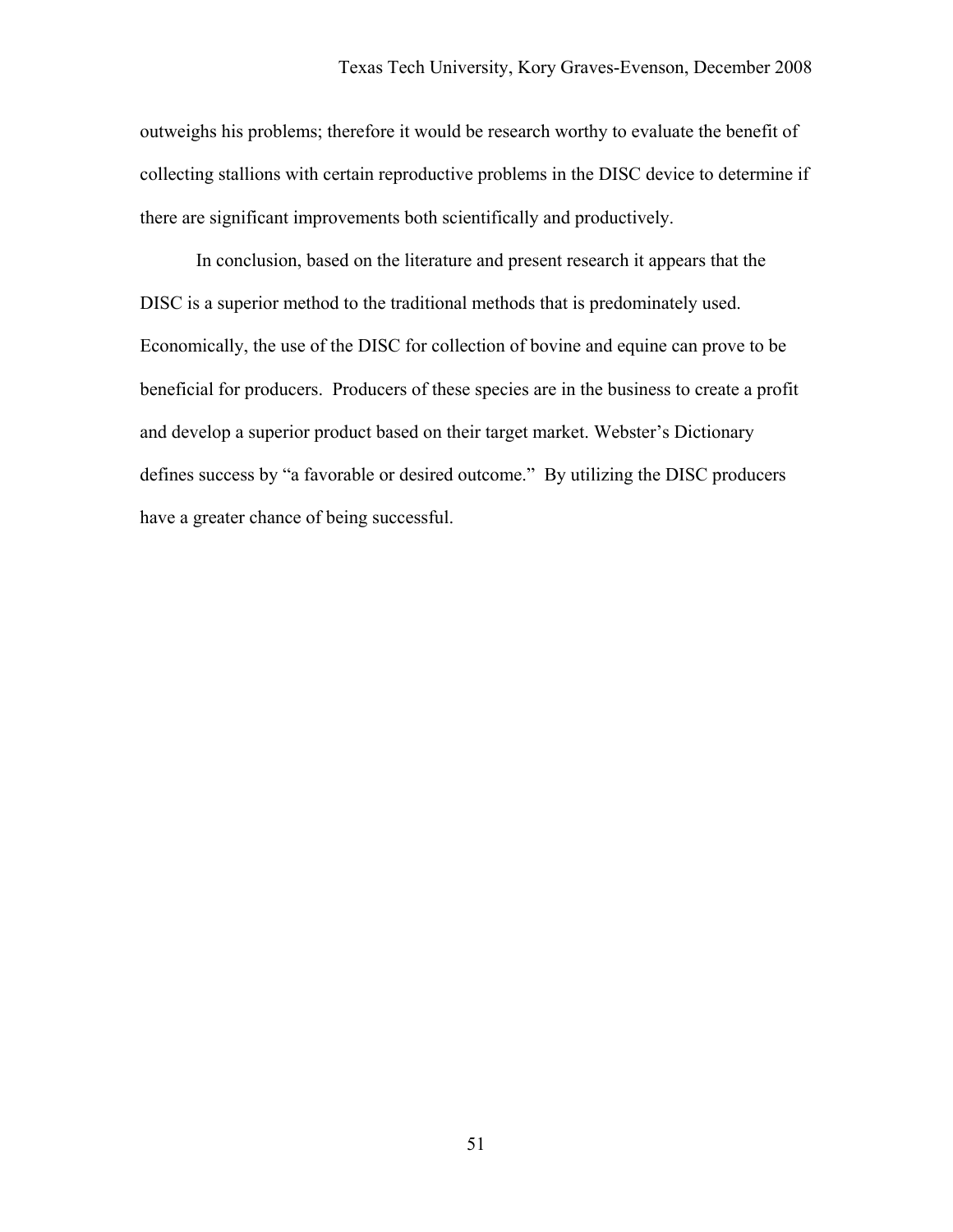# **REFRENCES**

Austin, C.R. 1975. Membrane Fusion Events in Fertilization. J. Repro. Fert. 44: 155-166.

Baracaldo, M.I., A.D. Barth, W. Bertrand. 2007. Steps for Freezing Bovine Semen: From Semen Collection to the Liquid Nitrogen Tank. I.V.I.S. (Ed.). International Veterinary Information Service, Ithaca NY.

Bearden, H. Joe, John W. Fuquay, and Scott T. Willard. 2004. Applied Animal Reproduction. 6th Ed. Pearson Education, Inc., Uppersaddle River, NJ**.** 

Bearden, H.J., J.W. Fuquay. 2000. Applied Animal Reproduction. Prentice Hall, Upper Saddle River, New Jersey 07458

Bearer E. L., D. S. Friend. 1990. Morphology of mammalian sperm membranes during differentiation, maturation, and capacitation. Journal of Electron Microscopy Technique Volume 16 Issue 4, Pages 281 – 297.

Bowen J.A., R.C. Burghardt. 2000. The molecular and cellular mechanisms of implantation in the domestic animal. Seminars in Cell and Developmental Biology.

DeJarnette, J. M., M. L. Day, R. B. House, R. A. Wallace and C. E. Marshall. 2001. Effect of GnRH pretreatment on reproductive performance of postpartum suckled beef cows following synchronization of estrus using GnRH and PGF2alpha. J. Anim Sci 2001. 79:1675-1682.

Fawcett, D.W. 1975. The mammalian spermatozoon. Developmental Biology 44 394– 436.

Foote, R.H. 2002. The history of artificial insemination: Selected notes and notables. J. Anim. Sci. 1-10.

Hafez, ESE. 1987. Reproduction in Farm Animals. 5th ed. Lea and Febiger, Malvern, PA.

Hoodbhoy, T., and Dean, J. 2004. Insights into the molecular basis of sperm–egg recognition in mammals. J. Reproduction 127, 417–422

Ireland, J.J., J.F. Roche. 1987. Hypotheses regarding development of dominant follicles during a bovine oestrous cycle. In: J.F. Roche and D. O'Callaghan (eds.). "Follicular Growth and Ovulation Rate in Farm Animals." Martinus Nijhoff, The Hague, p1.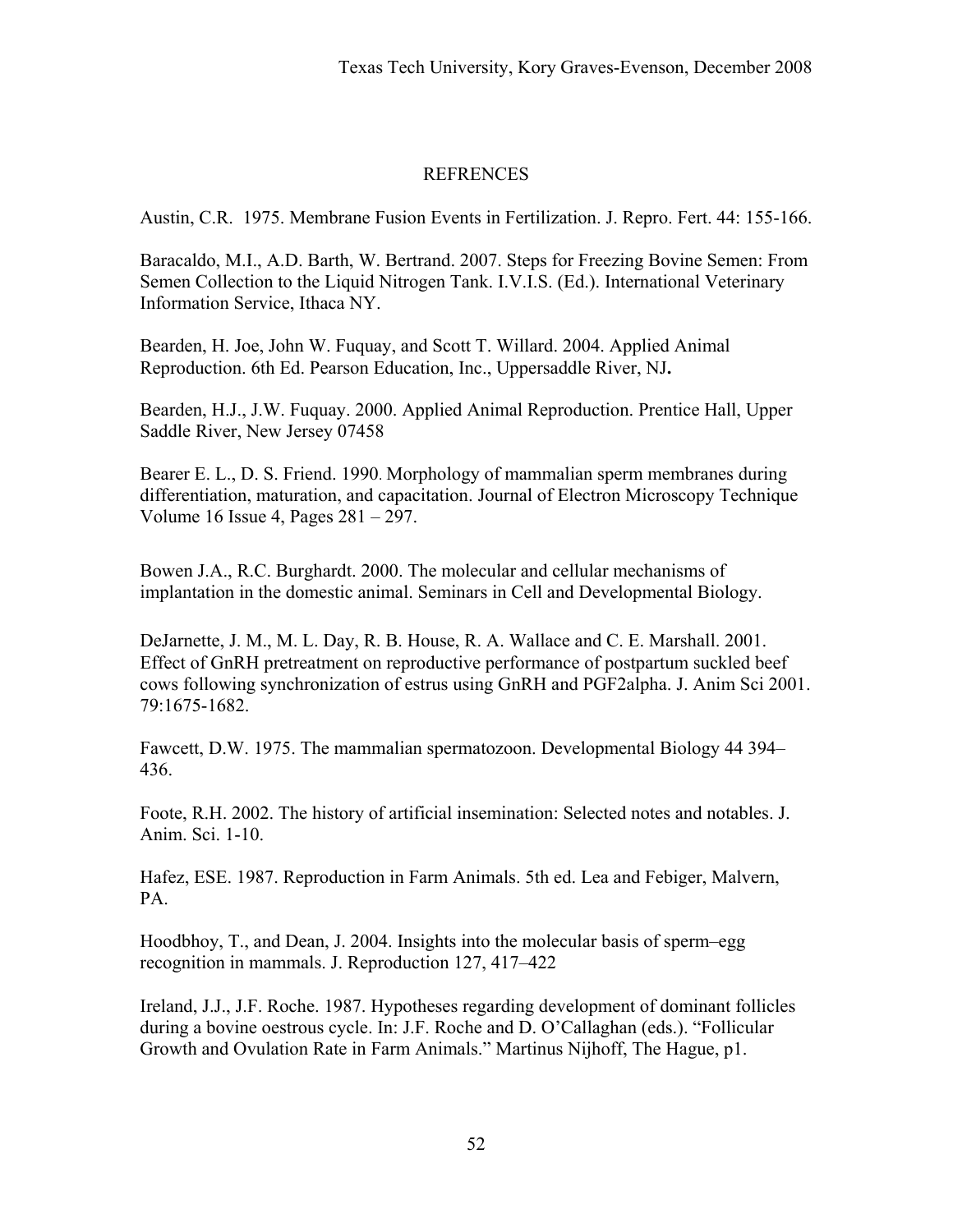Jankovicova, J. M. Simon, J. Antalikova. 2006. Methods for Evaluation of an Acrosome Reaction of Bovine Spermatozoa. Animal Biochemistry and Genetics, Slovak Academy of Sciences, Ivanka pri Dunaji.

Johnson, D. 2005. Use of a Novel Semen Collection Technique/Device in Selected Mammalian Species. Dissertation. Texas Tech University. Department of Animal Science.

Langdon, W. 2007. Effect of Semen Parameters of Bovine Spermatozoa After Using a Contemporary Collecting Receptacle. Thesis. Texas Tech University. Department of Animal Science.

Lauderdale, J.W. 2004. History, efficacy and utilization of prostaglandin F2 alpha for estrous synchronization. Proceedings Applied Reproductive Strategies in Beef Cattle. 25- 39.

Lin, TA., X. Kong, TAJ. Haystead, A. Pause, G. Belsham. 1994. PHAS-I as a link between mitogen-activated protein kinase and translation initiation. *Science* 28 October 1994: Vol. 266. no. 5185, pp. 653 – 656.

Lee, MA, GS Trucco, KB Bechtol, N Wummer, GS Kopf, L Blasco, and BT Storey. 1987. Capacitation and acrosome reactions in human spermatozoa monitored by a chlortetracycline fluorescence assay. Fertil. Steril. 48(4):649-58.

McKinnon AO., JL. Voss. 1993. *Equine Reproduction*. Philadelphia: Lea and Febiger.

Merrel, R. 2003. Estrus Detection and Synchronization. Student Research Summary Texas A&M University. pp 1-17.

Oehninger, S. and Gosden, R.G. (2002) Should ICSI be the treatment of choice for all cases of in-vitro conception? No, not in light of the scientific data. *Hum. Reprod.*, 17, 2237–2242.

Perry, G., 2004. Fertility of natural vs. synchronized estrus. Proceedings Applied Reproductive Strategies in Beef Cattle. 86-98.

Phillips, Paul H. and Henry A. Lardy. A Yolk-Buffer Parabulum for the Preservation of Bull Semen. Department of Biochemistry, College of Agriculture, University of Wisconsin, Madison, Wisconsin: 399-404.

Roberson, M. S., M. W. Wolfe, J. J. Stumpf, R. J. Kittok, and J. E. Kinder. 1989. Luteinizing hormone secretion and corpus luteum function in cows receiving two levels of progesterone. Biol. Reprod. 41:997-1003.

Roberts, S. J., 1956. In: "Veterinary obstetrics and genital diseases." Ithaca, New York.